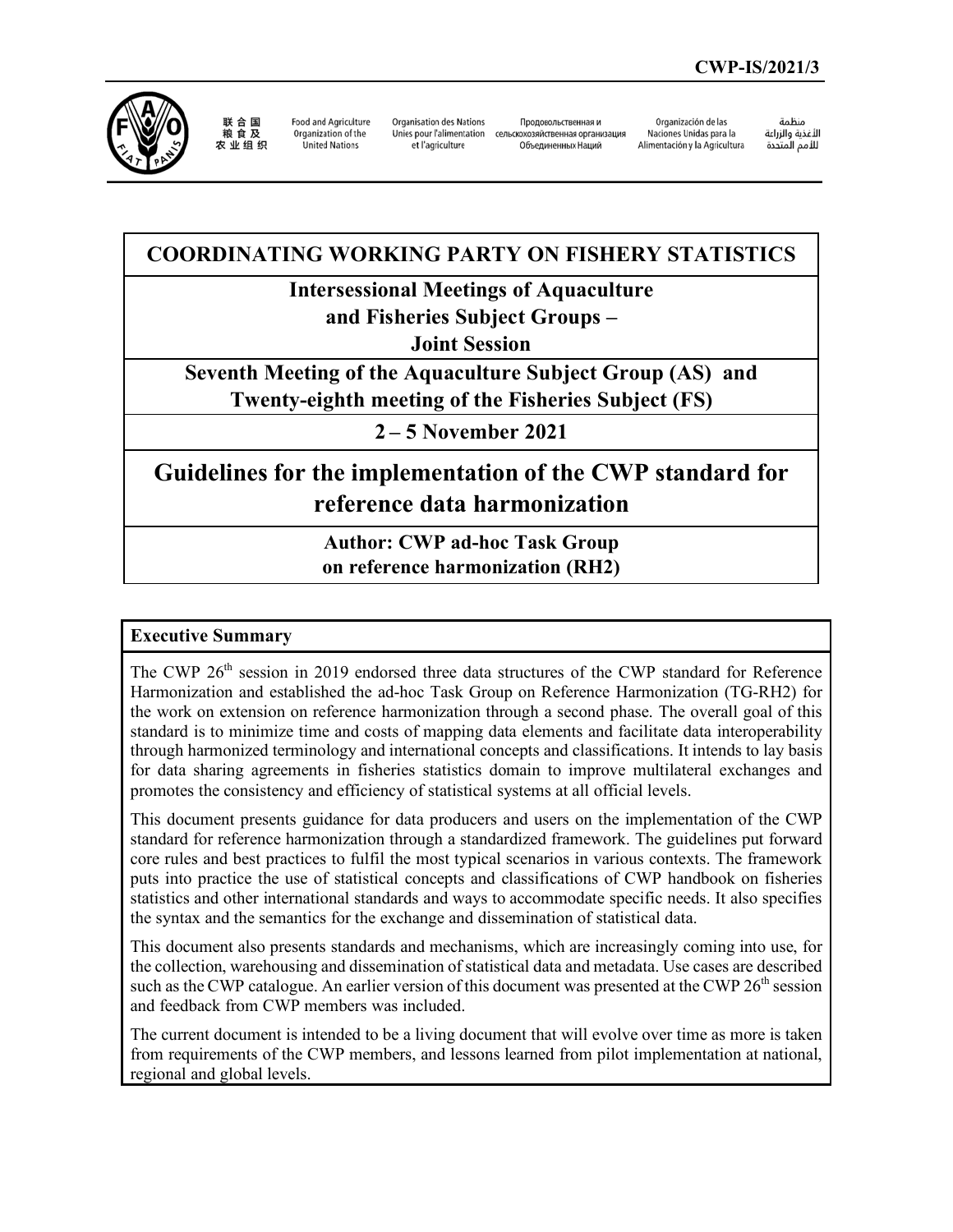CWP members are invited to provide feedback and input to the proposed guidelines. The final version of the guidelines will be presented for endorsement at the CWP  $27<sup>th</sup>$  session.

## 1. Background

The objective of the CWP ad-hoc Task Group on Reference Harmonization is to lay basis for establishing data-sharing agreement as practical work arrangements between agencies involved in a data workflow. This is expected to reduce data reporting burden for data producers and to improve data quality by mainstreaming the cross-checking and reconciliation of information from national sources. The CWP  $26<sup>th</sup>$  session meeting held in FAO headquarters (Rome, 2019), endorsed the CWP standard for reference harmonization which consists of a set of data structures and harmonized statistical concepts relevant to capture fisheries: Global Capture Production, Catch, and Catch and Effort ( $\Delta$ ppendix 5 –  $\Delta$ nnex1 of the CWP 26 session report).

The data structures cater concepts and classifications that are agreed by the United Nations (UN) Statistical Commission which is the highest decision-making body for international statistical activities especially the setting of statistical standards, the development of concepts and methods and their implementation at the national and international level. Other concepts and classifications are supplemented by CWP handbook and international standards wherever possible.

The CWP 26<sup>th</sup> session also endorsed the work extension of the CWP standard for Reference Harmonization through a second phase and established the ad-hoc Task Group on Reference Harmonization (TG-RH2). Related to it, the session also established two ad-hoc task groups to focus on effort and catch concepts.

## 2. Scope and objectives

The present guidelines put forward the rules and specifications to be followed when implementing the CWP standard for reference harmonization in various contexts; national, regional and global. The focus of these guidelines is on the three data structures endorsed by the CWP  $26<sup>th</sup>$  session (Annex 1 and 2) to be used for data collection, dissemination and exchange by statistics producers and custodians (e.g. CWP members, regional bodies).

This implementation guidelines could be used in conjunction with data sharing agreement or any other formal agreement that exist between the partners. It sets the core rules applicable at national, regional and global organizations and ensure the production of interoperable data in the domain of fisheries statistics. This will minimize time and costs of mapping data elements to standard terminology and will improve multilateral exchange.

The implementation guidelines present a framework based on the Generic Statistical Business Process Model  $(GSBPM)^1$  $(GSBPM)^1$  which is a reference framework to define and describe processes with the main objective of designing and implementing a standardized system to support business statistics. The guidelines are also developed based on a compilation of lessons learned from pilot implementation of the CWP standard for reference harmonization into a specific Data Structure Definition (DSD). The pilot use cases are:

<span id="page-1-0"></span><sup>1</sup> <https://statswiki.unece.org/display/GSBPM/GSBPM+v5.1>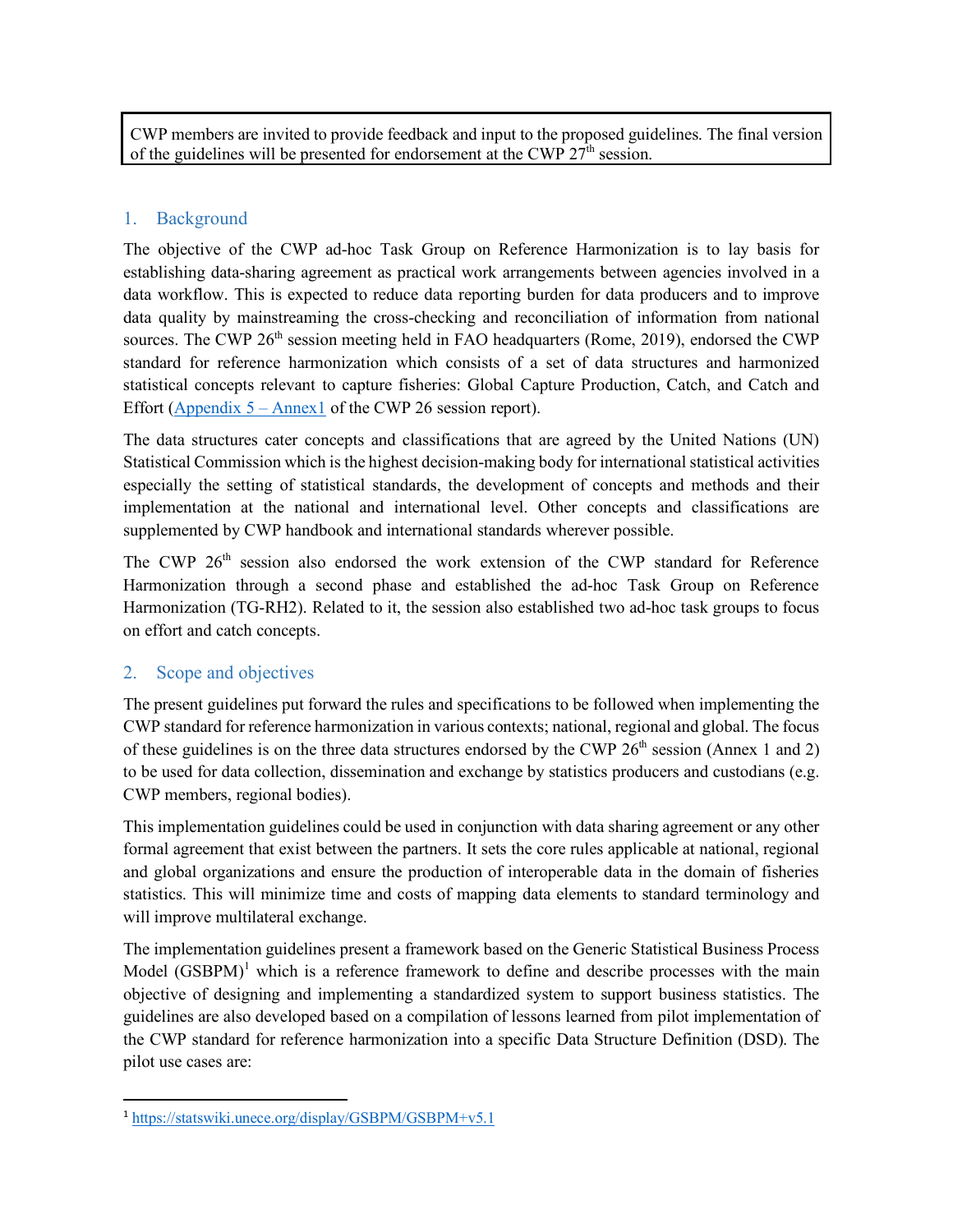- Regional database of the Fisheries Committee for the West Central Gulf of Guinea [\(FCWC\)](https://fcwc-fish.org/), which has been recently developed to collate and maintain catch and effort statistics at fishing units' level of six countries in the region.
- Global Atlas of Tuna and Tuna-like species [\(FIRMS Tuna Atlas\)](http://firms.fao.org/firms/topic/18037/en), that compiles catch and effort statistics from five CWP members responsible of tuna fisheries, namely: CCSBT, IATTC, ICCAT, IOTC and WCPFC (and SPC).
- Data Collection Reference Framework (DCRF) of the Western Central Atlantic Fishery Commission (WECAFC), including main themes of data collection (tasks) and definition of variables.
- CWP catalogue that disseminate the global CWP data structures, CWP classifications and code lists used by CWP parties.
- Regional Commission for Fisheries [\(RECOFI\)](http://www.fao.org/fishery/rfb/recofi/en) database, which is being designed to collate catch and effort statistics of eight members of the Commission.

## 3. Audience

These guidelines serve as a reference for the general statistical audience, staff responsible for producing statistics at national, regional and CWP members' levels who wish to share and / or process data created according to the specification of the CWP standard for reference harmonization. The language used in the document is not IT focused, and targets audience of mainly statisticians and also officers responsible of implementation of management applications (e.g. database managers) and not necessarily IT platform and system developers (e.g. users of PostgreSQL, Oracle).

## 4. Levels of implementation

The implementation guidelines set out a framework to enforce business logic at the schematic and the database levels. At the first level, a sequence of steps, borrowed from the GSBPM, is described to build a Data Structure Definition that fulfil the needs including particularities (see Annex 3). Whereas, at the semantic level (see Annex 4), technical recommendations are provided to implement a flat (denormalized or row-focused) data structure that is measurement-dependent. This would make the structure human-readable and useful essentially to users that have to manual data imputation and editing.

#### 4.1. Schematic (structure) level

The steps to define the structure of the data to be used for data collection, dissemination or exchange are:

• **Specify needs**: identify scope or domain of the data collection (e.g. Nominal, catch, catch and effort.). This step includes statistical needs (current and future) of national and international statistical organizations.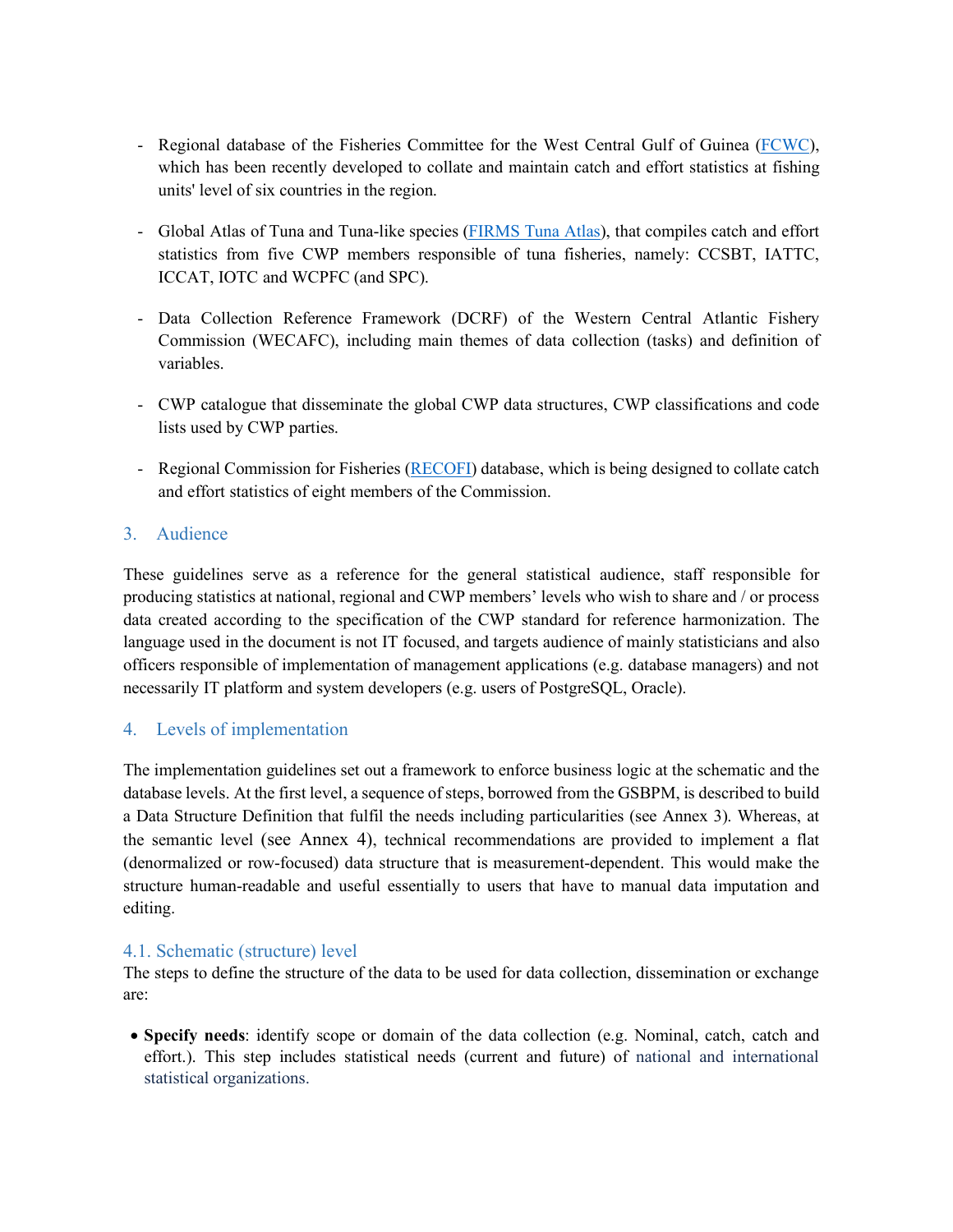- **Establish output objectives**: identify the statistical output objectives that are required to meet the user needs. This step includes agreeing the suitability of the proposed outputs and their quality measures with users. If there is confidentiality related Legal frameworks (e.g. relating to confidentiality) need to be considered at this step.
- **Identify concepts**: select the statistical concepts to be used (see Annex 3). Additional concepts could be added to the CWP data structure to accommodate the requirement for the data exchange (e.g. adding the concepts "fishing ground", "sampling area", "fishing unit").
- **Design variables description**: define the variables-concepts and associated statistical standard (i.e. classifications) to be collected. It is expected that definitions from existing international references will be followed wherever possible (i.e. from CWP handbook). It is highly recommended that code lists are consistent, to the largest extent possible, with internationally agreed standards, whenever they exist. The following order of priority is suggested when considering the use of existing code lists:
	- o international standard classifications or code lists (e.g. standards of the CWP);
	- o international classifications or code lists supplemented by other international and/or regional institutions (e.g. International Organization for Standardization ISO);
	- o standardised classifications or code lists used by individual international institutions e.g. RFMOs.
- It is expected that a particular classification may not meet all the needs (for example, levels or categories are too broad or too narrow). This can be the case of classifications that may include extractions from statistical, administrative, geospatial and other non-statistical registers and databases, and information about practices in other RFBs and statistical organizations. A number of alternatives may be created to meet these needs. The original categories can be split or regrouped to provide context-specific additions or alternatives to the standard aggregation structure. These are called classifications variants<sup>[2](#page-3-0)</sup>. If standard classifications are used for defining the code lists, totals, aggregates and other additional codes should be added following the recommendations of the issuing organisation for adding new elements (e.g. the addition of country aggregates to the ISO 3166 alpha 2 country list; or species aggregates to the ASFIS List).

Annex 5 provides details on handling the variants and levels of granularity.

• **Design the structure**: define the sequence of dimensions in the data structure and how they can better fit the representation of the data. Structure may also be designed in partnership with other interested bodies, particularly if they are joint outputs, or they will be disseminated by another organization (e.g. in the case of FIRMS Tuna Atlas).

#### 4.2 Semantic (Business) level

The data structure and its contents should be defined to be understood by primarily humans and then machines. Criteria for the implementation at national, regional and CWP party levels are presented where main statistical concepts are described with related codes and constraints (Annex 4). At this level, the metadata should be specified so for instance code lists, datasets can be discoverable and interoperable with other information systems.

<span id="page-3-0"></span><sup>2</sup> Generic Statistical Information Model (GSIM): Statistical Classifications Model <https://statswiki.unece.org/display/gsim/Statistical+Classification+Model>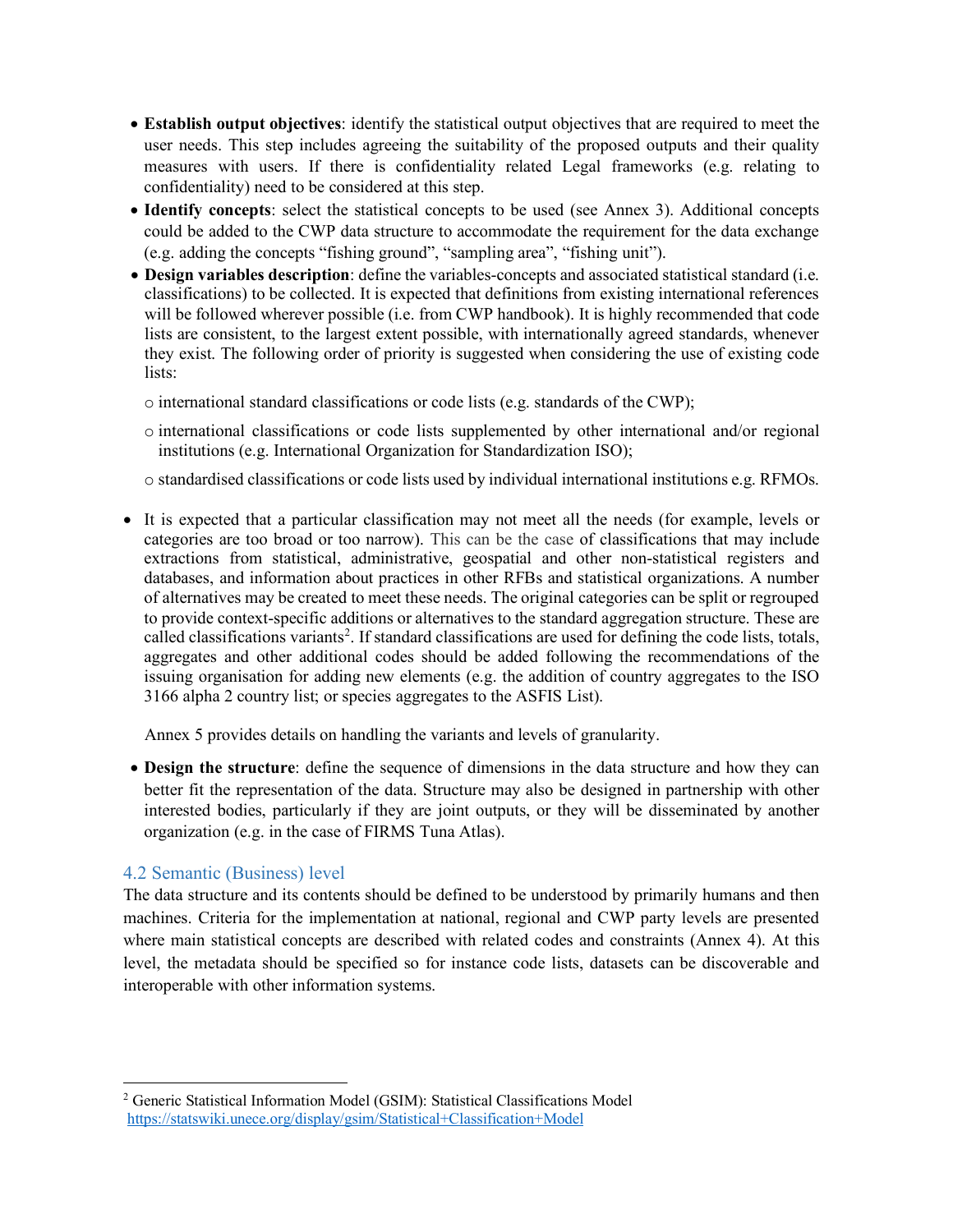The basic criteria should be respected when developing data structure definition and its code lists are:

- When implementing the CWP structures or designing code lists accordingly, it may not always be possible to accommodate all needs from the start due to the legacy systems (e.g. linkages to report or dissemination systems). In such cases, some transition period will often be necessary before reaching convergence.
- Identifiers of code lists take values from uppercase A to Z, 0 to 9 and  $"$  " only. No other characters should be used. Underscore ("\_") is generally used for the combination of codes (whether consecutive or not).
- It is recommended not to use lower case characters in order to avoid possible confusion with upper case characters. For instance, mixing lowercase and uppercase might be understood as it has a distinct meaning or in the case where the dash ("-") could be considered as an operator for subtraction.
- Multiple hierarchies (hierarchical code lists) can be defined on top of a flat code list. The code list should be flexible in terms of allowing different possible hierarchies and be extendible by additional codes that may disaggregate or aggregate codes that are already in the list as well as by codes that extend the coverage of the code list. Each possible hierarchy may use all codes from the flat code list or just a subset. The flat code list provides the pool of codes for the hierarchies and is common user-friendly.
- Hierarchical code list should be presented in the flat (denormalized) format to allow human readability wherever possible (e.g. each catch type is provided in column). This will not hamper machine readability and normalization of the database. Details are provided in the next section for each concept.
- Concept names are in general defined in English; other language versions may be added. Code names should be between 1 and 254 characters. The characters used should belong to the UTF-8 character set.
- Certain exceptions can be considered in the case of codes which are normally not translated (e.g. regions or territories for which the national designation could be used, agencies for which a national and English label could be used, etc.).
- Descriptions could be used if more details on the contents or on the code descriptions are needed. Multilingual representations are possible.

#### 5. Concepts, classifications and constraints

This chapter describes definition, code list and constraints recommended for use for each concept and associated statistical standard.

## 5.1 Entity

It identifies the administrative or political entity to whom the data refers where the fish was caught, produced or landed. The FAO statistical standard for the FAO Standard Country or Area Codes for Statistical Use is used as reference. It is based on the *"Standard Country or Area Codes for Statistical Use"* which is owned by the UN Statistics Division (UNSD) and commonly referred to as the M49 standard<sup>[3](#page-4-0)</sup>.

<span id="page-4-0"></span><sup>3</sup> <https://unstats.un.org/unsd/methodology/m49/>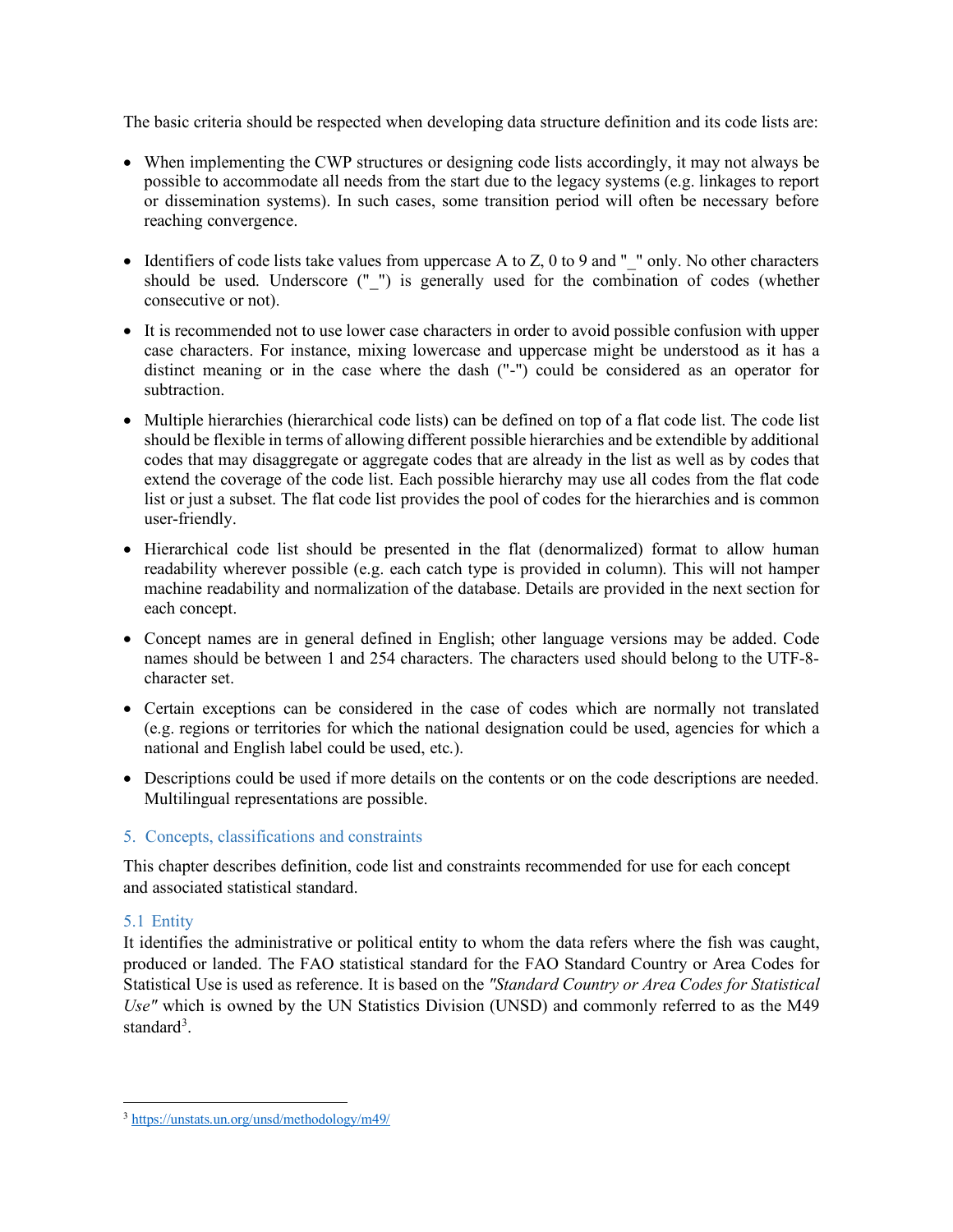The three-digit M[4](#page-5-0)9 code list is available at the CWP handbook, in the list of countries or areas<sup>4</sup>, where it is mapped to the two- and three-letter codes (ISO-Alpha2 and ISO-Alpha3) code list presented by ISO 3166.

The FAO standard presented in Annex 6 is composed of M49 active country or area codes and a few others added by FAO in agreement with UNSD.

In the catch data structure, the country, area, or entity is designated by one code from the three-digit numerical of M49 code list.

**Use case:** In the context of tuna RFMOs, the entity is represented as fishing fleet. Its definition was established and adopted under the framework of FIRMS Tuna Atlas in the twelfth session of the FIRMS Steering Committee (FSC12) steering committee (October 2021) and is submitted to the CWP for consideration and adoption.

#### 5.2 Fishing area

It refers to the geographic area which could be presented according to one of the following standard classifications.

**Use case:** For specific purposes, two or more classifications can be presented in the same flat data structure.

## [5](#page-5-1).2.1 FAO Major Fishing Areas for statistical purposes and their breakdown<sup>5</sup>

They are arbitrary areas and historically determined coinciding to the greatest extent possible to the areas of competence of other fishery commissions when existing. This classification system facilitates comparison of data and improves the possibilities of cooperation in statistical matters.

The codes are selected from this code list[: http://www.fao.org/3/bt979e/bt979e.pdf.](http://www.fao.org/3/bt979e/bt979e.pdf)

**Use case:** In a flat data structure, each level of this hierarchical classification can be presented in a separate column: "area" "subarea" "division". On the other hand, the three levels can be aggregated into one column Division level e.g. fishing\_area 34.3.3 and 34.4.4.

#### 5.2.2 EEZ from Marine Regions

It is managed by VLIZ the Flanders Marine Institute<sup>[6](#page-5-2)</sup> and presents the relational classification list of geographic names, coupled with information and maps of the geographic location of these features. It is considered the standard reference for Maritime Boundaries representing the Exclusive Economic Zone (EEZ) of the world.

The codes correspond to the **M**arine **R**egions **G**eographic **ID**entifier (MRGI): [http://www.marineregions.org/mrgid.php.](http://www.marineregions.org/mrgid.php)

**Use case:** This classification can be represented in a data structure in one column with these two or more codes i.e. "withinEEZ", "outsideEEZ".

5.2.3 RFB competence area

<span id="page-5-0"></span><sup>4</sup> http://www.fao.org/3/bt978e/bt978e.pdf

<span id="page-5-1"></span><sup>5</sup> <http://www.fao.org/3/bt979e/bt979e.pdf>

<span id="page-5-2"></span><sup>6</sup> <http://www.marineregions.org/eez.php>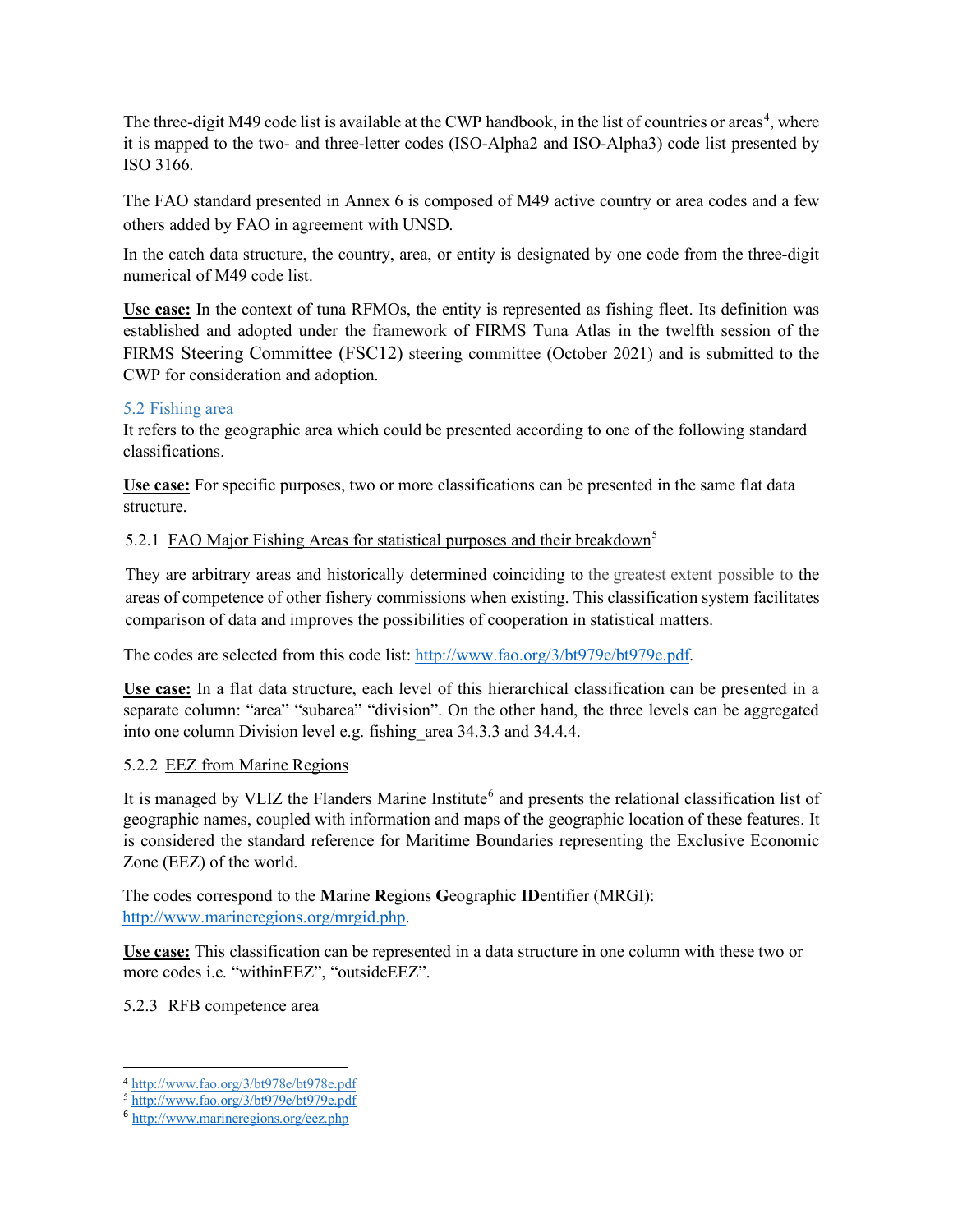The codes correspond to the acronyms of the Regional Fisheries Bodies (RFBs). <http://www.fao.org/fishery/rfb/en> (See also Annex 7).

The boundaries of their area of competence are presented here:

<http://www.fao.org/figis/geoserver/factsheets/rfbs.html>

#### 5.2.4 CWP Areal Grid system

This grid map system is essentially used for the context of Tuna fisheries. Various maps, resolutions and square identifiers are provided here: [http://www.fao.org/cwp-on-fishery](http://www.fao.org/cwp-on-fishery-statistics/handbook/general-concepts/major-fishing-areas-general/en/)[statistics/handbook/general-concepts/major-fishing-areas-general/en/](http://www.fao.org/cwp-on-fishery-statistics/handbook/general-concepts/major-fishing-areas-general/en/)

#### 5.3 Time

For national and regional fishery statistics, it is recommended that date and time is recorded in ISO 8601 format using the Gregorian calendar and 24-hour time keeping system. The general format is to record date as YYYY-MM-DD (or YYYYMMDD), time as hh:mm:ss (or hhmmss), and date time as YYYY-MM-DDThh:mm:ss (or YYYYMMDDThhmmss); seconds may be provided optionally. For example: UTC date time 2018-10-31T15:07Z (where Z denotes a zero UTC offset).

For the "Catch data structure", the time unit corresponds to the Year, an integer, recorded as 4 digits. For example: 2019, 2018.

In particular cases, the time unit is made in two rather than one single column, in order to model the START / END of the time period that the measurement refers to.

The ISO 8601-2:2019 defines a set of standardised extensions to the ISO 8601 date and time formats. Extended Date/Time Format  $(EDTF)^7$  $(EDTF)^7$  provides sub-year groupings (Quarter 1 – Quarter 4).

In other use cases, Time is submitted in number of months, with "n" that can be anything from 2 to 11: as the number of months cannot be split into the quarter of the year.

#### 5.4 Fishing gear

The International Standard Statistical Classification of Fishing Gear (ISSCFG) is the reference standard. The codes should be chosen from corresponding to the standard abbreviation of gear category<sup>[8](#page-6-1)</sup>.

The ISSCFG presents codes of major categories and sub-categories of gear. For this, CWP members or other producers of statistics often use their list of additional codes according to their context. It is recommended to have a mapping for their groupings with the ISSCFG categories.

#### 5.5 Fishing mode

This statistical concept is reported in conjunction with the fishing gear to designate the fishing practice and to enhance the fishing effort definition.

**Use case:** The codes commonly used by tuna RFMOs and the WECAFC Data collection framework are presented in Annex 8.

<span id="page-6-0"></span><sup>7</sup> "Extended Date/Time Format (EDTF) Specification". The library of congress.

<https://www.loc.gov/standards/datetime/>

<span id="page-6-1"></span><sup>8</sup> ISSCF[G http://www.fao.org/3/a-bt988e.pdf](http://www.fao.org/3/a-bt988e.pdf)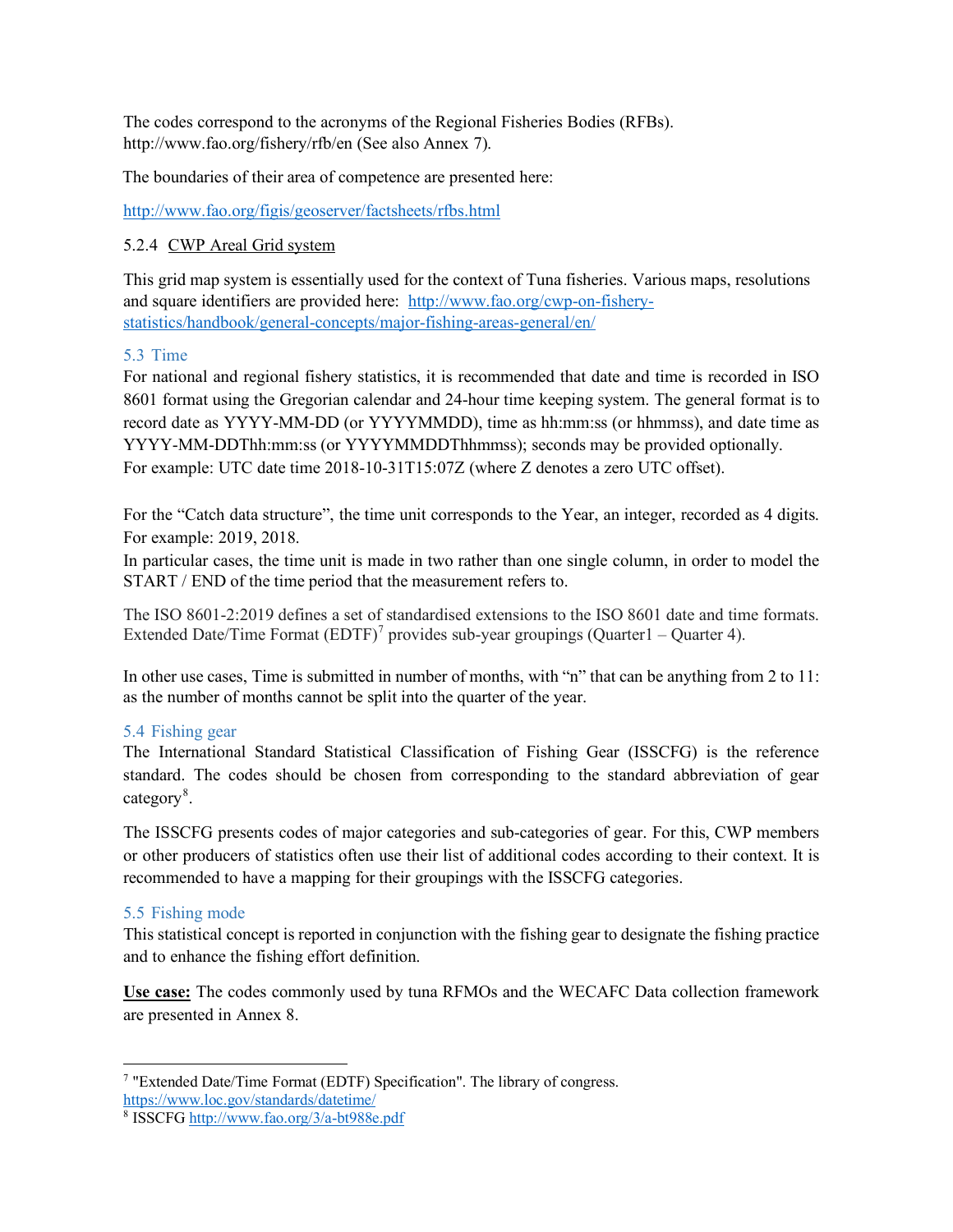#### 5.6 Fishing Effort

Definitions and code list to be established for fishing effort types based on the outcomes of the CWP ad-hoc Task Group on fishing effort concepts. The TG outcomes will be submitted to the CWP  $27<sup>th</sup>$ session for endorsement.

#### 5.7 Fleet segment

The combination of a group of fishing vessels of the same size and using the same gear for more than 50 percent of the time at sea during a year. To accommodate both regional and international fisheries organizations classifications, an organization can adopt a «Fleet segment » classification and coding system.

Use case: The WECAFC Fleet segment classification is defined as the combination of a Vessel type classification derived from the ISSCFV and length classes derived from International and ICCAT classifications. For mapping national vessels to the vessel type classification, the notions of either using gear exclusively, or using gear predominantly, or using gear with no-predominance, will be applied.

#### 5.8 Aquatic species

The classification recommended for primary use is the ASFIS List of Species for Fishery Statistics Purposes which is maintained by  $FAO<sup>9</sup>$  $FAO<sup>9</sup>$  $FAO<sup>9</sup>$ . Accordingly, the mapping of other coding systems, used for various purposes, to the ASFIS system is essential, to the extent possible.

The code is selected from the code list "3A\_CODE", a unique identifier made of three letters and widely used for the exchange of fisheries statistics. The 3-alpha code corresponds to a scientific name, author(s), species, genus, family or higher taxonomic levels. It is also matched to a taxonomic code and ISSCAAP group<sup>[10](#page-7-1)</sup>.

#### 5.9 Catch Type

It corresponds to the CWP catch type concepts as described in the catch concept diagram of the CWP handbook $^{11}$  $^{11}$  $^{11}$ .

Code list to be established for catch types based on the outcomes of the CWP ad-hoc Task Group on catch concepts.

**Use case:** In a flat data structure, it is recommended to present each type in a column (dimension).

#### 5.10 Unit

From the FAO statistical standard series for Unit.

In the data structure Unit of measure are usually tonnes or number of individuals.

#### 5.11 Observation status

It is recommended to use the SDMX Code list for Observation Status (CL OBS  $STATUS$ <sup>[12](#page-7-3)</sup>.

<span id="page-7-0"></span><sup>9</sup> <http://www.fao.org/fishery/collection/asfis/en>

<span id="page-7-1"></span><sup>10</sup> [http://www.fao.org/fishery/static/ASFIS/ASFIS\\_Structure.pdf](http://www.fao.org/fishery/static/ASFIS/ASFIS_Structure.pdf)

<span id="page-7-2"></span><sup>11</sup> Catch concept diagram<http://www.fao.org/3/bt981t/bt981t.pdf>

<span id="page-7-3"></span> $12$  Possible Ways of Implementing the Observation Status Concept, version 2.0

[https://sdmx.org/?sdmx\\_news=possible-ways-of-implementing-the-observation-status-concept-version-2-0](https://sdmx.org/?sdmx_news=possible-ways-of-implementing-the-observation-status-concept-version-2-0)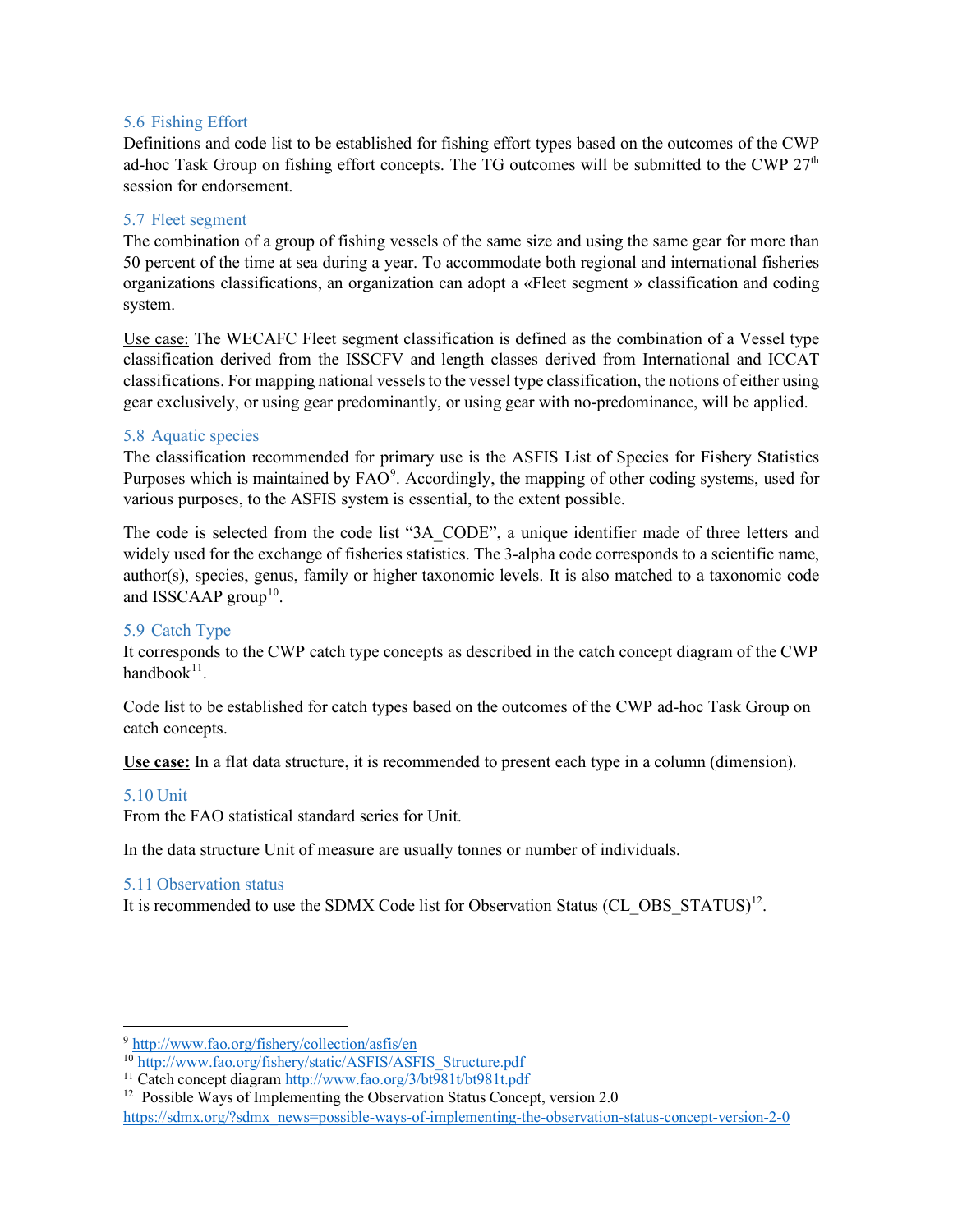**Use case:** FAO established its specific statistical standard for Observation status flags based on the SDMX code list (Annex  $9)^{13}$  $9)^{13}$  $9)^{13}$ .

## 5.12 Coverage

It refers to the proportion that the amount of fish (in number or weight) or fishing effort that is monitored (sampled) makes out of the total (number or weight) of fish or fishing effort estimated in the stratum concerned<sup>[14](#page-8-1)</sup>. The present coverage rate presented at the Annex 10 is taken from the IOTC guidelines for the reporting of fisheries statistics. It needs to be standardized with the coding system of other CWP members (essentially tuna RFMOs).

The user should one of the codes in the Annex 10 and not input as decimal digits.

**Use case:** coverage rate could be "Less than 5percent of the boats covered" or "Statistics raised; coverage unknown".

## 5.13 Confidentiality

Information about the sensitivity and confidentiality status of the data. The classification system and code list used corresponds to the SDMX Cross-Domain code list for Confidentiality Status (CONF STATUS)<sup>15</sup>. The codes and their descriptions (and annotations) are available in Annex 11.

For example: F: free for publication, N: Not for publication, restricted for internal use only.

## 6. Data exchange formats and mechanisms

Data format provides the content and the structure of the document sent over the data network. There are several formats and standards of dissemination and exchange which can be used to implement the global CWP standard for reference harmonization and related data structures. Data exchange options were a topic of discussion during the intersessional meeting. The TG recognized the importance of defining and recommending formats and standards for data exchange. Options put forward should cover the varying capabilities and requirements of CWP Parties, as mechanisms need to be aligned to enable data sharing agreement.

Alternatives should be evaluated based on ease of implementation and operation and the following criteria:

• It should be widespread throughout the CWP parties to minimize compatibility issues.

• It needs to be readable for human and machine, complexity should therefore be kept at an acceptable level.

• Harmonization of structures needs to be possible. Structure must be standardized, and the file format must support an open standard.

<span id="page-8-0"></span><sup>&</sup>lt;sup>13</sup> SDMX "Observation Status List" (2016) [https://sdmx.org/wp](https://sdmx.org/wp-content/uploads/CL_OBS_STATUS_v2_1.docx)[content/uploads/CL\\_OBS\\_STATUS\\_v2\\_1.docx](https://sdmx.org/wp-content/uploads/CL_OBS_STATUS_v2_1.docx)

<span id="page-8-1"></span><sup>&</sup>lt;sup>14</sup> [http://www.iotc.org/sites/default/files/Guidelines\\_Data\\_Reporting\\_IOTC1.pdf](http://www.iotc.org/sites/default/files/Guidelines_Data_Reporting_IOTC1.pdf)

<span id="page-8-2"></span><sup>&</sup>lt;sup>15</sup> [https://sdmx.org/?page\\_id=3215](https://sdmx.org/?page_id=3215)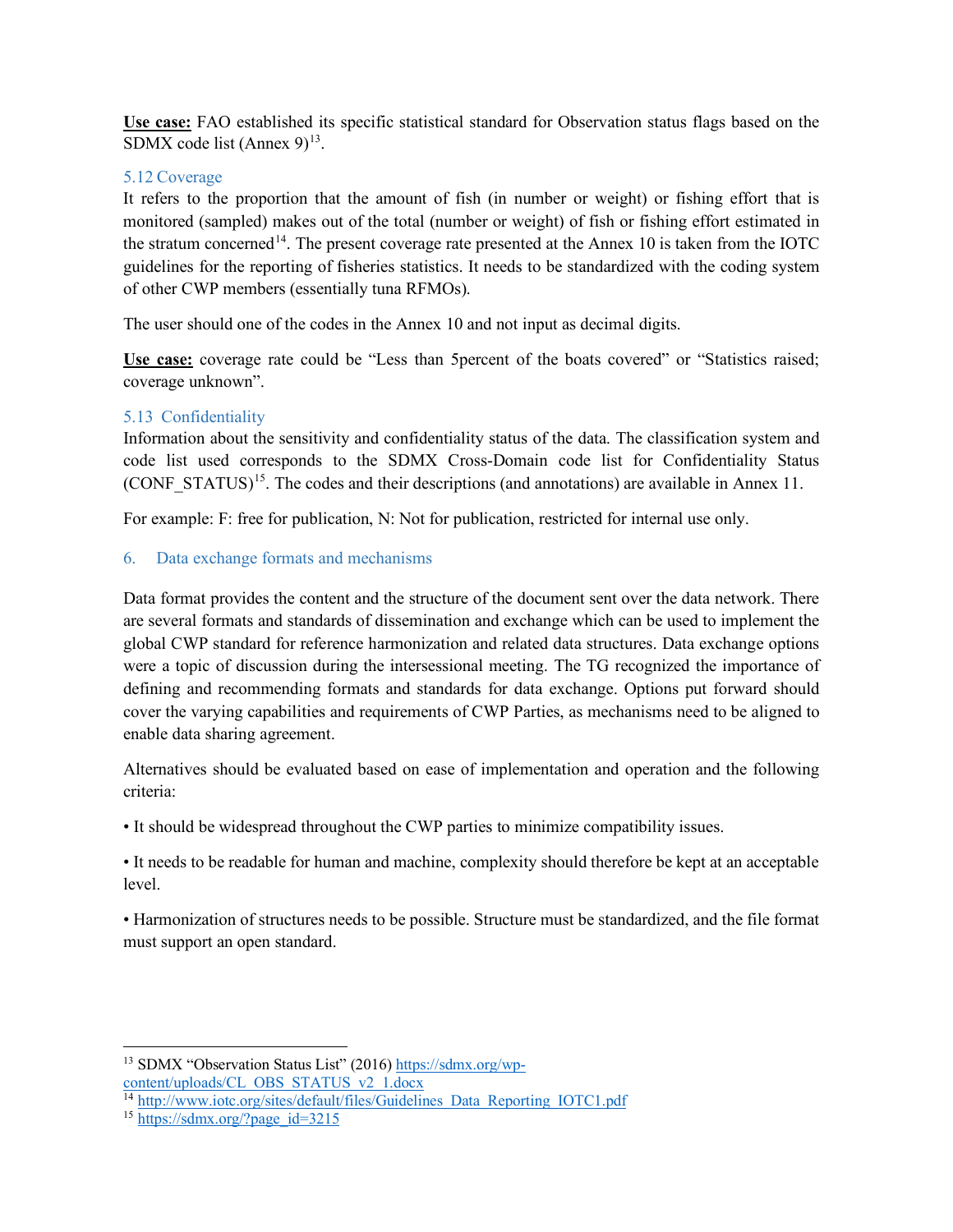As for best practices to be pointed out, the writing convention or format could be recommended when exchanging data with specific coding system (e.g. FAO areas breakdown). In this case, the easy digitalization of the codes should be considered to facilitate data interoperability and exchange.

#### 6.1 Comma Separated Values CSV

CSV file format is widely used among CWP parties for dissemination of datasets and metadata. The readability of CSV files is acceptable and facilitates the interaction of human user. It remains the best format to exchange the global data structures, the reference data and metadata.

The main advantage of using CSV files lies in the fact that such format can be accessed through common spreadsheet software, making them easily managed manually and a useful option to accommodate data providers without information systems that can generate the data files for transmission automatically.

As an example, FAO made available data structures definitions for data domains namely global capture production<sup>16</sup>, and global aquaculture production, in a packaged format comprising Data Structure Definitions and code lists in CSV files and related metadata in text file. They will be aligned with the endorsed CWP standard for reference harmonization following the present guidelines.

## 6.2 Statistical Data and Metadata eXchange SDMX/SDMX-ML

[SDMX](https://sdmx.org/?page_id=3425) is an international initiative that aims at standardizing and modernizing the mechanisms and processes for the exchange of statistical data and metadata among international organizations and their member countries. The organizations involved in the SDMX initiative developed [guidelines](https://sdmx.org/?page_id=4345) applicable to several statistical domains. Furthermore, the community made availabl[e software tools](https://sdmx.org/?page_id=4500) and a registry to host reusable SDMX artefacts [7].

SDMX is not just a technical standard but offers guidelines such as a [Checklist for Design Projects](https://sdmx.org/?sdmx_news=checklist-for-sdmx-design-projects) and [Modelling Guidelines](https://sdmx.org/?page_id=4345#modelling) which are relevant for establishing an SDMX project for a data domain. For a specific data domain (e.g. capture data for dissemination purpose), an SDMX project starts by creating a concept scheme that describes this domain and the data flows (e.g. Country sends dataset to an organization). The design and creation of SDMX artefacts and the management of such a project are detailed in this standard project workflow<sup>[17](#page-9-1)</sup>. The structure of this checklist is based, to the largest extent possible, on the GSBPM**.**

SDMX is being adopted as the data collection format for fisheries in Eurostat, in-line with policy for all statistical domains covered by the European Statistical System. FAO is making progress in the implementation of SDMX principles and acquisition of necessary tools.

Technically, SDMX standard offers an information model which describes statistical data sets and the structural metadata needed to exchange them in a standard fashion. The content of SDMX files have visible structure with explanations what is stored where in the file. The usual format in SDMX information model is XML (SDMX-ML) which makes it a good option for exchange of fisheries statistical data sets and accompanied metadata.

In the CWP context, there has been an attempt to apply SDMX principles to fisheries statistics and in particular to create the global catch DSD, the context of a joint-project SEIF that stands for SDMX

<span id="page-9-0"></span><sup>16</sup> [https://www.fao.org/fishery/static/Data/GlobalProduction\\_2021.1.2.zip](https://www.fao.org/fishery/static/Data/GlobalProduction_2021.1.2.zip)

<span id="page-9-1"></span><sup>17</sup> Checklist for SDMX Design Project[s https://sdmx.org/?sdmx\\_news=checklist-for-sdmx-design-projects](https://sdmx.org/?sdmx_news=checklist-for-sdmx-design-projects)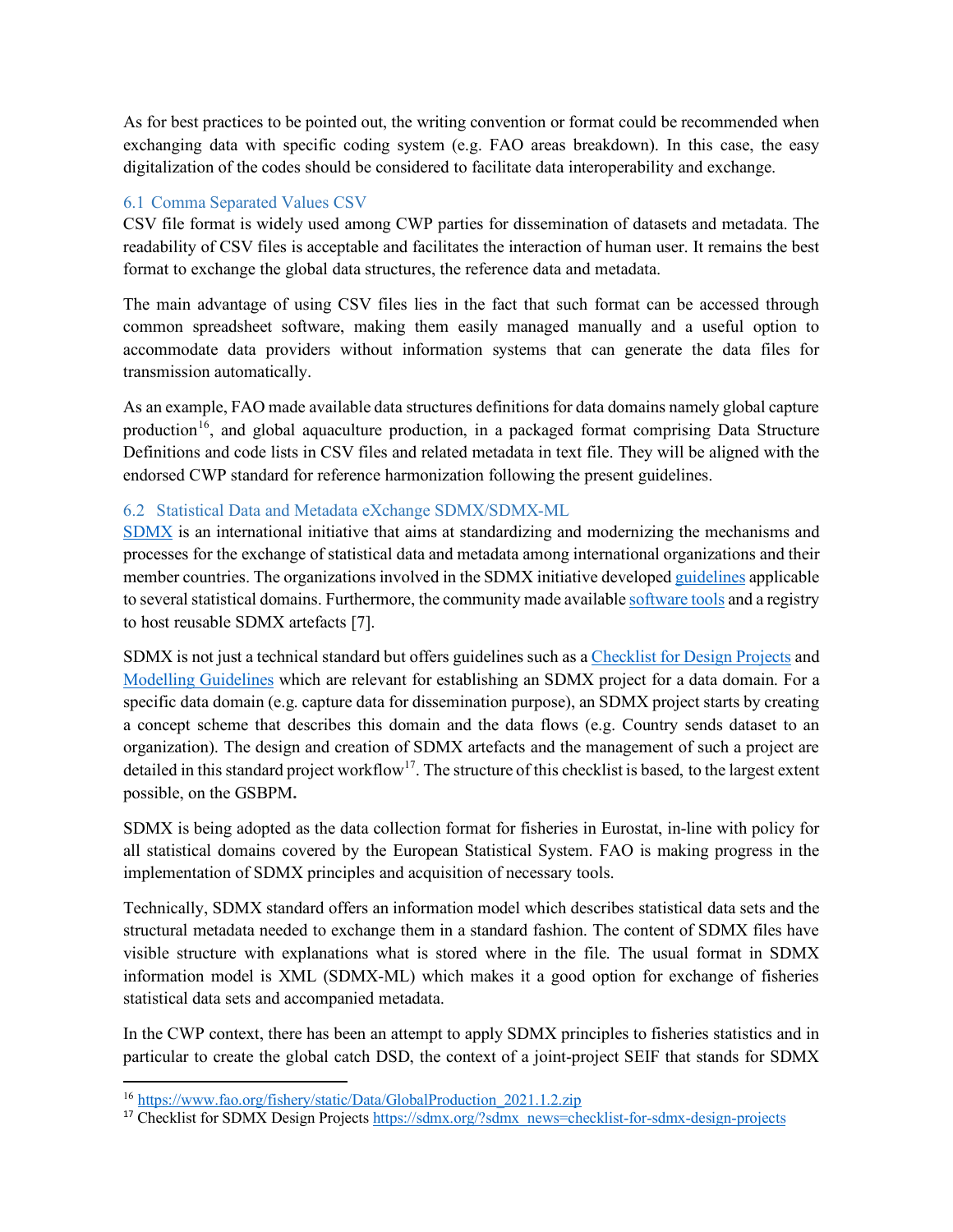for Eurostat (and DG MARE) and  $FAO<sup>18</sup>$ . The initiative aimed at the alignment and the exchange of code lists between both organizations and then other CWP Parties (ICES and NAFO).

The present guidelines are one-step further to the creation of SDMX artefacts for fisheries statistics domain i.e. DSD, concepts, concepts ID and definition (see Annex 3). It remains essential to evaluate the ability of SDMX data model to incorporate the proposed multilingual reference data and the global data structures that can be expanded with other code lists and enriched with hierarchical code lists.

#### 6.3 Fisheries Language for Universal eXchange FLUX

FLUX standard, developed and maintained by the Centre for Trade Facilitation and e-Business (UN/CEFACT), provides a harmonized message standard allowing Fishery Management Organizations to automatically access the electronic data needed for stock management, such as vessel and trip identification, fishing operation (daily catch or haul-by-haul), fishing data (fishing area, species, date and time, and gear used), landing and sales information.

FLUX contains two distinct but related parts:

- The FLUX business layer
- The FLUX transportation layer

The core of the FLUX business layer is the detailed and standardized description of each, and any data element needed. For the FLUX business layer, standardization of the data elements and formats is based upon the UN/CEFACT approach of Business Requirements Specification (BRS).

[UN/CEFCAT BRS](http://www.unece.org/fileadmin/DAM/cefact/brs/FLUX_P1000-v1.1.zip) have been defined and endorsed for the following FLUX domains:

- **Vessel Domain:** aims to standardize the exchange of fishing fleet data, and more specifically the information directly related to fishing vessels and vessels supporting fishing operations.
- **Fishing Activities Domain:** is related to data exchanges in the context of fishing activities performed by vessels during a fishing voyage. Fishing activities include all activities of vessels, related to a fishing trip. The domain contains reports related to the fishing trip: departure, arrival, entry and exit from zones, fishing operation, etc.
- **Vessel positions Domain:** provides a standard for the communication of vessel position information (e.g. VMS or AIS) between monitoring centers.
- **Fishing licenses, authorizations and permits:** to standardize the exchange of data between stakeholders in the context of request for fishing license, authorization or permit.
- **Aggregated Catch Data (ACDR):** provides standard to exchange aggregated catch data between stakeholders.
- Master Data Management (MDM): encompasses exchanges from a Master Data Register to any requester of Fisheries information registered in it.

The focus of the TG on reference harmonization should be directed to both [Fishing Activities and](http://www.unece.org/fileadmin/DAM/cefact/brs/FLUX_P1000-v1.1.zip)  [MDM](http://www.unece.org/fileadmin/DAM/cefact/brs/FLUX_P1000-v1.1.zip) domains that are particularly relevant to the present proposals of global data structures covering global capture, nominal catch, catch and effort and logbook.

Technically speaking, FLUX is a language and not a system. It is a messenger that offers a protocol to create a secure and configurable network between different parties IT systems. UN/CEFACT provides a standardized schema for business process ["XML schemas"](http://www.unece.org/cefact/xml_schemas/index) and a standardized content called "Core

<span id="page-10-0"></span><sup>&</sup>lt;sup>18</sup> SDMX project name: EUROSTAT & FAO Joint Catch DS[D https://sdmx.org/?page\\_id=4810](https://sdmx.org/?page_id=4810)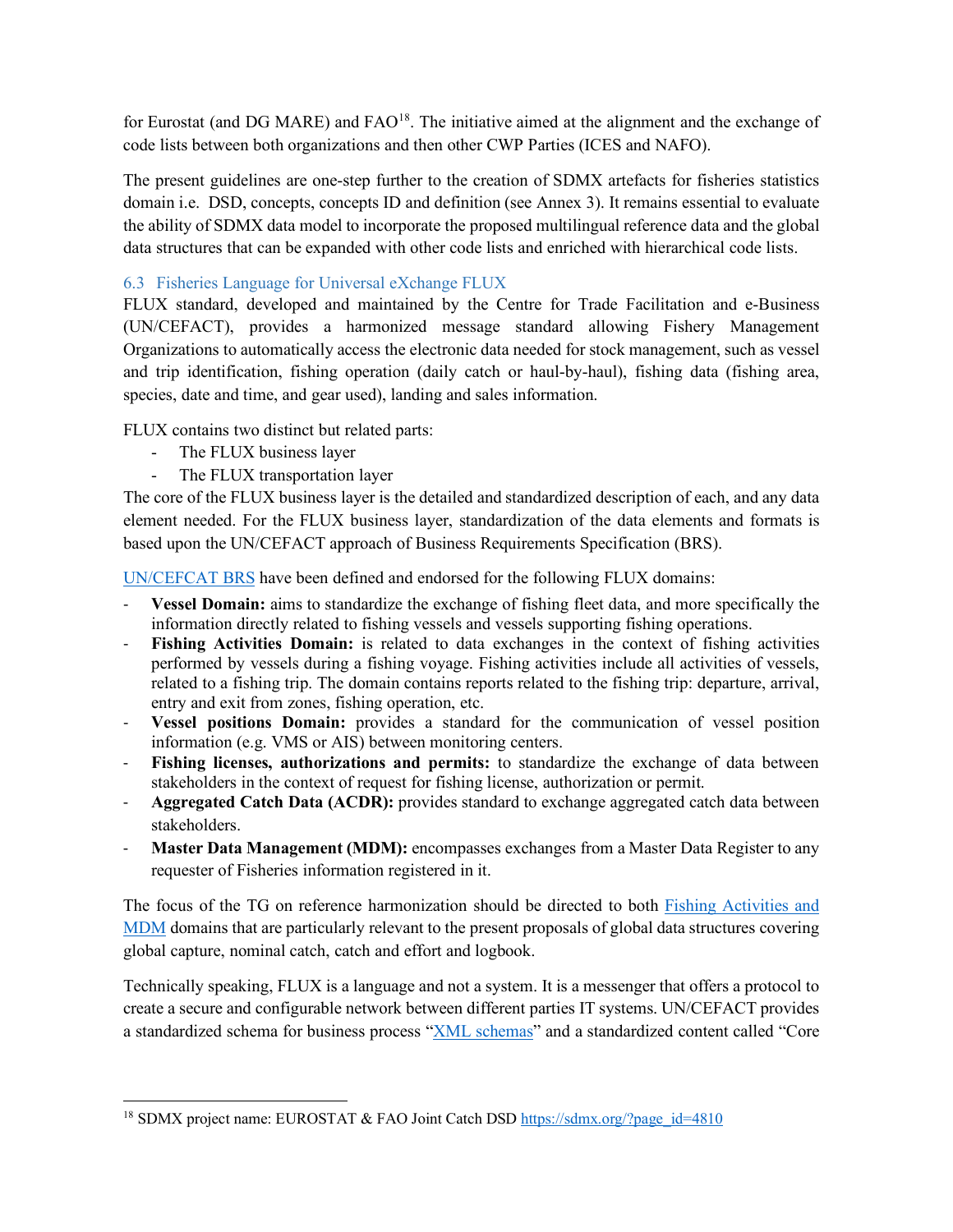Components". The components are harmonized and regularly published in UN/CEFACT [Core](http://www.unece.org/cefact/codesfortrade/unccl/ccl_index.html)  [Component Library.](http://www.unece.org/cefact/codesfortrade/unccl/ccl_index.html)

FLUX offers several advantages, including free, open and global standard to automate the collection and dissemination of the fishery catch data. It provides a common approach towards electronic logbooks for fishing vessels, interoperability between IT systems, and relatively easy exchange of data between parties. FLUX is strongly tied to XML as a data format.

United Nations Economic Commission for Europe (UNECE) established a [Team of Specialists](https://www.unece.org/fileadmin/DAM/cefact/cf_plenary/2017_Plenary/ECE_TRADE_C_CEFACT_2017_16_Rev1E_ToR_Fisheries_Team_Final.pdf) on Sustainable Fisheries to promote, facilitate and support the implementation of sustainable fisheries standards on a global scale and particularly the UN/FLUX. The project started as a small group initiative of European Union member states and later developed into a UN/CEFACT project which engaged experts from all regions of the world and made it a global standard.

Notwithstanding these advantages, implementation of FLUX is to be further explored for the purpose of interoperability of the CWP global data structures. Considering the growing importance of UN/FLUX in handling fisheries data, it is strategically important that the CWP standard for reference harmonization and embedded CWP standards and metadata are communicated to the UN/FLUX Team of Specialists so that this output be up taken in mainstream considerations by UN/FLUX for fisheries data exchange.

## 7. Registry and Catalogue

Upon its endorsement by CWP, the global CWP standard for reference harmonization and global data structures will be published through the CWP website, under a dedicated section.

Two alternatives of CWP catalogue were presented at the CWP  $26<sup>th</sup>$  session and FAO was given guidance to work towards a centralized dissemination repository. FAO presented a proof of concept of a collaborative [CWP catalogue](https://bluebridge.d4science.org/web/cwp_secretariat/home?p_p_state=maximized&p_p_mode=view&saveLastPath=false&_58_struts_action=%2Flogin%2Flogin&p_p_id=58&p_p_lifecycle=0&_58_redirect=%2Fgroup%2Fcwp_secretariat%2Fcwp_secretariat)<sup>[19](#page-11-0)</sup> based on CKAN, an open-source management system, which is a user-friendly discovery hub to enable easily pull and push of reference data and metadata. The CWP registry would be the index of data structures and reference data and mappings.

CWP classifications are hosted and maintained in the FAO Master Data Management tool. They are automatically pushed to populate CWP catalogue.

The CWP catalogue will disseminate:

- CWP global data structures definitions
- CWP international standard classifications and their Code lists.
- Code lists used by the CWP parties
- Mappings of the Parties' code lists.

<span id="page-11-0"></span> $19$  The proof of concept of CWP Catalogue is not open to the public. Access requires authorization request. [https://bluebridge.d4science.org/web/cwp\\_secretariat/home?p\\_p\\_state=maximized&p\\_p\\_mode=view&saveLas](https://bluebridge.d4science.org/web/cwp_secretariat/home?p_p_state=maximized&p_p_mode=view&saveLastPath=false&_58_struts_action=%2Flogin%2Flogin&p_p_id=58&p_p_lifecycle=0&_58_redirect=%2Fgroup%2Fcwp_secretariat%2Fcwp_secretariat) tPath=false& 58\_struts\_action=%2Flogin%2Flogin&p\_p\_id=58&p\_p\_lifecycle=0&\_58\_redirect=%2Fgroup% [2Fcwp\\_secretariat%2Fcwp\\_secretariat](https://bluebridge.d4science.org/web/cwp_secretariat/home?p_p_state=maximized&p_p_mode=view&saveLastPath=false&_58_struts_action=%2Flogin%2Flogin&p_p_id=58&p_p_lifecycle=0&_58_redirect=%2Fgroup%2Fcwp_secretariat%2Fcwp_secretariat)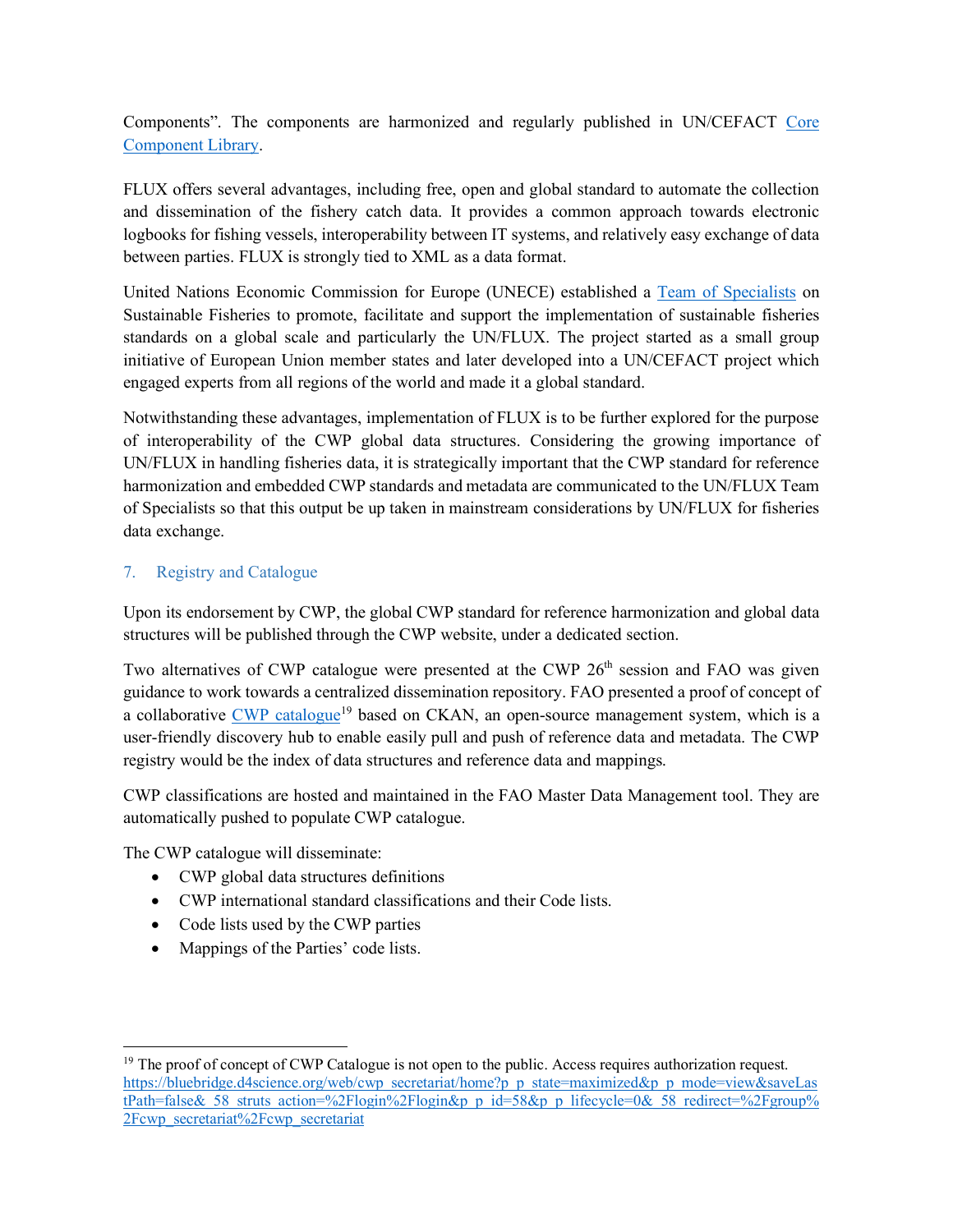An implementation instance of ISSCFV in catalogue is available here<sup>[20](#page-12-0)</sup>.

#### 7.1 Metadata

The metadata kept in the catalogue should be periodically checked for validity and links to the resources are still valid and responding. Metadata is also maintained in the FAO Master Data Management tool.

The metadata is published according to a standard model vocabulary based on DCAT which is an RDF vocabulary designed to facilitate interoperability between data catalogs published on the Web.

| <b>Field</b>         | Value                                                                 |  |  |  |
|----------------------|-----------------------------------------------------------------------|--|--|--|
| Author               | Coordinating Working Party on Fishery Statistics (CWP)<br>Secretariat |  |  |  |
| Author email         | $CWP\text{-}Secretariat@fao.org$                                      |  |  |  |
| Maintainer           | CWP Secretary - Stefania Vannuccini. Senior Fisheries Officer         |  |  |  |
| Maintainer email     | $CWP$ -Secretariat@fao.org                                            |  |  |  |
| Version              | 2020.1.0                                                              |  |  |  |
| Custodian            | Food and Agriculture Organization of the United Nations               |  |  |  |
| First endorsed       | 1980                                                                  |  |  |  |
| Last update/revision | 2016                                                                  |  |  |  |
| Owner                | Food and Agriculture Organization of the United Nations               |  |  |  |

The following is an example of the metadata fields published through the CWP catalogue for each item:

<span id="page-12-0"></span><sup>&</sup>lt;sup>20</sup> CWP catalogu[e https://data.apps.fao.org/catalog/dataset/the-international-standard-statistical-classification](https://data.apps.fao.org/catalog/dataset/the-international-standard-statistical-classification-of-fishing-gear-isscfg)[of-fishing-gear-isscfg](https://data.apps.fao.org/catalog/dataset/the-international-standard-statistical-classification-of-fishing-gear-isscfg)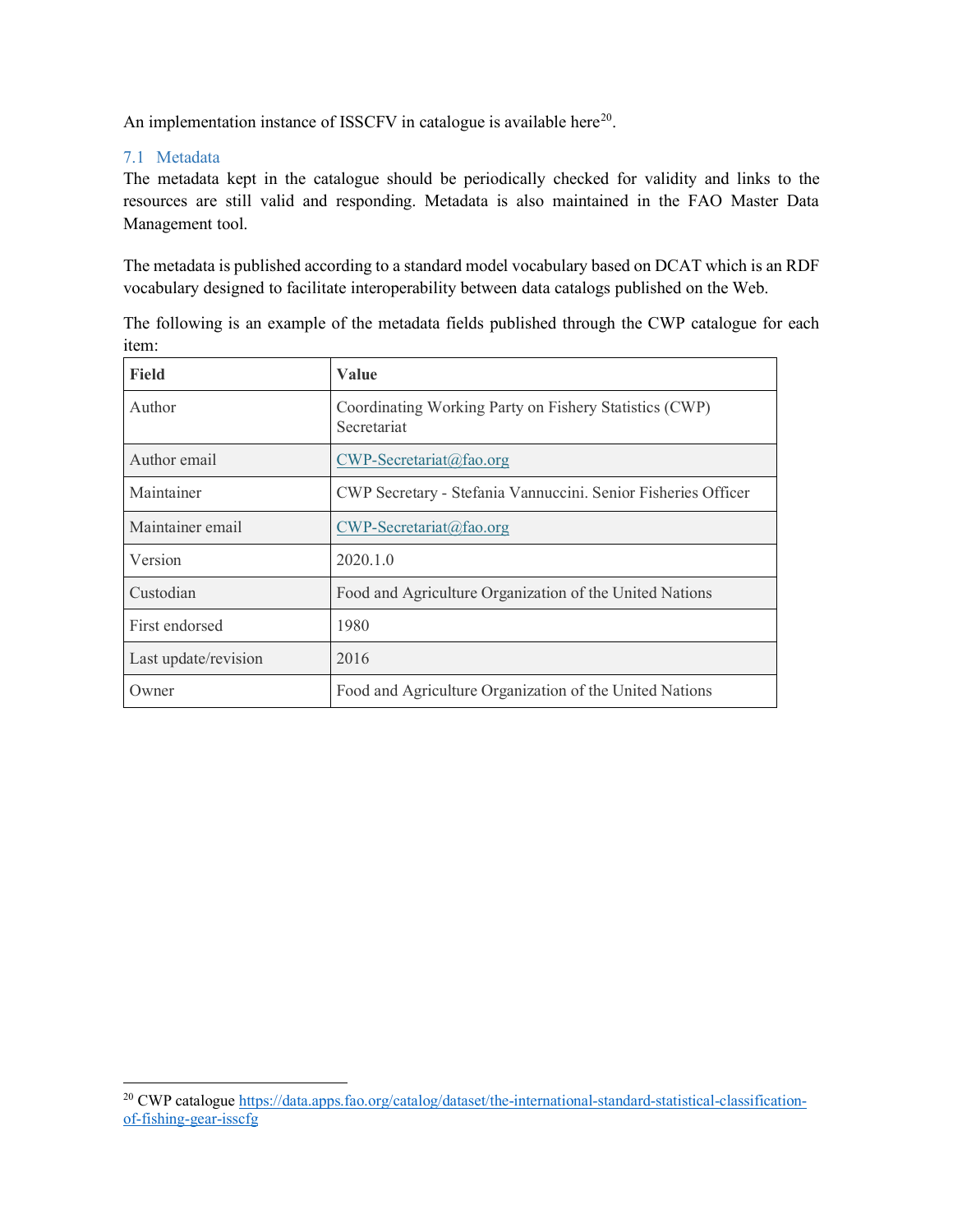| Annex 1: CWP reference harmonization standard: Data structure of catch |  |  |
|------------------------------------------------------------------------|--|--|
|------------------------------------------------------------------------|--|--|

| <b>MODULE/CONCEPT</b>                      |                                   | <b>CLASSIFICATION SYSTEM</b>                                                                                                                                       |                                                                          | <b>CODE LIST</b>               |                                           | <b>CODE LIST ID</b>                   |                                    | <b>DESCRIPTION</b>        |                                                                                                                                                               |                                                                                                                                                                                          | M/R/O                                                                                                                                                                                                                |                                                                                 |              |
|--------------------------------------------|-----------------------------------|--------------------------------------------------------------------------------------------------------------------------------------------------------------------|--------------------------------------------------------------------------|--------------------------------|-------------------------------------------|---------------------------------------|------------------------------------|---------------------------|---------------------------------------------------------------------------------------------------------------------------------------------------------------|------------------------------------------------------------------------------------------------------------------------------------------------------------------------------------------|----------------------------------------------------------------------------------------------------------------------------------------------------------------------------------------------------------------------|---------------------------------------------------------------------------------|--------------|
| <b>ADMINISTRATIVE/</b><br>POLITICAL ENTITY | <b>FLAG ENTITY</b>                | UN Standard country or area codes for<br>statistical use (M49)                                                                                                     |                                                                          | M49 code list                  |                                           |                                       | M49 CODE                           |                           |                                                                                                                                                               | The M49 is presented in the CWP handbook where it is mapped to<br>ISO Alpha2 and ISO Alpha3 list of countries and areas                                                                  |                                                                                                                                                                                                                      | $\mathbf{M}$                                                                    |              |
| <b>GEOGRAPHIC AREA</b>                     | <b>FISHING AREA</b>               | <b>FAO</b><br><b>RFB</b><br>Countries<br>Major<br>EEZ,<br>Fishing<br>continental<br>e area<br>Areas for<br>seas and<br>inland<br>statistical<br>waters<br>purposes | competenc                                                                | <b>FAO</b><br>Fishing<br>Areas | Marine<br>Regions                         | <b>FAO RFB</b><br>competenc<br>e area | FAO WAT<br>ERAREA<br><b>GROUPS</b> | EEZ MARI<br>NEREGION<br>S | RFB COM<br><b>PAREAS</b>                                                                                                                                      | FAO Major<br>Fishing Areas for<br>statistical<br>purposes and their<br>breakdown<br>http://www.fao.or<br>g/3/bt979e/bt979e<br>.pdf                                                       | Marine Regions list of<br>maritime boundaries and<br>marine areas and<br>locations. This register<br>classification is<br>managed by VLIZ<br>Belgium Marine<br>Institute<br>http://www.marineregio<br>ns.org/eez.php | RFB competence<br>area codes are<br>based on the RFB<br>acronym (in<br>English) | $\mathbf{M}$ |
|                                            | <b>TIME</b>                       | Gregorian civil calendar according to<br><b>ISO 8601</b>                                                                                                           |                                                                          | Time units                     |                                           |                                       | TIME UNIT                          |                           | The ISO 8601 provides coding conventions of these time resolution<br>units e.g. 2019, Q1, 05/2019, days,                                                      |                                                                                                                                                                                          | $\mathbf{M}$                                                                                                                                                                                                         |                                                                                 |              |
| <b>FISHING PRACTICE</b>                    | <b>FISHING</b><br><b>GEAR</b>     | (ISSCFG)                                                                                                                                                           | The International Standard Statistical<br>Classification of Fishing Gear |                                | Gear Type Code (standard<br>abbreviation) |                                       | <b>GEAR A CODE</b>                 |                           | Gear type code corresponding to the standard abbreviation of gear<br>category<br>http://www.fao.org/3/a-bt988e.pdf                                            |                                                                                                                                                                                          | $\mathbf{M}$                                                                                                                                                                                                         |                                                                                 |              |
|                                            | <b>FISHING</b><br><b>MODE</b>     | Gear Practice Qualifier                                                                                                                                            |                                                                          |                                | Free school/associated schools            |                                       | FISH MODE                          |                           | Fishing mode utilized for catching tuna                                                                                                                       |                                                                                                                                                                                          | $\mathbf{O}$                                                                                                                                                                                                         |                                                                                 |              |
| <b>CATCH</b>                               | <b>AQUATIC</b><br><b>SPECIES</b>  | <b>ASFIS List of Species for Fishery</b><br><b>Statistics Purposes</b>                                                                                             |                                                                          | Inter-agency 3-alpha code      |                                           |                                       | 3A CODE                            |                           |                                                                                                                                                               | Species reference                                                                                                                                                                        |                                                                                                                                                                                                                      | M                                                                               |              |
|                                            | <b>CATCH TYPE</b>                 | CWP Catch type concepts (defined in<br>the CWP handbook)                                                                                                           |                                                                          |                                | <b>CATCH TYPE</b><br>Catch type           |                                       |                                    |                           | Catch types presented in the catch diagram of the CWP handbook<br>(gross catch, retained catch, landings,<br>discards) http://www.fao.org/3/bt981t/bt981t.pdf |                                                                                                                                                                                          | $\mathbf{M}$                                                                                                                                                                                                         |                                                                                 |              |
|                                            | <b>OBS_MEASUR</b><br>E            |                                                                                                                                                                    |                                                                          |                                |                                           |                                       |                                    |                           |                                                                                                                                                               |                                                                                                                                                                                          | Amount or quantity of the observation measure (a positive integer<br>number)                                                                                                                                         |                                                                                 | M            |
|                                            | <b>UNIT</b>                       | Unified Code for Units of Measure<br>(UCUM)                                                                                                                        |                                                                          | Units of measure               |                                           |                                       | <b>UNIT</b>                        |                           | Unit of measure (e.g. tonnes or number of individuals)                                                                                                        |                                                                                                                                                                                          | $\mathbf M$                                                                                                                                                                                                          |                                                                                 |              |
|                                            | <b>OBS STATUS</b>                 | FAO statistical standard for<br>Observation status flags                                                                                                           |                                                                          |                                | <b>Observation Status Flag</b>            |                                       |                                    | FAO FLAG STATUS           |                                                                                                                                                               |                                                                                                                                                                                          | FAO Observation status flagging codes (e.g. "E"Estimated value,<br>"R"Revised, "U" unknown, "" negligible, Official)                                                                                                 |                                                                                 | $\mathbf{M}$ |
|                                            | <b>COVERAGE</b>                   |                                                                                                                                                                    |                                                                          |                                | Coverage status                           |                                       |                                    | <b>COVERAGE STATUS</b>    |                                                                                                                                                               |                                                                                                                                                                                          | The degree of coverage of catch data for the fishing operations (not<br>mandatory)                                                                                                                                   |                                                                                 | $\mathbf{O}$ |
|                                            | <b>CONFIDENTIA</b><br><b>LITY</b> | SDMX cross-domain code lists                                                                                                                                       |                                                                          | Confidentiality status         |                                           |                                       | CONF STATUS                        |                           |                                                                                                                                                               | Information about the sensitivity and confidentiality status of the<br>data. (e.g. F: free for publication, N: Not for publication, restricted<br>for internal use only) (not mandatory) |                                                                                                                                                                                                                      | $\mathbf{O}$                                                                    |              |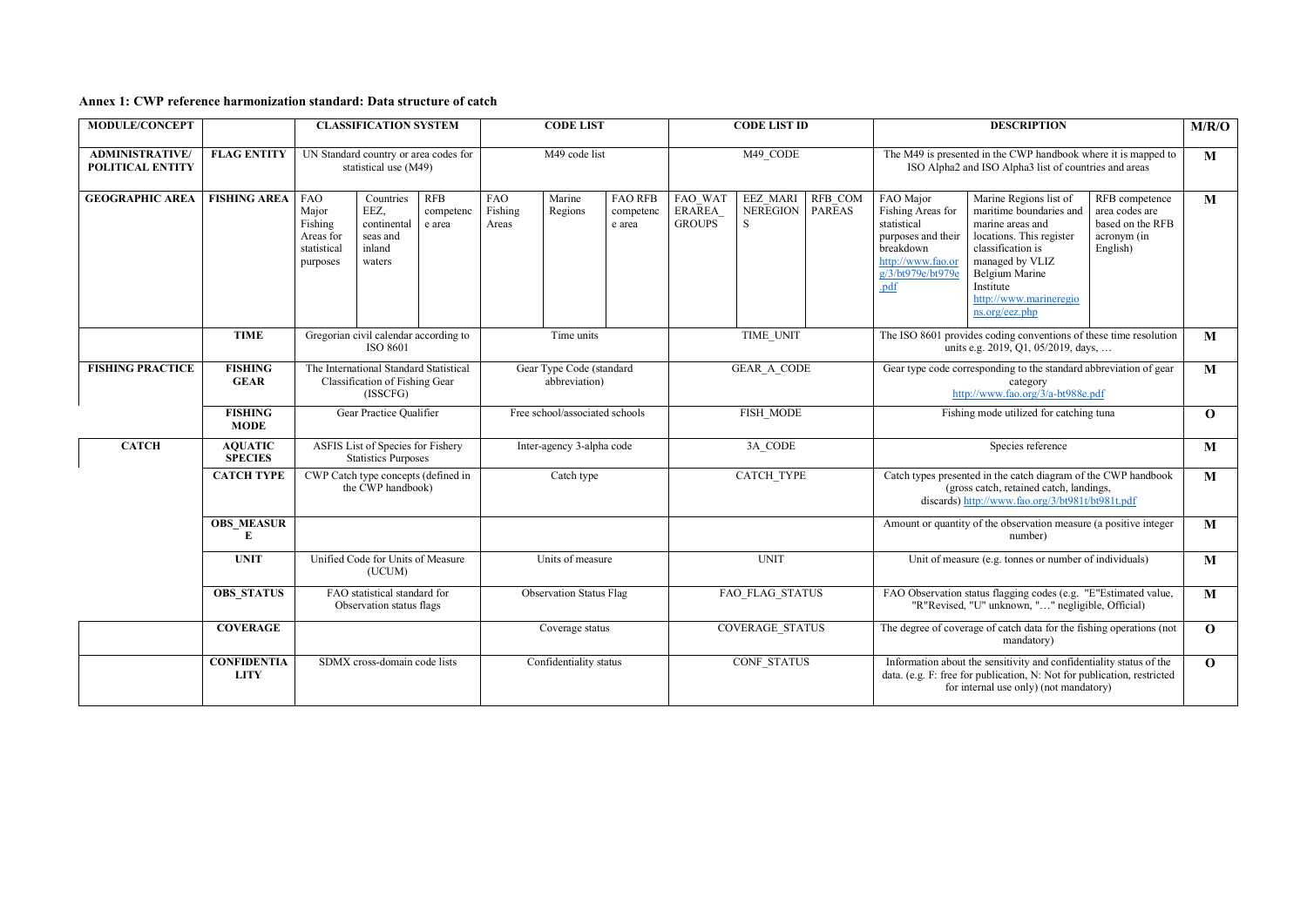| Annex 2: CWP reference harmonization standard: Data structure of Catch and Effort |  |
|-----------------------------------------------------------------------------------|--|
|-----------------------------------------------------------------------------------|--|

| <b>MODULE/C</b><br><b>ONCEPT</b>                                       |                                                |                                                              |                                       | <b>CLASSIFICATION SYSTEM</b>                                                                                                  |                                                |                                           | <b>CODE LIST</b>                          |                                          | <b>CODE LIST ID</b>                                                                                                                                                                                  |                                                                                                                                       | <b>DESCRIPTION</b>                                                                                                      |                                     |                                                                                                                                    |                                                                                                                                                | M/R/O                                                                                                                                                                                                          |                                                                                           |              |
|------------------------------------------------------------------------|------------------------------------------------|--------------------------------------------------------------|---------------------------------------|-------------------------------------------------------------------------------------------------------------------------------|------------------------------------------------|-------------------------------------------|-------------------------------------------|------------------------------------------|------------------------------------------------------------------------------------------------------------------------------------------------------------------------------------------------------|---------------------------------------------------------------------------------------------------------------------------------------|-------------------------------------------------------------------------------------------------------------------------|-------------------------------------|------------------------------------------------------------------------------------------------------------------------------------|------------------------------------------------------------------------------------------------------------------------------------------------|----------------------------------------------------------------------------------------------------------------------------------------------------------------------------------------------------------------|-------------------------------------------------------------------------------------------|--------------|
| <b>ADMINISTR</b><br><b>ATIVE/</b><br><b>POLITICAL</b><br><b>ENTITY</b> | <b>FLAG</b><br><b>ENTITY</b>                   |                                                              | statistical use (M49)                 | UN Standard country or area codes for                                                                                         |                                                | M49 code list                             |                                           | M49 CODE                                 |                                                                                                                                                                                                      |                                                                                                                                       | The M49 is presented in the CWP handbook where it is mapped to ISO Alpha2 and<br>ISO Alpha3 list of countries and areas |                                     |                                                                                                                                    | M                                                                                                                                              |                                                                                                                                                                                                                |                                                                                           |              |
| <b>GEOGRAPHI</b><br><b>CAREA</b>                                       | <b>FISHING</b><br><b>AREA</b>                  | FAO Major<br>Fishing<br>Areas for<br>statistical<br>purposes | <b>CWP</b><br>Areal<br>Grid<br>System | <b>RFB</b><br>Countr<br>competen<br>ies<br>ce area<br><b>EEZ</b>                                                              | FAO<br>Fishing<br>Areas                        | <b>CWP</b><br>Areal<br>Grid<br>Syste<br>m | Marin<br>e<br>Regio<br>ns                 | <b>FAO</b><br>RFB<br>compete<br>nce area | FAO W<br><b>ATERA</b><br>REA G<br><b>ROUPS</b>                                                                                                                                                       | <b>SQUA</b><br>RE I<br>D                                                                                                              | EEZ M<br><b>ARINER</b><br><b>EGIONS</b>                                                                                 | RFB C<br><b>OMPA</b><br><b>REAS</b> | FAO Major<br>Fishing Areas for<br>statistical purposes<br>and their<br>breakdown<br>http://www.fao.org<br>/3/bt979e/bt979e.p<br>df | CWP areal Grid system<br>http://www.fao.org/cwp-<br>on-fishery-<br>statistics/handbook/gener<br>al-concepts/major-<br>fishing-areas-general/en | Marine Regions list of<br>maritime boundaries and<br>marine areas and locations.<br>This register classification is<br>managed by VLIZ Belgium<br>Marine Institute<br>http://www.marineregions.or<br>g/eez.php | <b>RFB</b><br>competence<br>area codes are<br>based on the<br>RFB acronym<br>(in English) | $\mathbf{M}$ |
|                                                                        | <b>TIME</b>                                    |                                                              | 8601                                  | Gregorian civil calendar according to ISO                                                                                     |                                                | Time units                                |                                           | TIME UNIT                                |                                                                                                                                                                                                      | Q1, 05/2019, days,                                                                                                                    | The ISO 8601 provides coding conventions of these time resolution units e.g. 2019,                                      |                                     | $\mathbf{R}$                                                                                                                       |                                                                                                                                                |                                                                                                                                                                                                                |                                                                                           |              |
| <b>FISHING</b><br><b>PRACTICE</b>                                      | <b>FISHING</b><br><b>GEAR</b>                  |                                                              |                                       | The International Standard Statistical<br>Classification of Fishing Gear (ISSCFG)                                             |                                                |                                           | Gear Type Code (standard<br>abbreviation) |                                          |                                                                                                                                                                                                      | Gear type code corresponding to the standard abbreviation of gear category<br><b>GEAR A CODE</b><br>http://www.fao.org/3/a-bt988e.pdf |                                                                                                                         |                                     |                                                                                                                                    | M                                                                                                                                              |                                                                                                                                                                                                                |                                                                                           |              |
|                                                                        | <b>FISHING</b><br><b>MODE</b>                  |                                                              |                                       | Gear Practice Qualifier                                                                                                       | Free school /associated schools                |                                           |                                           |                                          |                                                                                                                                                                                                      | FISH MODE                                                                                                                             |                                                                                                                         |                                     |                                                                                                                                    | Fishing mode (e.g. utilized for catching tuna) details in Annex8.                                                                              |                                                                                                                                                                                                                | $\mathbf{O}$                                                                              |              |
| <b>FLEET</b><br><b>SEGMENT</b>                                         | <b>FISHING</b><br><b>VESSEL</b>                |                                                              |                                       | <b>International Standard Statistical</b><br><b>Classification of Fishery Vessels</b><br>by Vessel Types (ISSCFV-Vessel Type) | Code of Vessel Type (standard<br>abbreviation) |                                           |                                           |                                          | FISH VESSEL<br>The standard abbreviation of vessel type http://www.fao.org/3/a-bt983e.pdf                                                                                                            |                                                                                                                                       |                                                                                                                         | $\mathbf{O}$                        |                                                                                                                                    |                                                                                                                                                |                                                                                                                                                                                                                |                                                                                           |              |
|                                                                        | <b>LENGTH</b><br><b>CLASSES</b>                |                                                              | Length Classes)<br>by Length Classes  | <b>International Standard Statistical</b><br>Classification of Vessels (ISSCFV -                                              |                                                | Code Length Overall Classes               |                                           |                                          |                                                                                                                                                                                                      | L O A CLASS                                                                                                                           | Vessel Size by L.o.A. Classes (meters) http://www.fao.org/3/a-bt985e.pdf                                                |                                     |                                                                                                                                    | $\mathbf{O}$                                                                                                                                   |                                                                                                                                                                                                                |                                                                                           |              |
| <b>EFFORT</b>                                                          | <b>OBS ME</b><br><b>ASURE</b>                  |                                                              |                                       |                                                                                                                               |                                                |                                           |                                           |                                          |                                                                                                                                                                                                      |                                                                                                                                       |                                                                                                                         |                                     |                                                                                                                                    |                                                                                                                                                | The amount of fishing effort of a specific gear type over a certain period of time                                                                                                                             |                                                                                           | M            |
|                                                                        | <b>FISHING</b><br><b>EFFORT</b><br><b>UNIT</b> |                                                              |                                       | CWP Effort concepts definitions (For<br>Fishing effort measures)                                                              | Effort measure descriptor                      |                                           | EFFORT DESCRIPTOR                         |                                          | Measures of effort for each fishing gear (e.g. number of sets, number of hours fished,<br>) http://www.fao.org/3/BS245E/bs245e.pdf                                                                   |                                                                                                                                       | $\mathbf{O}$                                                                                                            |                                     |                                                                                                                                    |                                                                                                                                                |                                                                                                                                                                                                                |                                                                                           |              |
| <b>CATCH</b>                                                           | <b>AQUATIC</b><br><b>SPECIES</b>               |                                                              | <b>Statistics Purposes</b>            | ASFIS List of Species for Fishery                                                                                             |                                                |                                           | Inter-agency 3-alpha code                 |                                          | 3A CODE<br>Species reference                                                                                                                                                                         |                                                                                                                                       |                                                                                                                         | M                                   |                                                                                                                                    |                                                                                                                                                |                                                                                                                                                                                                                |                                                                                           |              |
|                                                                        | <b>CATCH</b><br><b>TYPE</b>                    |                                                              | CWP handbook)                         | CWP Catch type concepts (defined in the                                                                                       |                                                |                                           | Catch type                                |                                          | <b>CATCH TYPE</b><br>Catch types presented in the catch diagram of the CWP handbook<br>(gross catch, retained catch, landings, discards) http://www.fao.org/3/bt981t/bt981t.pdf                      |                                                                                                                                       |                                                                                                                         |                                     | $\mathbf R$                                                                                                                        |                                                                                                                                                |                                                                                                                                                                                                                |                                                                                           |              |
|                                                                        | <b>OBS ME</b><br><b>ASURE</b>                  |                                                              |                                       |                                                                                                                               |                                                |                                           |                                           |                                          |                                                                                                                                                                                                      |                                                                                                                                       |                                                                                                                         |                                     |                                                                                                                                    |                                                                                                                                                | Amount or quantity of the observation measure (a positive integer number)                                                                                                                                      |                                                                                           | M            |
|                                                                        | <b>UNIT</b>                                    |                                                              | (UCUM)                                | Unified Code for Units of Measure                                                                                             |                                                |                                           | Units of measure                          |                                          |                                                                                                                                                                                                      |                                                                                                                                       | <b>UNIT</b>                                                                                                             |                                     |                                                                                                                                    |                                                                                                                                                | Unit of measure (e.g. tonnes or number of individuals)                                                                                                                                                         |                                                                                           | $\bf R$      |
|                                                                        | <b>OBS STA</b><br><b>TUS</b>                   |                                                              | status flags                          | FAO statistical standard for Observation                                                                                      |                                                |                                           | <b>Observation Status Flag</b>            |                                          |                                                                                                                                                                                                      |                                                                                                                                       | FAO FLAG STATUS                                                                                                         |                                     |                                                                                                                                    |                                                                                                                                                | FAO observation status flagging codes (e.g. "E"Estimated value, "R"Revised, "U"<br>unknown, "" negligible, Official)                                                                                           |                                                                                           | $\mathbf{R}$ |
|                                                                        | <b>COVERA</b><br>GE                            |                                                              |                                       |                                                                                                                               |                                                |                                           | Coverage status                           |                                          |                                                                                                                                                                                                      |                                                                                                                                       | COVERAGE STATUS                                                                                                         |                                     |                                                                                                                                    |                                                                                                                                                | The degree of coverage of catch data for the fishing operations (not mandatory)                                                                                                                                |                                                                                           | $\mathbf{O}$ |
|                                                                        | <b>CONFIDE</b><br><b>NTIALIT</b><br>Y          |                                                              |                                       | SDMX cross-domain code lists                                                                                                  |                                                |                                           | Confidentiality status                    |                                          | CONF STATUS<br>Information about the sensitivity and confidentiality status of the data. (e.g. F: free for<br>publication, N: Not for publication, restricted for internal use only) (not mandatory) |                                                                                                                                       |                                                                                                                         |                                     | $\mathbf{O}$                                                                                                                       |                                                                                                                                                |                                                                                                                                                                                                                |                                                                                           |              |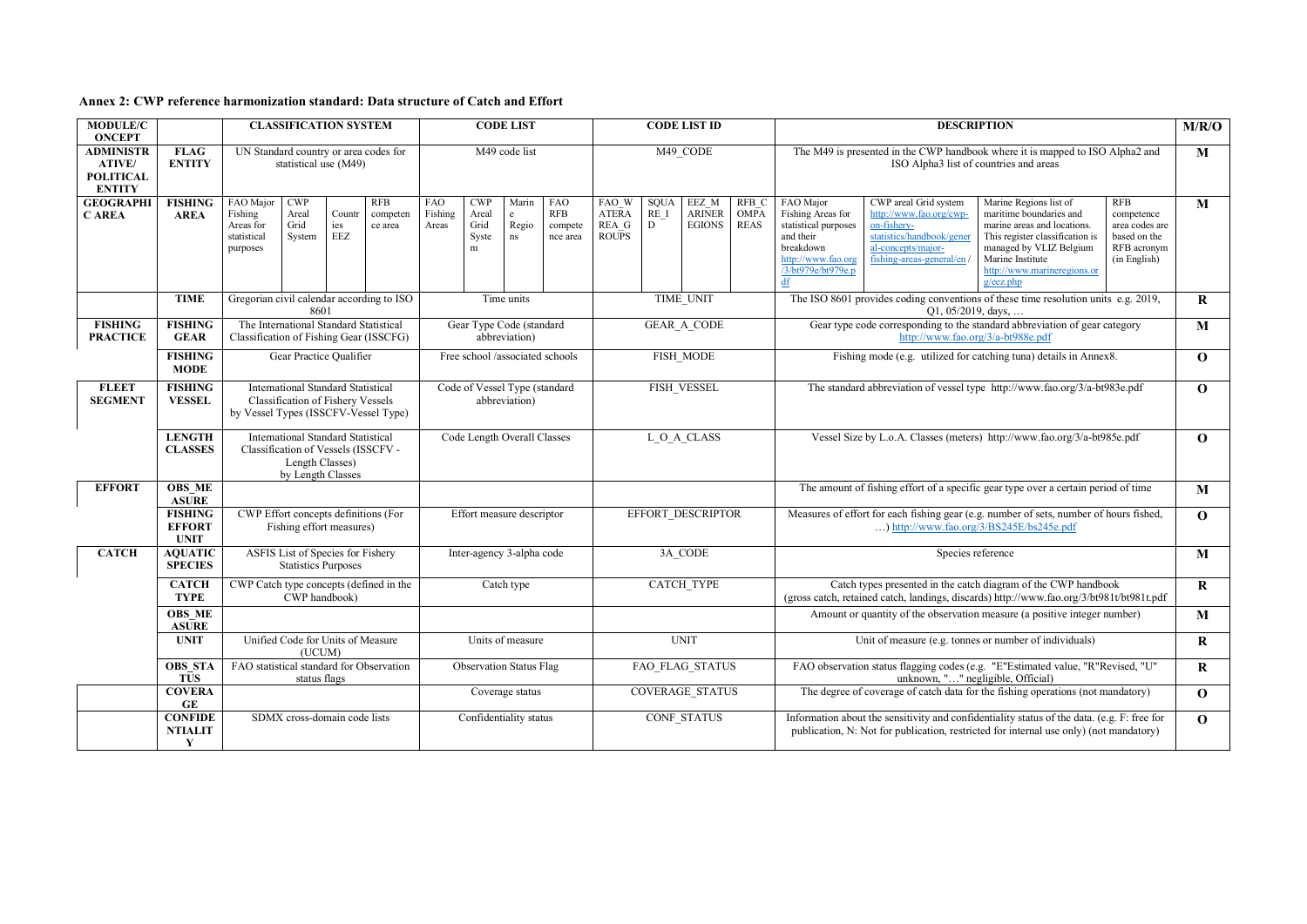**Annex 3: List of concepts and their definitions for implementation at schematic level. A classification system is provided for each concept. (\*) designates broad concepts (modules) with possible way of implementation by similar concepts depending on the context.**

| <b>CONCEPT</b>                                                     | <b>DEFINITION</b> (and context)                                                                                                                                                                                                                                                                                                                       | <b>CLASSIFICATION SYSTEM</b>                                                                                                                                                                                                                                                                                                                                                                                                                                                                                                                     |
|--------------------------------------------------------------------|-------------------------------------------------------------------------------------------------------------------------------------------------------------------------------------------------------------------------------------------------------------------------------------------------------------------------------------------------------|--------------------------------------------------------------------------------------------------------------------------------------------------------------------------------------------------------------------------------------------------------------------------------------------------------------------------------------------------------------------------------------------------------------------------------------------------------------------------------------------------------------------------------------------------|
| 1. ADMINISTRATIVE/<br><b>POLITICAL ENTITY *</b>                    | Basic concept (module) identifies the administrative or political<br>entity to whom the data refers where the fish was caught, produced<br>or landed.                                                                                                                                                                                                 | The "Standard Country or Area Codes for Statistical Use" which is owned by the United Nations Statistics Division (UNSD) and                                                                                                                                                                                                                                                                                                                                                                                                                     |
| 1.1. COUNTRY                                                       | It defines the assignment of nationality to catch and landings.                                                                                                                                                                                                                                                                                       | commonly referred to as the M49 standard.<br>The M49 is presented in the CWP handbook where it is mapped to ISO Alpha2 and ISO Alpha3 list of countries and areas. (See                                                                                                                                                                                                                                                                                                                                                                          |
| 1.2. FISHING FLEET                                                 | In the context of tuna RFMOs, it is a group of fishing vessels authorized<br>to operate in a tuna RFMO convention area / area of competence, and<br>whose fishing operations and catches of tuna and tuna-like species are<br>responsibility of, and accounted for, by a political entity or sub-entity<br>recognized by the corresponding tuna RFMO. | Annex 6).<br>It is noted that the actual occurrences of the "Fishing fleet" concept do not necessarily refer or correspond to a recognized country<br>(e.g.: EUR - European Union, FRAT – French territories), nor to a distinct member / contracting party / cooperating, non-<br>contracting party of a t-RFMO (e.g.: EU, ESP - EU (Spain), TWN – Chinese Taipei / Taiwan province of China – for some t-<br>RFMOs). The proposed list of fishing fleet codes also includes a generic reference that applies to fishing operations and catches |
| 1.3. FLAG ENTITY                                                   | In the context of fisheries operations using flags. It assigns<br>nationalities to catch or landing.                                                                                                                                                                                                                                                  | from unidentified sources (e.g.: NEI - not elsewhere identified).                                                                                                                                                                                                                                                                                                                                                                                                                                                                                |
| 2. GEOGRAPHIC AREA<br><b>/FISHING AREA *</b>                       | Broad concept defines the geographic area which could be<br>presented according to one of the following standard classifications.                                                                                                                                                                                                                     | FAO Major Fishing Areas for statistical purposes<br>Countries EEZ, continental seas and inland waters                                                                                                                                                                                                                                                                                                                                                                                                                                            |
| 2.1. FAO MAJOR FISHING<br>AREAS FOR STATISTICAL<br><b>PURPOSES</b> | They are arbitrary areas and historically determined coinciding<br>to the greatest extent possible to the areas of competence of other<br>fishery commissions when existing. This classification system<br>facilitates comparison of data and improves the possibilities of<br>cooperation in statistical matters.                                    | The "FAO Major Fishing Areas for statistical purposes" is a hierarchical classification. It comprises 27 major fishing<br>and breakdown. Each Major area is divided into subarea, division and subdivision.<br>areas<br>http://www.fao.org/3/bt979e/bt979e.pdf<br>https://www.fao.org/cwp-on-fishery-statistics/handbook/general-concepts/fishing-areas-for-statistical-purposes/en/                                                                                                                                                             |
| 2.2. CWP AREAL GRID<br><b>SYSTEM</b>                               | It is an areal breakdown that is essentially used for the context of<br>Tuna fisheries (e.g. for gridded catches in the FIRMS Tuna Atlas)                                                                                                                                                                                                             | Various maps, resolutions and square identifiers are provided here:<br>http://www.fao.org/cwp-on-fishery-<br>statistics/handbook/general-concepts/major-fishing-areas-general/en/                                                                                                                                                                                                                                                                                                                                                                |
| 2.3. COUNTRY EEZ                                                   | It presents the Exclusive Economic Zone of countries as maritime<br>boundaries for many countries. They are important for many<br>applications such as delimitation of area if the sea in which<br>sovereign state has special rights regarding the use of marine<br>resources.                                                                       | The Exclusive Economic Zone of countries as maritime boundaries is the relational classification list of geographic<br>names, coupled with information and maps of the geographic location of these features. It is considered the standard<br>reference for Maritime Boundaries representing the Exclusive Economic Zone of the world.<br>https://www.marineregions.org/eez.php                                                                                                                                                                 |
|                                                                    | 2.4. RFB COMPETENCE AREA   It corresponds to the Regional Fisheries Bodies (RFBs).                                                                                                                                                                                                                                                                    | The codes correspond to the acronyms of the Regional Fisheries Bodies (RFBs). The boundaries of their area of<br>competence are presented here:<br>http://www.fao.org/figis/geoserver/factsheets/rfbs.html<br>http://www.fao.org/fishery/rfb/en                                                                                                                                                                                                                                                                                                  |
| 3. TIME $*$                                                        | It defines the time unit normally used in statistics.                                                                                                                                                                                                                                                                                                 |                                                                                                                                                                                                                                                                                                                                                                                                                                                                                                                                                  |
| 3.1. YEAR                                                          | The calendar (or Civil) year i.e., the period between 1 January and<br>31 December.                                                                                                                                                                                                                                                                   | The ISO 8601 format using the Gregorian calendar.                                                                                                                                                                                                                                                                                                                                                                                                                                                                                                |
| 3.2. TIME START/END                                                | It defines the period in which fishing activity was performed,<br>between time start and end.                                                                                                                                                                                                                                                         | ISO 8601 format using the Gregorian calendar and 24-hour time keeping system.                                                                                                                                                                                                                                                                                                                                                                                                                                                                    |
| 3.3. QUARTER                                                       | Quarter of calendar year (Time is referred to $Q1 - Q4$ ).                                                                                                                                                                                                                                                                                            | The ISO 8601-2:2019 defines a set of standardised extensions to the ISO 8601 date and time formats. Extended<br>Date/Time Format (EDTF) provides sub-year groupings (Quarter1 – Quarter 4).<br>https://www.loc.gov/standards/datetime/                                                                                                                                                                                                                                                                                                           |
| <b>4. AQUATIC SPECIES</b>                                          | It corresponds to any taxon that lives in water for most or all of its<br>lifetime.                                                                                                                                                                                                                                                                   | The "ASFIS List of Species for Fishery Statistics Purpose"<br>https://www.fao.org/cwp-on-fishery-statistics/handbook/general-concepts/identifiers-for-aquatic-animals-and-<br>plants/en/                                                                                                                                                                                                                                                                                                                                                         |
| 5. CATCH TYPE                                                      | It defines the catch types (gross catch, retained catch, landings,<br>discards).                                                                                                                                                                                                                                                                      | CWP catch diagram of the CWP handbook<br>http://www.fao.org/3/bt981t/bt981t.pdf                                                                                                                                                                                                                                                                                                                                                                                                                                                                  |

| fication. It comprises 27 major fishing<br>division and subdivision.<br>barea,                     |
|----------------------------------------------------------------------------------------------------|
| ng-areas-for-statistical-purposes/en/                                                              |
| http://www.fao.org/cwp-on-fishery-                                                                 |
|                                                                                                    |
| onal classification list of geographic<br>features. It is considered the standard<br>of the world. |
| FBs). The boundaries of their area of                                                              |
|                                                                                                    |
|                                                                                                    |
| n.                                                                                                 |
| date and time formats. Extended                                                                    |
| ifiers-for-aquatic-animals-and-                                                                    |
|                                                                                                    |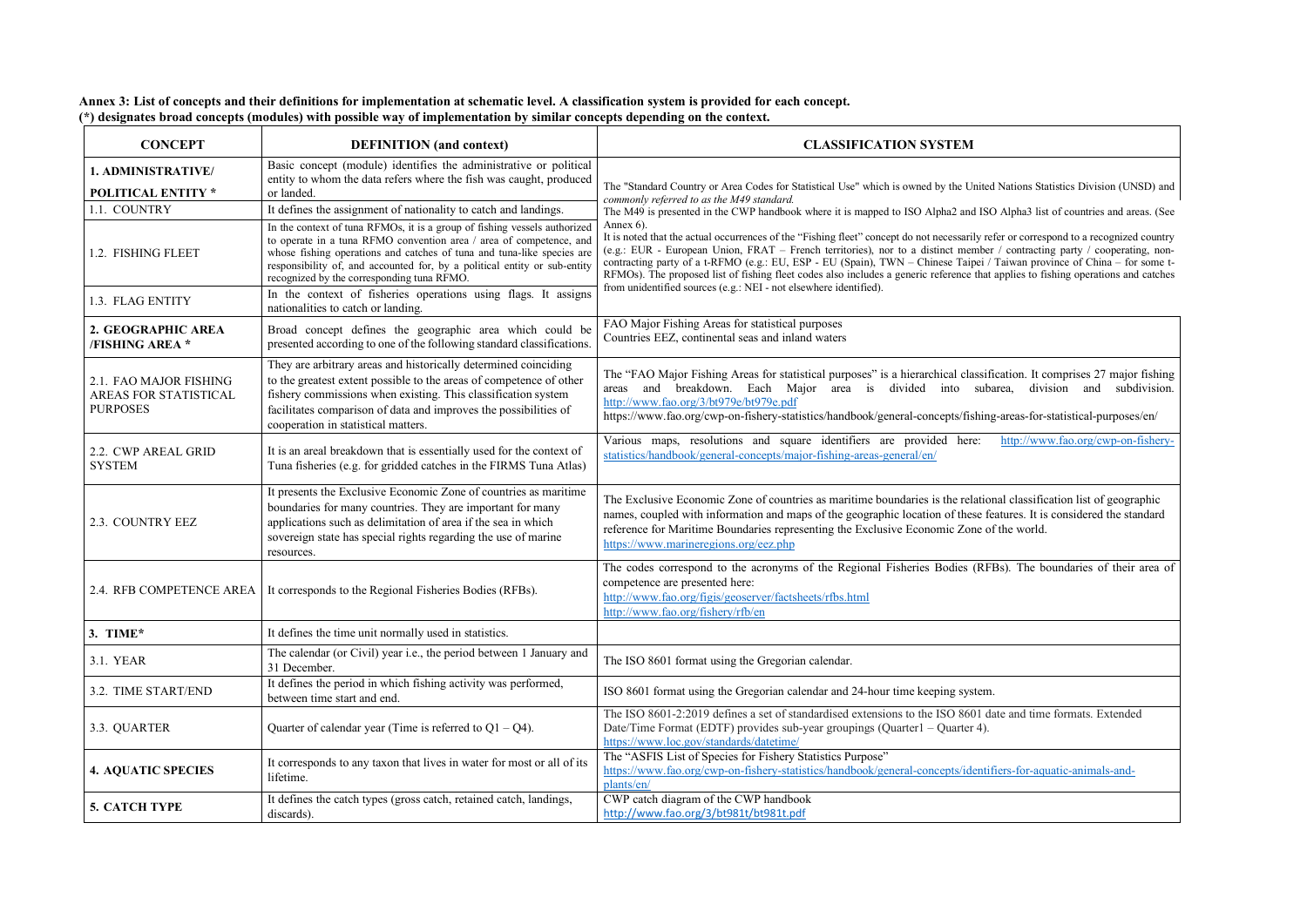<span id="page-16-1"></span><span id="page-16-0"></span>

| <b>6. FISHING PRACTICE*</b>              | It is a broad concept that comprises the fishing gear and the fishing<br>mode.                                                                                                                                                                                                                                                    |                                                                                                                                                                                                                                                                                                                                                                                                                                                                                                                |
|------------------------------------------|-----------------------------------------------------------------------------------------------------------------------------------------------------------------------------------------------------------------------------------------------------------------------------------------------------------------------------------|----------------------------------------------------------------------------------------------------------------------------------------------------------------------------------------------------------------------------------------------------------------------------------------------------------------------------------------------------------------------------------------------------------------------------------------------------------------------------------------------------------------|
| 7. FISHING GEAR                          | It defines the tool and equipment used to capture marine/aquatic<br>resources.                                                                                                                                                                                                                                                    | The "International Standard Statistical Classification of Fishing Gear" (ISSCFG) is the reference standard. The codes<br>should be chosen from corresponding to the standard abbreviation of gear category.<br>The ISSCFG presents codes of major categories and sub-categories of gear. For this, CWP members or other producers<br>of statistics often use their list of additional codes according to their context. It is recommended to have a mapping for<br>their groupings with the ISSCFG categories. |
| 8. FISHING MODE                          | It is associated to the fishing gear under one broad concept as<br>"fishing practice" to enhance the fishing effort definition.<br>It is commonly used in the context of tuna fisheries.                                                                                                                                          | No standard available. See Annex 8 which presents the code list used by WECAFC and tuna RFMOs.                                                                                                                                                                                                                                                                                                                                                                                                                 |
| 9. FISHING EFFORT UNIT                   | CWP Effort concepts definitions (For Fishing effort measures)                                                                                                                                                                                                                                                                     | Measures of effort for each fishing gear (e.g. number of sets, number of hours<br>fished, $\dots$ )<br>http://www.fao.org/3/BS245E/bs245e.pdf                                                                                                                                                                                                                                                                                                                                                                  |
| 10. FLEET SEGMENT*                       | The combination of a group of fishing vessels of the same size and<br>using the same gear for more than 50 percent of the time at sea<br>during a year. To accommodate both regional and international<br>fisheries organizations classifications, an organization can adopt a<br>Fleet segment classification and coding system. |                                                                                                                                                                                                                                                                                                                                                                                                                                                                                                                |
| <b>11. FISHING VESSEL</b>                | It defines the type of vessel used.                                                                                                                                                                                                                                                                                               | The "International Standard Statistical Classification of Fishery Vessels by Vessel Types" (ISSCFV-Vessel Type).<br>http://www.fao.org/3/a-bt983e.pdf                                                                                                                                                                                                                                                                                                                                                          |
| <b>12.LENGTH CLASSES</b>                 | It provides the "Length overall" classes for the vessel size.                                                                                                                                                                                                                                                                     | The "International Standard Statistical Classification of Vessels by Length Classes" (ISSCFV - Length Classes).<br>http://www.fao.org/3/a-bt985e.pdf                                                                                                                                                                                                                                                                                                                                                           |
| <b>13. UNIT</b>                          | It defines the unit of measure (e.g. tonnes or number of<br>individuals).                                                                                                                                                                                                                                                         | The Unified Code for Units of Measure (UCUM). Exclusively using tonnes for catches: "t" (Metric tons), "no"<br>(Number of fishes).                                                                                                                                                                                                                                                                                                                                                                             |
| <b>14.OBSERVATION STATUS</b>             | It provides information about the status and quality of an<br>observation (i.e. value or an unusual or missing value). It is<br>commonly used for dissemination purposes.                                                                                                                                                         | The FAO statistical standard for observation status flags (Annex 9) is based on the SDMX Code list for Observation<br>Status (CL OBS STATUS) $^{21}$ .                                                                                                                                                                                                                                                                                                                                                         |
| <b>15. CONFIDENTIALITY</b>               | Information about the sensitivity and confidentiality status of the<br>data.                                                                                                                                                                                                                                                      | The classification system and code list used corresponds to the SDMX Cross-Domain code list for Confidentiality<br>Status (CONF STATUS) <sup>22</sup> . The codes and their descriptions (and annotations) are available in Annex 11.                                                                                                                                                                                                                                                                          |
| <b>16. OBSERVATION</b><br><b>MEASURE</b> | Amount or quantity of the observation measure (a positive integer<br>number).                                                                                                                                                                                                                                                     |                                                                                                                                                                                                                                                                                                                                                                                                                                                                                                                |

<sup>&</sup>lt;sup>21</sup> SDMX "Observation Status List" (2016) [https://sdmx.org/wp-content/uploads/CL\\_OBS\\_STATUS\\_v2\\_1.docx](https://sdmx.org/wp-content/uploads/CL_OBS_STATUS_v2_1.docx)

<sup>&</sup>lt;sup>22</sup> [https://sdmx.org/?page\\_id=3215](https://sdmx.org/?page_id=3215)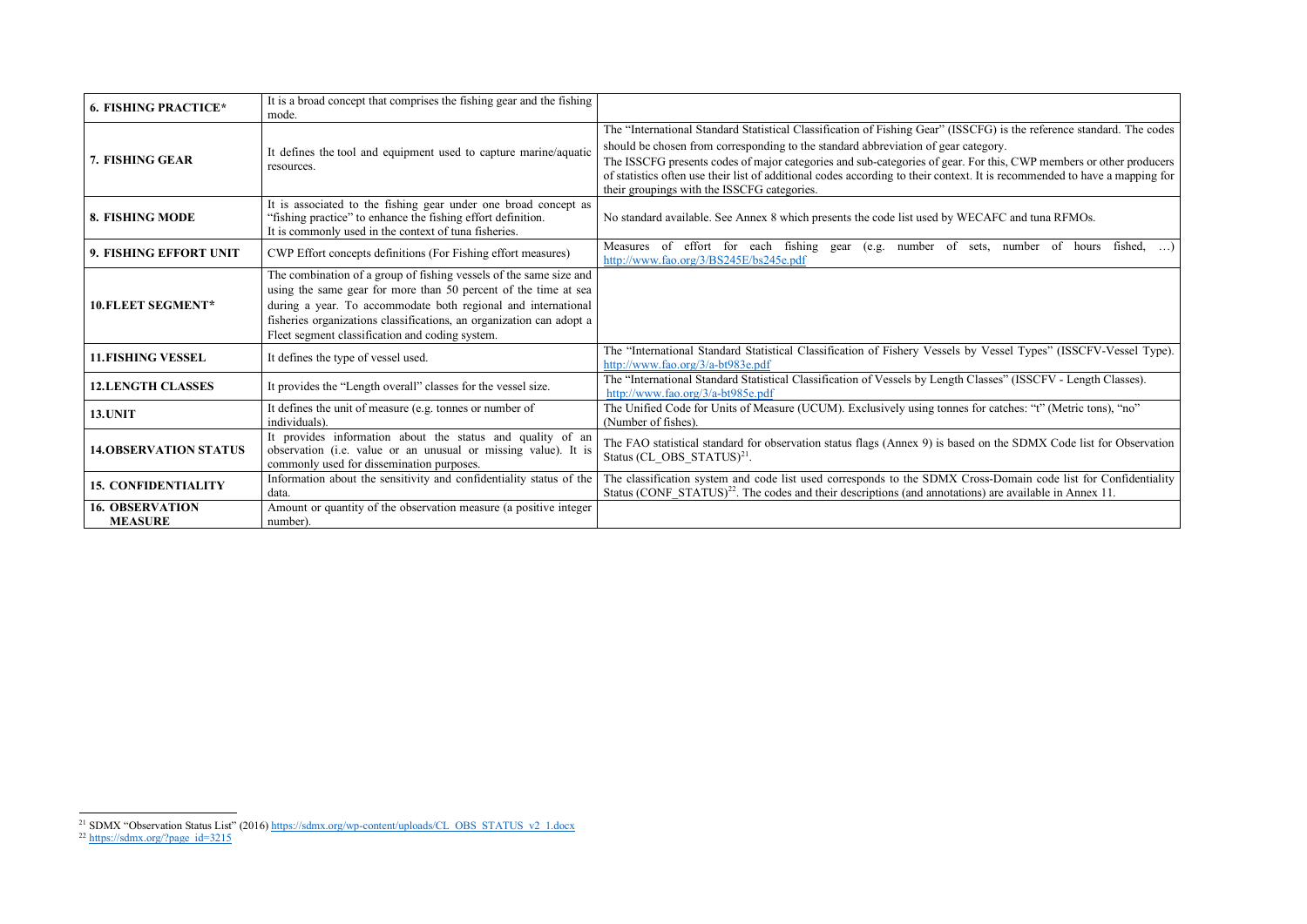**Annex 4: List of concepts and their implementation at semantic level. For each concept, code list, code list identifier and its semantic representation are provided.**

## $R$ **EPRESENTATATION**

Name in English or any other language can be added in another column. the code list can be extended i.e. Annex 6

It can be represented as one column where codes are composed of the classification breakdown (e.g. 27\_5\_B\_1\_B corresponds to Atlantic Northeast 27.5.b.1.b)

Additional columns from the same classification can be added in the same data structure (e.g. Scientific\_Name, Name\_En)<br>TO BE CONFIRMED:

In flat structure, each level is represented in one column (e.g. MAJOR\_AREA: 27; SUBAREA: 5). These levels can still be combined/aggregated to be used in a normalized database

| <b>CONCEPT</b>                                                                    | <b>CONCEPT ID (Column name)</b>                                       | <b>CODE LIST ID</b>      | <b>TARGET VALUE</b>                               | <b>REPRESEN</b>                                                                                         |
|-----------------------------------------------------------------------------------|-----------------------------------------------------------------------|--------------------------|---------------------------------------------------|---------------------------------------------------------------------------------------------------------|
| 1. ADMINISTRATIVE/<br><b>POLITICAL ENTITY *</b>                                   |                                                                       |                          |                                                   |                                                                                                         |
| 1. COUNTRY                                                                        | <b>COUNTRY</b>                                                        |                          |                                                   | Name in English or a                                                                                    |
| 2. FISHING FLEET                                                                  | <b>FISHING FLEET</b>                                                  | M49 CODE                 | ISO-alpha3 code and/or<br>ISO-alpha2 code and/or  | added in another colu                                                                                   |
| 3. FLAG ENTITY<br><b>FLAG ENTITY</b>                                              |                                                                       |                          |                                                   | extended i.e. Annex 6                                                                                   |
| 2. GEOGRAPHIC<br><b>AREA/FISHING</b><br>AREA *                                    | <b>FISHING AREA</b>                                                   | CL FAO WATERAREA         |                                                   |                                                                                                         |
| 1. FAO MAJOR FISHING<br><b>AREAS FOR</b><br><b>STATISTICAL</b><br><b>PURPOSES</b> | <b>AREA</b>                                                           | CL FAO WATERAREA         | Code in the classification                        | It can be represented as<br>are composed of the cla<br>(e.g. 27 5 B 1 B corr<br>Northeast 27.5.b.1.b)   |
|                                                                                   | MAJOR AREA<br><b>SUBAREA</b><br><b>DIVISION</b><br><b>SUBDIVISION</b> | CL FAO WATERAREA         | Code in the classification                        | In flat structure, each le<br>column (e.g. MAJOR<br>5). These levels can sti<br>to be used in a normali |
| 2. CWP AREAL GRID<br><b>SYSTEM</b>                                                | <b>SQUARE ID</b>                                                      | CL SQUARE ID             | <b>GRID CODE</b>                                  | To be confirmed                                                                                         |
| 3. COUNTRY EEZ                                                                    | COUNTRY_EEZ                                                           | <b>EEZ MARINEREGIONS</b> | MRGID (MARINE REGION ID in the<br>classification) | TO BE CONFIRMED:<br>Cl MRGID as code lis                                                                |
| 4. RFB COMPETENCE<br><b>AREA</b>                                                  | RFB AREA                                                              | RFB AREA                 | Code in Annex 7                                   |                                                                                                         |
| 3. TIME *                                                                         | <b>TIME</b>                                                           |                          | YYYY in ISO 8601                                  |                                                                                                         |
| 1. YEAR                                                                           | <b>YEAR</b>                                                           |                          | YYYY in ISO 8601                                  | There is no specific co<br>used for coding.<br>The year can be extend<br>needed                         |
| 2. TIME START/END                                                                 | <b>TIME START</b><br>TIME END                                         |                          | YYYY-MM-DD in ISO 8601                            | "PERIOD" is a similar<br>to express time interval<br>There are other ways to<br>interval: Start and end |
| 3. QUARTER                                                                        | <b>QUARTER</b>                                                        |                          | Sub-grouping year, Quarter in ISO 8601-2:2019     | Time is referred to Qu                                                                                  |
| <b>4. AQUATIC SPECIES</b>                                                         | <b>SPECIES</b>                                                        | CL SPECIES               | 3A CODE in ASFIS list                             | Additional columns fr<br>can be added in the san<br>Scientific Name, Nam                                |
| 5. CATCH TYPE                                                                     | <b>CATCH TYPE</b>                                                     | CL CATCH TYPE            |                                                   | TO BE CONFIRMED:<br>List of catch types: dis-                                                           |
| <b>6. FISHING PRACTICE*</b>                                                       |                                                                       |                          |                                                   |                                                                                                         |

There is no specific code list but ISO 8601 is used for coding.

The year can be extended to YYYY-MM if needed

"PERIOD" is a similar concept that can be used to express time interval.

There are other ways to express the time interval: Start and end or Start and duration

Time is referred to Quarter  $1 -$ Quarter 4.

List of catch types: discards, nominal catches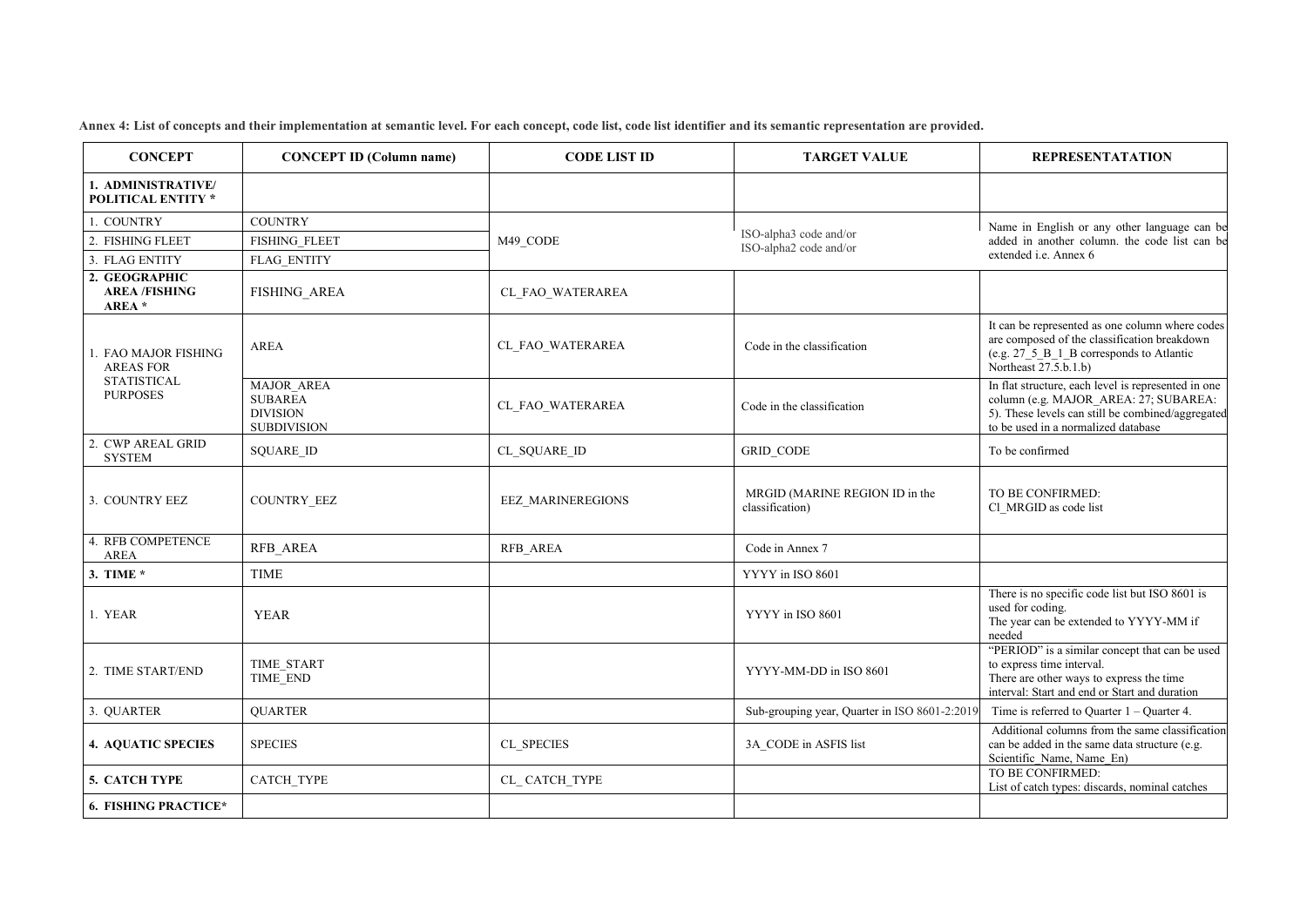| 7. FISHING GEAR                         | <b>GEAR TYPE</b>    | GEAR_A_CODE         | Code corresponding to the standard abbreviation<br>of gear category in ISSCFG (e.g. PS, LHP) |                                                                                            |
|-----------------------------------------|---------------------|---------------------|----------------------------------------------------------------------------------------------|--------------------------------------------------------------------------------------------|
| 8. FISHING MODE                         | <b>FISHING MODE</b> | <b>FISHING MODE</b> | Code in Annex 8                                                                              |                                                                                            |
| 9. FISHING EFFORT<br><b>UNIT</b>        | EFFORT_UNIT         | EFFORT DESCRIPTOR   |                                                                                              | TO BE CONFIRMED:<br>List of fishing effort units                                           |
| 10. FLEET SEGMENT*                      | FLEET SEGMENT       | FLEET SEGMENT       |                                                                                              |                                                                                            |
| <b>11. FISHING VESSEL</b>               | FISHING_VESSEL      | FISHING VESSEL      | Code of Vessel Type (standard abbreviation)                                                  |                                                                                            |
| <b>12. LENGTH CLASSES</b>               | $L_0_A$ CLASS       | L_O_A_CLASS         | Code of Length Overall Classes                                                               |                                                                                            |
| <b>13. UNIT</b>                         | <b>UNIT</b>         | CL UNIT             |                                                                                              | It could be represented in the same column of<br>the data structure (tonnes and/or number) |
| <b>14. OBSERVATION</b><br><b>STATUS</b> | <b>OBS STATUS</b>   | CL OBS STATUS       | Code in Annex 9                                                                              |                                                                                            |
| <b>15. CONFIDENTIALITY</b>              | <b>CONF STATUS</b>  | <b>CONF STATUS</b>  |                                                                                              |                                                                                            |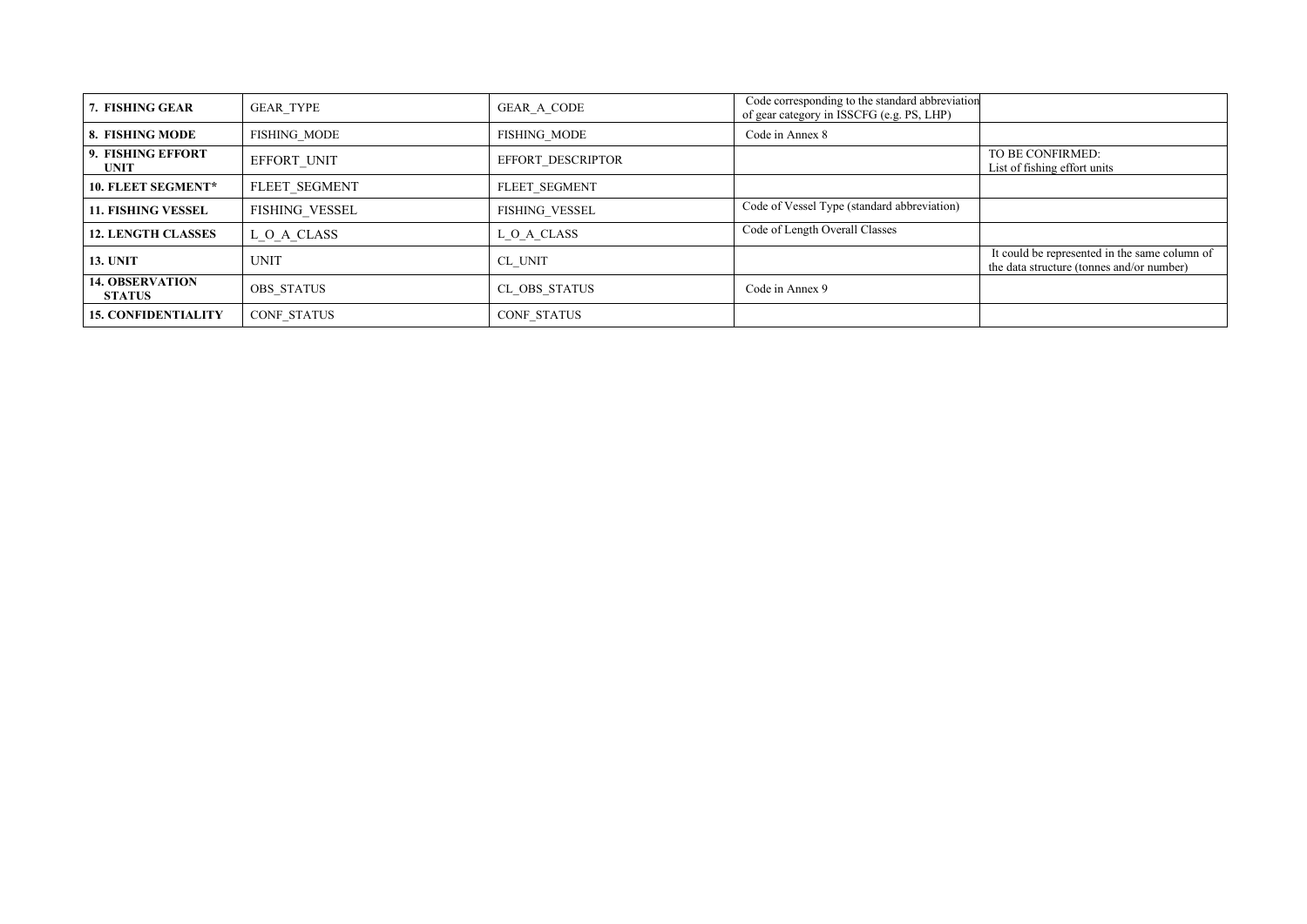#### **Annex 5: Alternatives to handle levels of granularity**

Level of granularity defines the sub-classification used by the user (e.g. CWP party) for their specific requirements, the level of details included in the data structure respectively when building on the classification system. The decision of the granularity level resides in the choice of the user who wants to report the data. For instance, within or "under" the classification system "FAO Major Marine Fishing Areas", the data structure can include breakdowns: Subarea, Division or Subdivision. In the same order of ideas, ICES subareas would be considered as areas at lower level of granularity within the major Fishing Area 27.

Another example would be the aggregations of 3-Alpha code species from the ASFIS classification where aggregation of species is shaped by "building on top"/based on the classification system. ISSCAAP groups are an obvious example of grouping of ASFIS codes used as part of the ASFIS classification system. Another example is encountered in the case of species groupings used by tuna RFMOs, where a tuna RFMO specific classification system is built on top of the ASFIS species codes.

In all these cases of whether higher or lower level of aggregation, mapping against standard classification codes is crucial to be integrated in the data structure.

In general, these classification items do not need to be all at the same level in the base statistical classification. To these classification items, one or more new levels may be added. This can include extending the base statistical classification with one or several new levels at the bottom of its base, creating a new lowest level. To meet specific needs, a number of alternatives may be created, in which the original categories are split or regrouped to provide context-specific additions or alternatives to the standard aggregation structure. These are called classification variants.

Variants are commonly of three kinds. These have been named **extension variants, aggregate variants** or **regrouping variants**. There could exist other types of variants. A particular variant could include elements from more than one of these variant types.

**Extension variant:** An extension variant is a statistical classification that extends the base statistical classification with one or several new levels at the bottom, creating a new lowest level. An extension variant thus adds new lower levels to the base classification but does not otherwise alter its original structure.

**Aggregate variant:** An aggregate variant is a classification that groups the categories of a linear statistical classification to create one or several aggregate level(s), thus creating a hierarchy.

**Regrouping variant:** A regrouping variant is a classification that introduces additional or alternative aggregate levels by regrouping categories of the base statistical classification. Two types of regrouping variants have been identified:

- a) Regrouping variants which do not violate the structure of the base statistical classification: This type of regrouping variant introduces a new level or new levels on top of, or in between existing levels of a hierarchical statistical classification without otherwise altering the original structure of the hierarchy. This regrouping variant consists of all classification Levels of the base classification plus the new variant level(s). The parent level (if any) of the new variant level can be either another variant level or a level from the base statistical classification.
- b) Regrouping variants which violate the structure of the base statistical classification: This type of regrouping variant introduces a new level or new levels on top of any but the topmost level of a hierarchical statistical classification by regrouping categories of the base statistical classification in a way which violates its original order and structure. This regrouping variant consists of all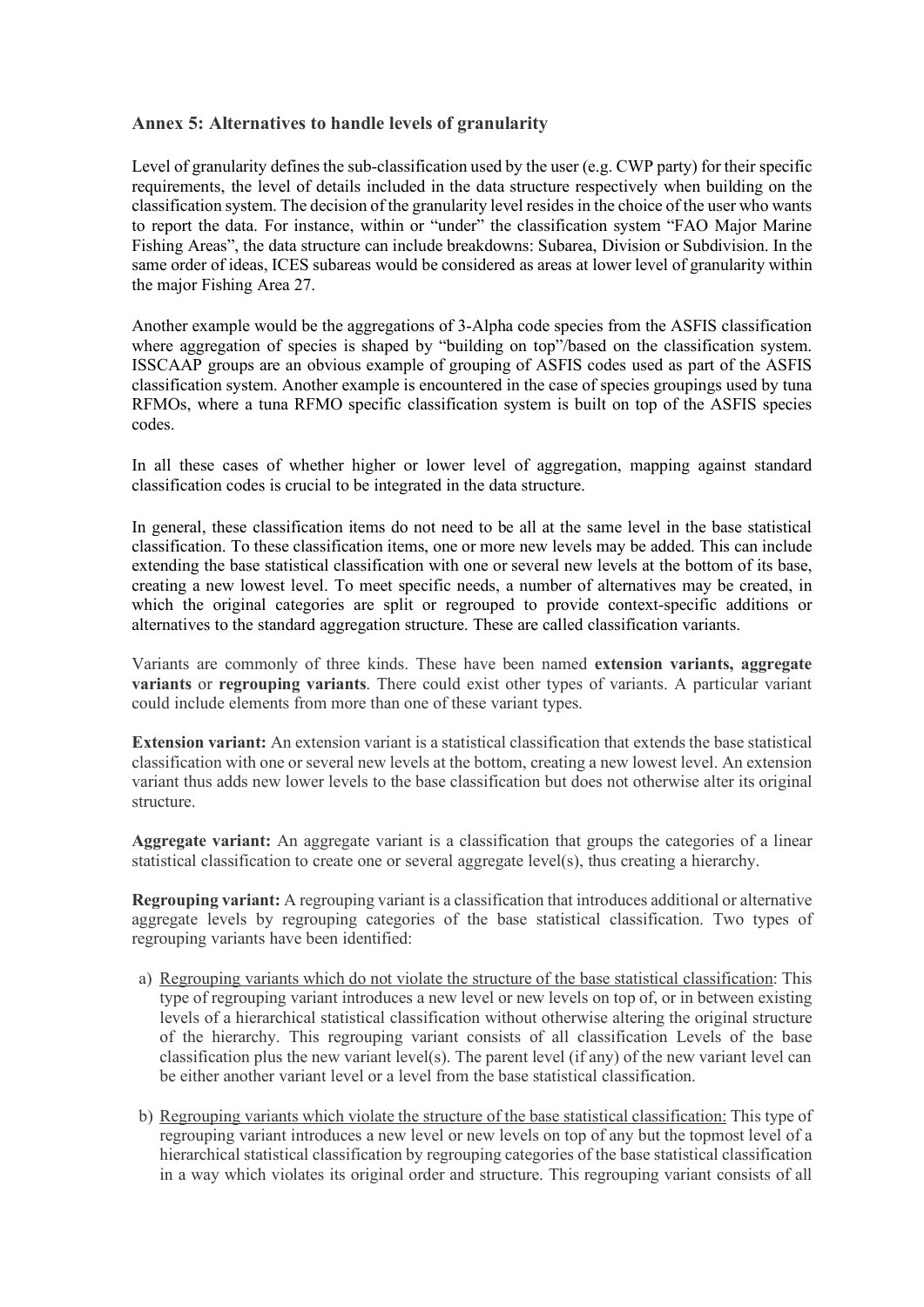classification levels of the base statistical classification below the new variant Level(s) plus the new variant level(s). In such a regrouping variant, a new variant level cannot have a base statistical classification level as parent level.

In all variants except regrouping variants which violate the structure of the base statistical classification, all levels of the base statistical classification are retained and one or more new Levels are inserted. In regrouping variants which violate the structure of the base statistical classification, one or more new levels are inserted and only the base statistical classification levels below the new variant levels are retained.

It is sometimes debated whether a classification database should be descriptive or prescriptive, the idea being that a prescriptive database will contain only standard classifications, whereas a descriptive database will also contain non-standard variants. The demarcation between standard and non-standard classifications or between these and more loosely structured groupings is not clear. It seems, therefore, that the criterion for inclusion in the database cannot be formal status only, but just as much the usefulness and commonality of the information provided. Most of the time the departures from the norm are legitimate, made to meet specific producer requirements or user needs. In any case alternative groupings exist and must be documented. Indeed, listing the non-standard variants used in a statistical office may be a first and necessary step towards reducing their numbers.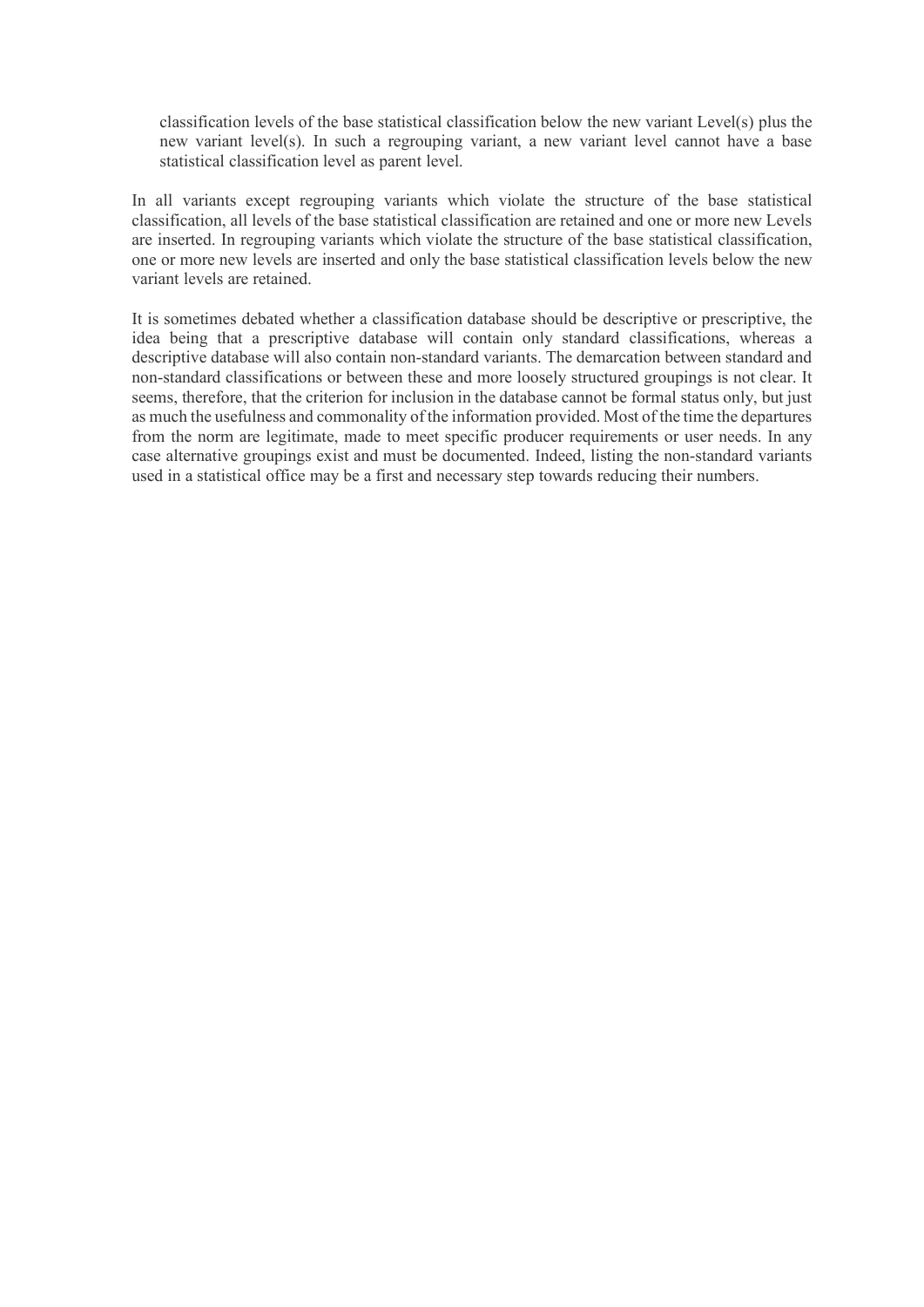## **Annex 6: Code list of M49 country or area, active as of October 2021 (M49\_CODE)**

A NOTE OF CAUTION: The designations employed and the presentation of material of this list do not imply the expression of any opinion whatsoever on the part of FAO concerning the legal status of any country, territory, or area or of its authorities, or concerning the delimitation of its frontiers or boundaries.

| $ISO-$ | $ISO-$     |                                  |
|--------|------------|----------------------------------|
| alpha2 | alpha      | <b>Name</b>                      |
| Code   | 3          |                                  |
|        | Code       |                                  |
| 004    | <b>AFG</b> | Afghanistan                      |
| 248    | <b>ALA</b> | Åland Islands                    |
| 008    | <b>ALB</b> | Albania                          |
| 012    | <b>DZA</b> | Algeria                          |
| 016    | <b>ASM</b> | American Samoa                   |
| 020    | AND        | Andorra                          |
| 024    | <b>AGO</b> | Angola                           |
| 660    | AIA        | Anguilla                         |
| 010    | <b>ATA</b> | Antarctica                       |
| 028    | <b>ATG</b> | Antigua and Barbuda              |
| 032    | <b>ARG</b> | Argentina                        |
| 051    | <b>ARM</b> | Armenia                          |
| 533    | <b>ABW</b> | Aruba                            |
| 036    | <b>AUS</b> | Australia                        |
| 040    | <b>AUT</b> | Austria                          |
| 031    | AZE        | Azerbaijan                       |
| 044    | <b>BHS</b> | <b>Bahamas</b>                   |
| 048    | <b>BHR</b> | Bahrain                          |
| 050    | <b>BGD</b> | Bangladesh                       |
| 052    | <b>BRB</b> | <b>Barbados</b>                  |
| 112    | <b>BLR</b> | <b>Belarus</b>                   |
| 056    | <b>BEL</b> | Belgium                          |
| 084    | <b>BLZ</b> | <b>Belize</b>                    |
| 204    | <b>BEN</b> | Benin                            |
| 060    | <b>BMU</b> | Bermuda                          |
| 064    | <b>BTN</b> | Bhutan                           |
| 068    | <b>BOL</b> | Bolivia (Plurinational State of) |
|        |            | Bonaire, Sint Eustatius and      |
| 535    | <b>BES</b> | Saba                             |
| 070    | ВIН        | Bosnia and Herzegovina           |
| 072    | <b>BWA</b> | Botswana                         |
| 074    | <b>BVT</b> | <b>Bouvet Island</b>             |
| 076    | <b>BRA</b> | <b>Brazil</b>                    |
| 086    | IOT        | Chagos Archipelago               |
| 092    | <b>VGB</b> | <b>British Virgin Islands</b>    |
| 096    | BRN        | Brunei Darussalam                |
| 100    | <b>BGR</b> | Bulgaria                         |
| 854    | <b>BFA</b> | Burkina Faso                     |
| 108    | <b>BDI</b> | Burundi                          |
| 132    | <b>CPV</b> | Cabo Verde                       |
| 116    | KHM        | Cambodia                         |
| 120    | <b>CMR</b> | Cameroon                         |

| 124        | CAN               | Canada                                   |
|------------|-------------------|------------------------------------------|
| 136        | <b>CYM</b>        | Cayman Islands                           |
| 140        | CAF               | Central African Republic                 |
| 148        | <b>TCD</b>        | Chad                                     |
| 152        | <b>CHL</b>        | Chile                                    |
| 156        | <b>CHN</b>        | China                                    |
| 344        | HKG               | China, Hong Kong SAR                     |
| 446        | MAC               | China, Macao                             |
| 162        | <b>CXR</b>        | Christmas Island                         |
| 166        | <b>CCK</b>        | Cocos (Keeling) Islands                  |
| 170        | <b>COL</b>        | Colombia                                 |
| 174        | <b>COM</b>        | Comoros                                  |
| 178        | COG               | Congo                                    |
| 184        | <b>COK</b>        | Cook Islands                             |
| 188        | <b>CRI</b>        | Costa Rica                               |
| 384        | <b>CIV</b>        | Côte d'Ivoire                            |
| 191        | <b>HRV</b>        | Croatia                                  |
| 192        | CUB               | Cuba                                     |
| 531        | <b>CUW</b>        | Curaçao                                  |
| 196        | <b>CYP</b>        | Cyprus                                   |
| 203        | <b>CZE</b>        | Czechia                                  |
| 408        | <b>PRK</b>        | Democratic People's Republic<br>of Korea |
|            |                   | Democratic Republic of the               |
| 180        | COD               | Congo                                    |
| 208        | DNK               | Denmark                                  |
| 262        | DJI               | Djibouti                                 |
| 212        | <b>DMA</b>        | Dominica                                 |
| 214        | <b>DOM</b>        | Dominican Republic                       |
| 218        | ECU               | Ecuador                                  |
| 818        | EGY               | Egypt                                    |
| 222        | SLV               | El Salvador                              |
| 226        | GNQ               | Equatorial Guinea                        |
| 232        | ERI               | Eritrea                                  |
| 233        | EST               | Estonia                                  |
| 748        | SWZ               | Eswatini                                 |
| 231        | ETH               | Ethiopia                                 |
| 238        | <b>FLK</b>        | Falkland Islands (Malvinas)              |
| 234        | <b>FRO</b>        | Faroe Islands                            |
| 242        | FJI               | Fiji                                     |
| 246        | FIN               | Finland                                  |
| 250        | FRA               | France                                   |
| 254        |                   | French Guiana                            |
|            |                   | French Polynesia                         |
|            |                   | French Southern Territories              |
| 266        | GAB               | Gabon                                    |
| 258<br>260 | GUF<br>PYF<br>ATF |                                          |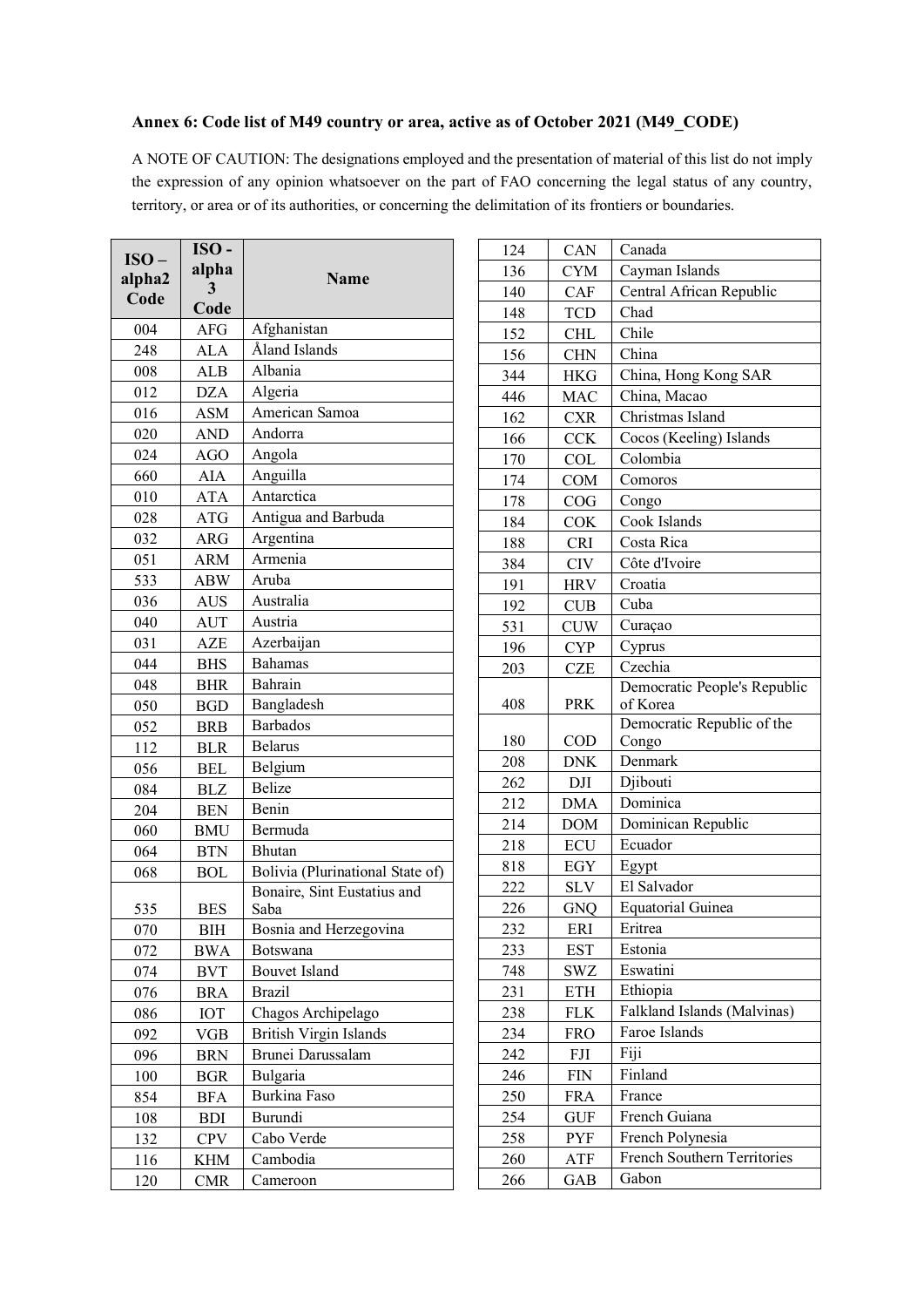| 270 | <b>GMB</b> | Gambia                     |
|-----|------------|----------------------------|
| 268 | <b>GEO</b> | Georgia                    |
| 276 | <b>DEU</b> | Germany                    |
| 288 | <b>GHA</b> | Ghana                      |
| 292 | <b>GIB</b> | Gibraltar                  |
| 300 | GRC        | Greece                     |
| 304 | <b>GRL</b> | Greenland                  |
| 308 | <b>GRD</b> | Grenada                    |
| 312 | <b>GLP</b> | Guadeloupe                 |
| 316 | GUM        | Guam                       |
| 320 | <b>GTM</b> | Guatemala                  |
| 831 | GGY        | Guernsey                   |
| 324 | GIN        | Guinea                     |
| 624 | <b>GNB</b> | Guinea-Bissau              |
| 328 | <b>GUY</b> | Guyana                     |
| 332 | <b>HTI</b> | Haiti                      |
|     |            | Heard Island and McDonald  |
| 334 | <b>HMD</b> | Islands                    |
| 336 | VAT        | Holy See                   |
| 340 | <b>HND</b> | Honduras                   |
| 348 | <b>HUN</b> | Hungary                    |
| 352 | <b>ISL</b> | Iceland                    |
| 356 | <b>IND</b> | India                      |
| 360 | <b>IDN</b> | Indonesia                  |
| 364 | <b>IRN</b> | Iran (Islamic Republic of) |
| 368 | IRQ        | Iraq                       |
| 372 | IRL        | Ireland                    |
| 833 | IMN        | Isle of Man                |
| 376 | <b>ISR</b> | Israel                     |
| 380 | <b>ITA</b> | Italy                      |
| 388 | JAM        | Jamaica                    |
| 392 | <b>JPN</b> | Japan                      |
| 832 | <b>JEY</b> | Jersey                     |
| 400 | <u>JOR</u> | Jordan                     |
| 398 | KAZ        | Kazakhstan                 |
| 404 | <b>KEN</b> | Kenya                      |
| 296 | KIR        | Kiribati                   |
| 412 |            | Kosovo (Serbia)            |
| 414 | <b>KWT</b> | Kuwait                     |
| 417 | KGZ        | Kyrgyzstan                 |
|     |            | Lao People's Democratic    |
| 418 | LAO        | Republic                   |
| 428 | <b>LVA</b> | Latvia                     |
| 422 | LBN        | Lebanon                    |
| 426 | <b>LSO</b> | Lesotho                    |
| 430 | LBR        | Liberia                    |
| 434 | LBY        | Libya                      |
| 438 | LIE        | Liechtenstein              |
| 440 | LTU        | Lithuania                  |
| 442 | <b>LUX</b> | Luxembourg                 |
| 450 | MDG        | Madagascar                 |
| 454 | <b>MWI</b> | Malawi                     |

| 458 | <b>MYS</b> | Malaysia                     |
|-----|------------|------------------------------|
| 462 | MDV        | Maldives                     |
| 466 | MLI        | Mali                         |
| 470 | <b>MLT</b> | Malta                        |
| 584 | MHL        | Marshall Islands             |
| 474 | <b>MTQ</b> | Martinique                   |
| 478 | <b>MRT</b> | Mauritania                   |
| 480 | <b>MUS</b> | Mauritius                    |
| 175 | <b>MYT</b> | Mayotte                      |
| 484 | <b>MEX</b> | Mexico                       |
|     |            | Micronesia (Federated States |
| 583 | <b>FSM</b> | of)                          |
| 492 | MCO        | Monaco                       |
| 496 | MNG        | Mongolia                     |
| 499 | <b>MNE</b> | Montenegro                   |
| 500 | <b>MSR</b> | Montserrat                   |
| 504 | <b>MAR</b> | Morocco                      |
| 508 | <b>MOZ</b> | Mozambique                   |
| 104 | MMR        | Myanmar                      |
| 516 | NAM        | Namibia                      |
| 520 | <b>NRU</b> | Nauru                        |
| 524 | <b>NPL</b> | Nepal                        |
| 528 | <b>NLD</b> | Netherlands                  |
| 540 | <b>NCL</b> | New Caledonia                |
| 554 | <b>NZL</b> | New Zealand                  |
| 558 | <b>NIC</b> | Nicaragua                    |
| 562 | <b>NER</b> | Niger                        |
| 566 | <b>NGA</b> | Nigeria                      |
| 570 | NIU        | Niue                         |
| 574 | <b>NFK</b> | Norfolk Island               |
| 807 | MKD        | North Macedonia              |
| 580 | <b>MNP</b> | Northern Mariana Islands     |
| 578 | <b>NOR</b> | Norway                       |
| 512 | OMN        | Oman                         |
| 586 | PAK        | Pakistan                     |
| 585 | <b>PLW</b> | Palau                        |
| 275 | PSE        | Palestine                    |
| 591 | PAN        | Panama                       |
| 598 | <b>PNG</b> | Papua New Guinea             |
| 600 | PRY        | Paraguay                     |
| 604 | PER        | Peru                         |
| 608 | PHL        | Philippines                  |
| 612 | PCN        | Pitcairn                     |
| 616 | POL        | Poland                       |
| 620 | PRT        | Portugal                     |
| 630 | PRI        | Puerto Rico                  |
| 634 | QAT        | Oatar                        |
| 410 | <b>KOR</b> | Republic of Korea            |
| 498 | MDA        | Republic of Moldova          |
| 638 | REU        | Réunion                      |
| 642 | ROU        | Romania                      |
| 643 | <b>RUS</b> | Russian Federation           |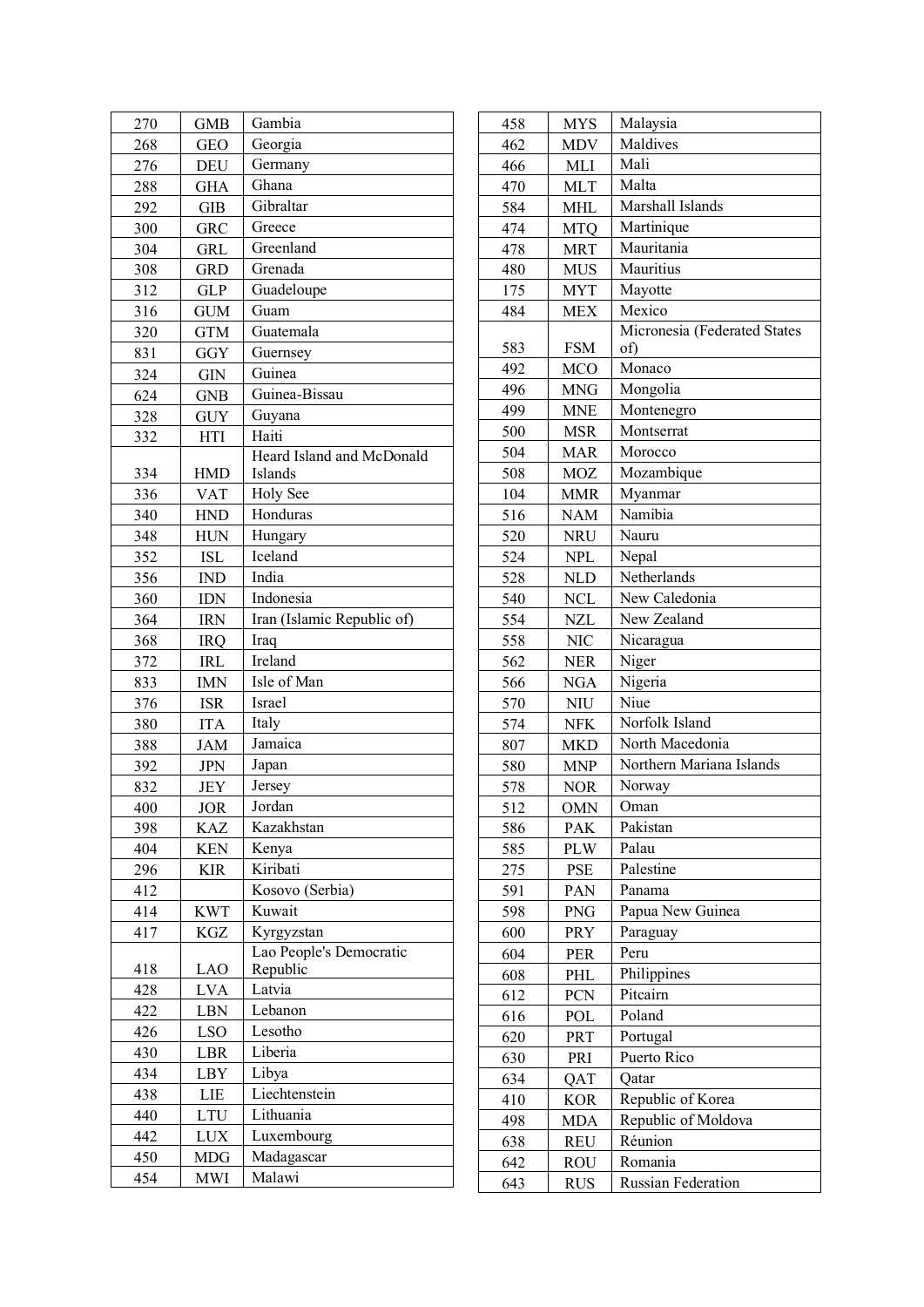| 646 | <b>RWA</b> | Rwanda                      |
|-----|------------|-----------------------------|
| 652 | <b>BLM</b> | Saint Barthélemy            |
| 654 | <b>SHN</b> | Saint Helena                |
| 659 | <b>KNA</b> | Saint Kitts and Nevis       |
| 662 | <b>LCA</b> | Saint Lucia                 |
| 663 | MAF        | Saint Martin (French Part)  |
| 666 | <b>SPM</b> | Saint Pierre and Miquelon   |
|     |            | Saint Vincent and the       |
| 670 | <b>VCT</b> | Grenadines                  |
| 882 | WSM        | Samoa                       |
| 674 | <b>SMR</b> | San Marino                  |
| 678 | <b>STP</b> | Sao Tome and Principe       |
| 680 | <b>XSQ</b> | Sark                        |
| 682 | SAU        | Saudi Arabia                |
| 686 | <b>SEN</b> | Senegal                     |
| 688 | <b>SRB</b> | Serbia                      |
| 690 | <b>SYC</b> | Seychelles                  |
| 694 | <b>SLE</b> | Sierra Leone                |
| 702 | SGP        | Singapore                   |
| 534 | SXM        | Sint Maarten (Dutch part)   |
| 703 | <b>SVK</b> | Slovakia                    |
| 705 | SVN        | Slovenia                    |
| 090 | <b>SLB</b> | Solomon Islands             |
| 706 | SOM        | Somalia                     |
| 710 | ZAF        | South Africa                |
|     |            | South Georgia and the South |
| 239 | SGS        | Sandwich Islands            |
| 728 | SSD        | South Sudan                 |
| 724 | <b>ESP</b> | Spain                       |
| 144 | LKA        | Sri Lanka                   |
| 729 | <b>SDN</b> | Sudan                       |
| 740 | <b>SUR</b> | Suriname                    |
|     |            | Svalbard and Jan Mayen      |
| 744 | SJM        | Islands                     |
| 752 | SWE        | Sweden                      |
| 756 | CHE        | Switzerland                 |
| 760 | <b>SYR</b> | Syrian Arab Republic        |
| 158 | <b>TWN</b> | Taiwan, Province of China   |
| 762 | TJK        | Tajikistan                  |
| 764 | THA        | Thailand                    |
| 626 | TLS        | Timor-Leste                 |
| 768 | <b>TGO</b> | Togo                        |
| 772 | TKL        | Tokelau                     |
| 776 | <b>TON</b> | Tonga                       |
| 780 | <b>TTO</b> | Trinidad and Tobago         |
| 788 | TUN        | Tunisia                     |
| 792 | <b>TUR</b> | Turkey                      |
| 795 | TKM        | Turkmenistan                |
| 796 | <b>TCA</b> | Turks and Caicos Islands    |
| 798 | TUV        | Tuvalu                      |
| 800 | <b>UGA</b> | Uganda                      |
| 804 | UKR        | Ukraine                     |

| 784 | ARE        | United Arab Emirates         |
|-----|------------|------------------------------|
|     |            | United Kingdom of Great      |
| 826 | <b>GBR</b> | Britain and Northern Ireland |
| 834 | TZA        | United Republic of Tanzania  |
|     |            | United Republic of Tanzania, |
| 836 |            | Zanzibar                     |
|     |            | United States Minor Outlying |
| 581 | UMI        | <b>Islands</b>               |
| 840 | USA        | United States of America     |
| 850 | <b>VIR</b> | United States Virgin Islands |
| 858 | URY        | Uruguay                      |
| 860 | UZB        | Uzbekistan                   |
| 548 | VUT        | Vanuatu                      |
|     |            | Venezuela (Bolivarian        |
| 862 | <b>VEN</b> | Republic of)                 |
| 704 | <b>VNM</b> | Viet Nam                     |
| 876 | WLF        | Wallis and Futuna Islands    |
| 732 | <b>ESH</b> | Western Sahara               |
| 887 | <b>YEM</b> | Yemen                        |
| 894 | ZMB        | Zambia                       |
| 716 | ZWE        | Zimbabwe                     |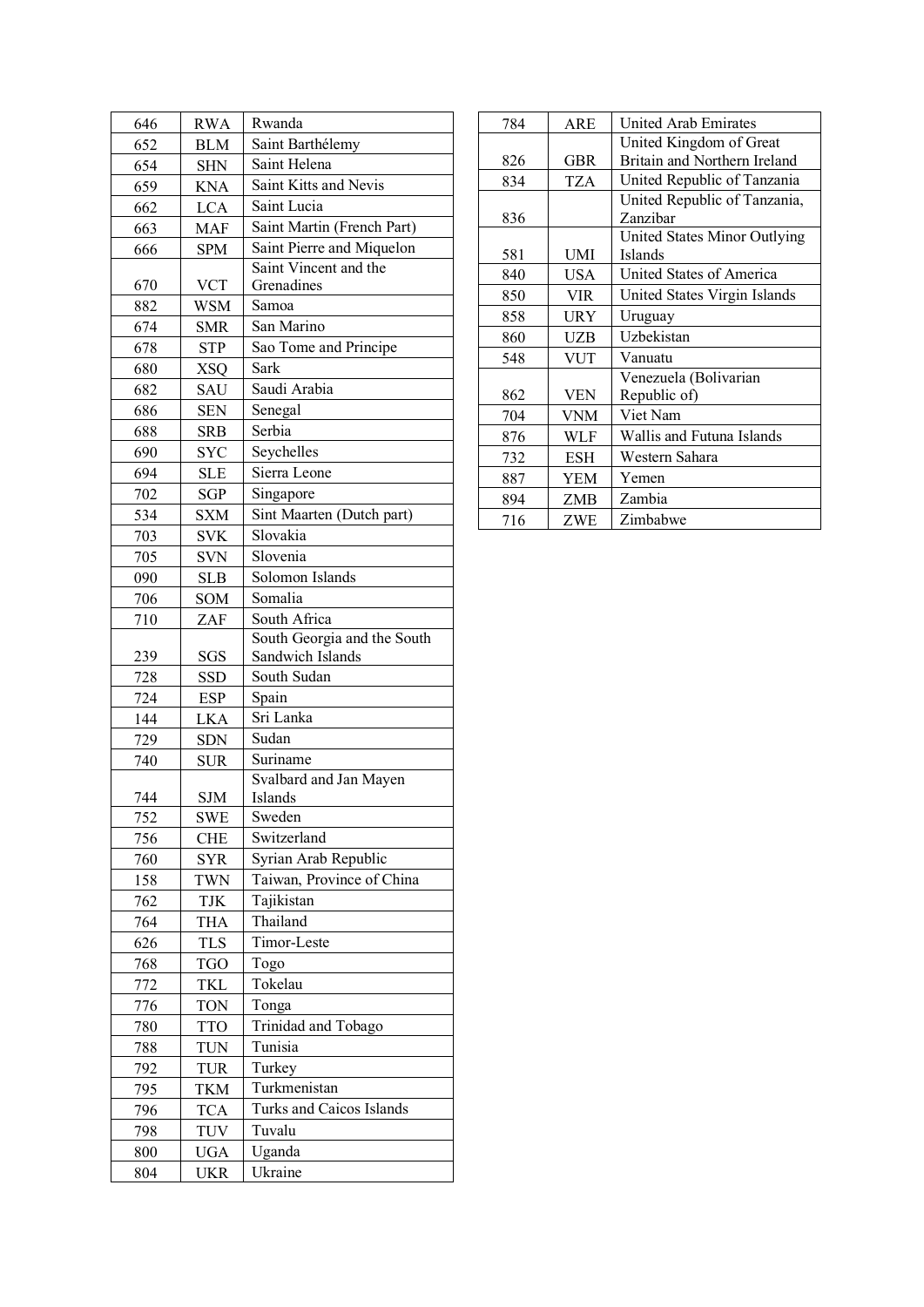| Code                         | <b>Full name</b>                                            |
|------------------------------|-------------------------------------------------------------|
| <b>ACAP</b>                  | Agreement on the Conservation of Albatrosses and<br>Petrels |
| <b>ACFR</b>                  | ACFR area of competence                                     |
| <b>APFIC</b>                 | Asia-Pacific Fishery Commission                             |
| BOBP-IGO                     | BOBP-IGO area of competence                                 |
| <b>CACFISH</b>               | CACFish area of competence                                  |
| <b>CARPAS</b>                | CARPAS area of competence                                   |
| <b>CBLT</b>                  | CBLT area of competence                                     |
| <b>CCAMLR</b>                | CCAMLR area of competence                                   |
| <b>CCBSP</b>                 | CCBSP area of competence                                    |
|                              |                                                             |
| <b>CCSBT</b><br><b>CECAF</b> | CCSBT area of competence                                    |
|                              | Fishery Committee for the Eastern Central Atlantic          |
| <b>CIFA</b>                  | CIFA area of competence                                     |
| $\overline{C}$ IFAA          | CIFAA area of competence                                    |
| <b>COMHAFAT-</b>             | COMHAFAT/ATLAFCO area of competence                         |
| <b>ATLAFCO</b><br>COPPESAALC | COPPESAALC area of competence                               |
| <b>COREP</b>                 | COREP area of competence                                    |
|                              |                                                             |
| <b>CPPS</b>                  | CPPS area of competence                                     |
| <b>CRFM</b>                  | CRFM area of competence                                     |
| <b>CTMFM</b>                 | CTMFM area of competence                                    |
| <b>EIFAAC</b>                | EIFAAC area of competence                                   |
| <b>FCWC</b>                  | FCWC area of competence                                     |
| <b>FFA</b>                   | FFA area of competence                                      |
| <b>GFCM</b>                  | GFCM area of competence                                     |
| <b>IATTC</b>                 | IATTC area of competence                                    |
| <b>IBSFC</b>                 | IBSFC area of competence                                    |
| <b>ICCAT</b>                 | ICCAT area of competence                                    |
| <b>ICES</b>                  | ICES area of competence                                     |
| <b>ICSEAF</b>                | <b>ICSEAF</b> area of competence                            |
| <b>IOTC</b>                  | IOTC area of competence                                     |
| <b>IPHC</b>                  | IPHC area of competence                                     |
| <b>IWC</b>                   | IWC area of competence                                      |
| <b>JOINTFISH</b>             | Joint Fish area of competence                               |
| <b>LTA</b>                   | LTA area of competence                                      |
| <b>LVFO</b>                  | LVFO area of competence                                     |
| <b>MHLC</b>                  | MHLC area of competence                                     |
| <b>MRC</b>                   | MRC area of competence                                      |
| <b>NACA</b>                  | NACA area of competence                                     |
| <b>NAFO</b>                  | NAFO area of competence                                     |
| <b>NAMMCO</b>                | NAMMCO area of competence                                   |
| <b>NASCO</b>                 | NASCO area of competence                                    |
| <b>NEAFC</b>                 | <b>NEAFC</b> Convention Area                                |
| <b>NPAFC</b>                 | NPAFC area of competence                                    |
|                              |                                                             |

**Annex 7: Code list of RFB area of competence (RFB\_AREA)**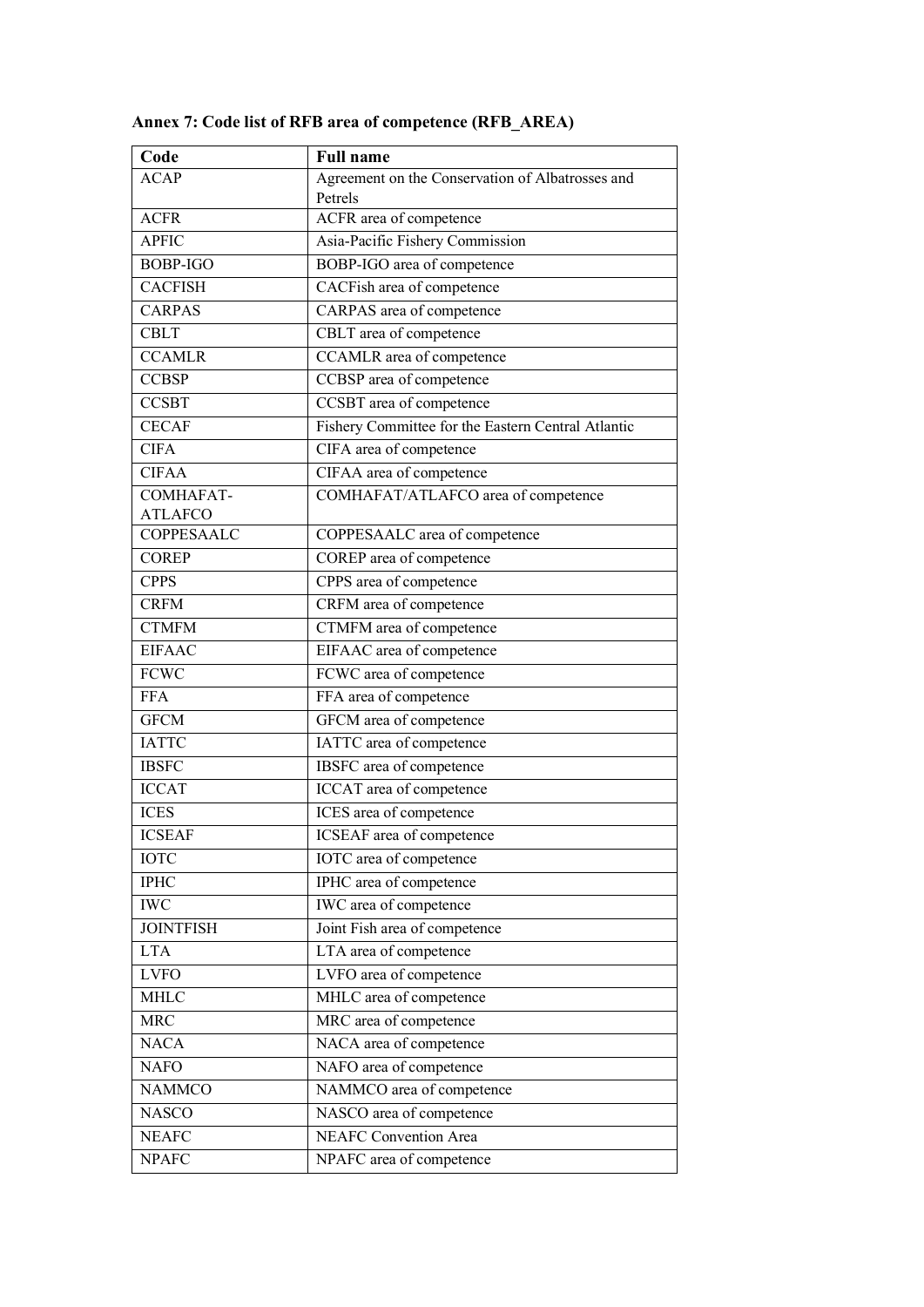| <b>NPFC</b>      | NPFC area of competence                     |
|------------------|---------------------------------------------|
| <b>OAPO</b>      | OAPO area of competence                     |
| <b>OLDEPESCA</b> | OLDEPESCA area of competence                |
| <b>OSPESCA</b>   | OSPESCA area of competence                  |
| <b>PERSGA</b>    | PERSGA area of competence                   |
| <b>PICES</b>     | PICES area of competence                    |
| <b>PSC</b>       | PSC area of competence                      |
| <b>RAA</b>       | RAA area of competence                      |
| <b>RCF</b>       | RCF area of competence                      |
| <b>RECOFI</b>    | RECOFI area of competence                   |
| <b>SEAFDEC</b>   | SEAFDEC area of competence                  |
| <b>SEAFO</b>     | SEAFO area of competence                    |
| <b>SIOFA</b>     | SIOFA area of competence                    |
| <b>SPC</b>       | SPC area of competence                      |
| <b>SPRFMO</b>    | SPRFMO area of competence                   |
| <b>SRCF</b>      | SRCF area of competence                     |
| <b>SRFC</b>      | SRFC area of competence                     |
| <b>SWIOFC</b>    | Western Central Atlantic Fishery Commission |
| <b>WCPFC</b>     | WCPFC area of competence                    |
| <b>WECAFC</b>    | Western Central Atlantic Fishery Commission |
| <b>WIOTO</b>     | WIOTO area of competence                    |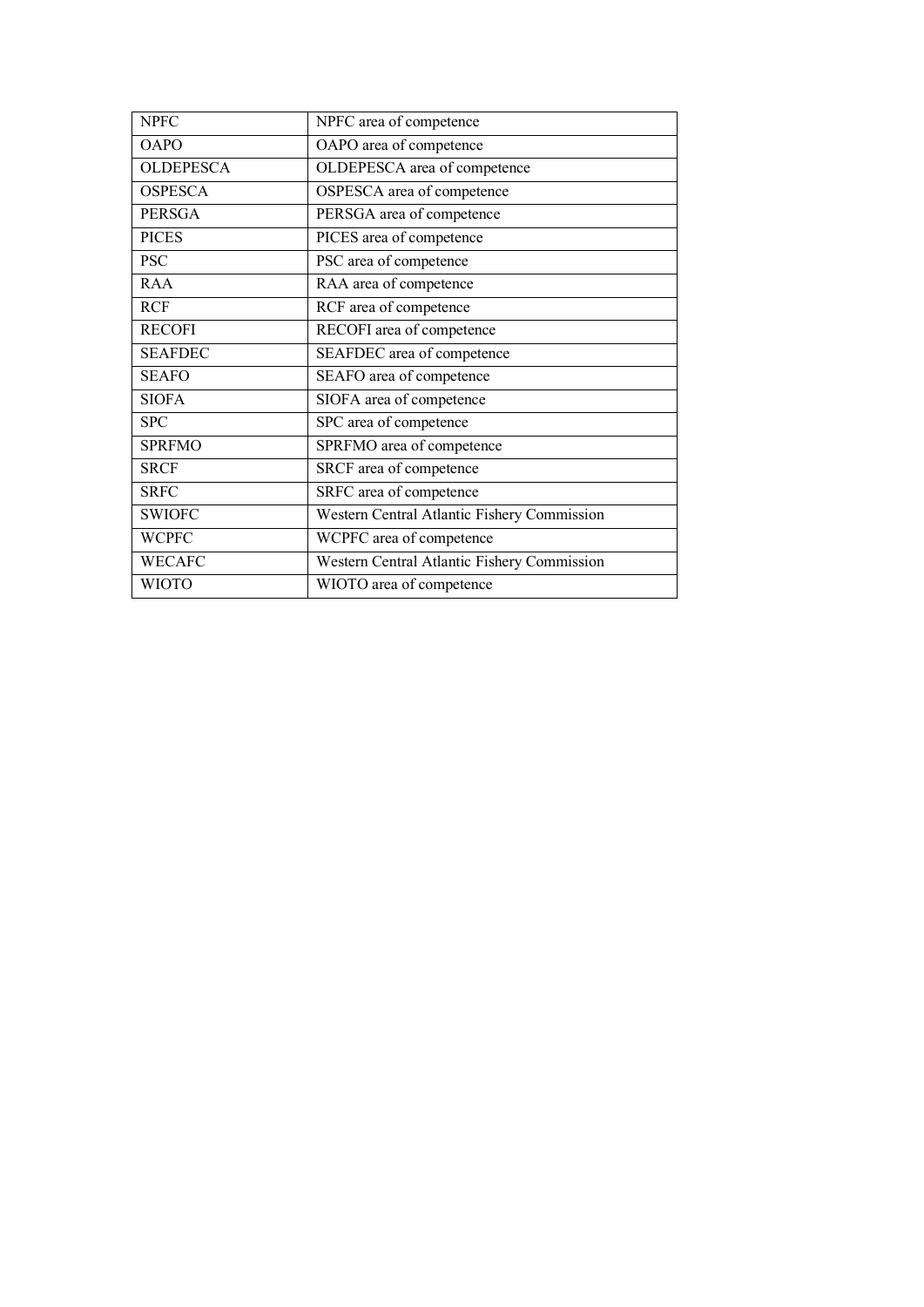| Code        | <b>Name</b> | <b>Description</b>                  |
|-------------|-------------|-------------------------------------|
| N/A         | n-a         | Not applicable                      |
| ALL         | All         | All fishing modes reported together |
| <b>FREE</b> | Free        | Fishing on free school, no FAD use  |
| ASSO        | Associated  | Fishing on FAD associated school    |
| <b>DIVE</b> | Diving      | Fishing with one or more divers     |

**Annex 8: Code list for fishing mode used by WECAFC (FISHING\_MODE)**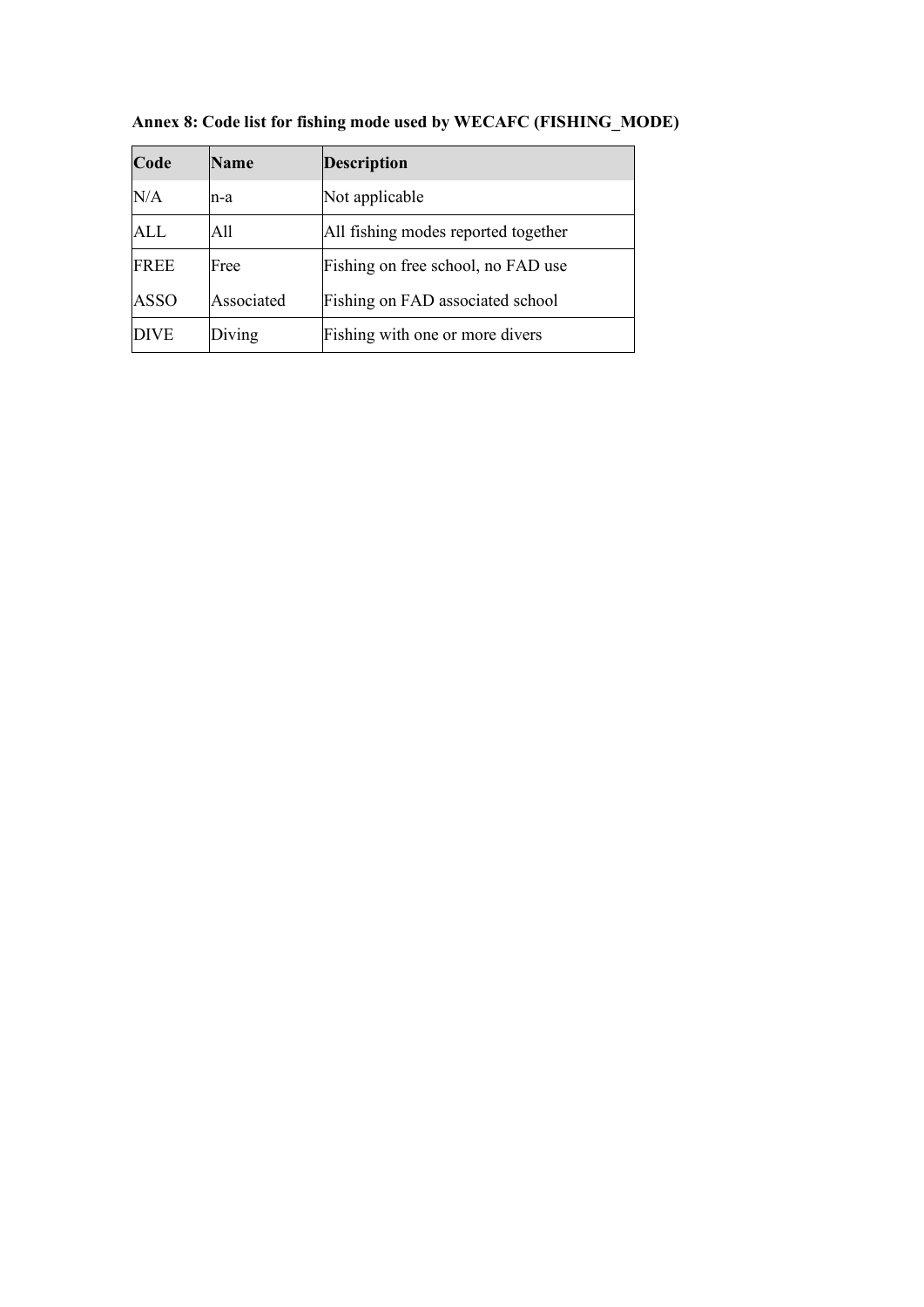## **Annex 9: Code list of observation status flags for dissemination (FAO\_FLAG\_STATUS)**

[http://intranet.fao.org/fileadmin/user\\_upload/scp/Standards\\_for\\_quality\\_compliance/SSS1\\_Flags.pdf](http://intranet.fao.org/fileadmin/user_upload/scp/Standards_for_quality_compliance/SSS1_Flags.pdf)

| Code         | <b>Description</b>                        | <b>Annotation</b>                                                                                                                                                                                                                                                                                                                                                                                                                                                                                                                                                                                                                                                   |
|--------------|-------------------------------------------|---------------------------------------------------------------------------------------------------------------------------------------------------------------------------------------------------------------------------------------------------------------------------------------------------------------------------------------------------------------------------------------------------------------------------------------------------------------------------------------------------------------------------------------------------------------------------------------------------------------------------------------------------------------------|
| $\mathbf{A}$ | Normal value                              | To be used as default value if no value is provided or when no special<br>coded qualification is assumed. Usually, it can be assumed that the<br>source agency assigns sufficient confidence to the provided<br>observation and/or the value is not expected to be dramatically<br>revised.                                                                                                                                                                                                                                                                                                                                                                         |
| B            | Time series break                         | Observations are characterized as such when different content exists<br>or a different methodology has been applied to this observation as<br>compared with the preceding one (the one given for the previous<br>period).                                                                                                                                                                                                                                                                                                                                                                                                                                           |
| D            | Definition differs                        | Used to indicate slight deviations from the established methodology<br>(footnote-type information); these divergences do not imply a break<br>in time series.                                                                                                                                                                                                                                                                                                                                                                                                                                                                                                       |
| E            | <b>Estimated value</b>                    | Observation obtained through an estimation methodology (e.g. to<br>produce back-casts) or based on the use of a limited amount of data or<br>ad hoc sampling and through additional calculations (e.g. to produce<br>a value at an early stage of the production stage while not all data are<br>available). It may also be used in case of experimental data (e.g. in the<br>context of a pilot ahead of a full-scale production process) or in case<br>of data of (anticipated/assessed) low quality. If needed, additional<br>information can be provided through free text using the<br>COMMENT_OBS attribute at the observation level or at a higher<br>level. |
| $\mathbf{F}$ | Forecast value                            | Value deemed to assess the magnitude which a quantity will assume<br>at some future point of time (as distinct from "estimated value" which<br>attempts to assess the magnitude of an already existent quantity).                                                                                                                                                                                                                                                                                                                                                                                                                                                   |
| G            | Experimental<br>value                     | Data collected on the basis of definitions or (alternative) collection<br>methods under development. Data not of guaranteed quality as<br>normally expected from provider.                                                                                                                                                                                                                                                                                                                                                                                                                                                                                          |
| I            | Imputed value<br>(CCSA<br>definition)     | Observation imputed by international organizations to replace or fill<br>gaps in national data series, in line with the recommendations of the<br>United Nations Committee for the Coordination of Statistical<br>Activities (CCSA).                                                                                                                                                                                                                                                                                                                                                                                                                                |
| K            | Data included in<br>another category      | This code is used when data for a given category are missing and are<br>included in another category, sub-total or total. Generally, where code<br>"K" is used there should be a corresponding code "W - Includes data<br>from another category" assigned to the over-covered category.<br>Implementers and data reporters should use the COMMENT_OBS<br>observation-level attribute to specify under which category the data<br>are included.                                                                                                                                                                                                                      |
| W            | Includes data<br>from another<br>category | This code is used when data include another category or go beyond<br>the scope of the data collection and are therefore over-covered.<br>Generally, where code "W" is used there should be a corresponding<br>code "K - Data included in another category" assigned to the category<br>which is under-covered. Implementers and data reporters should use<br>the COMMENT_OBS observation-level attribute to specify which<br>additional data are included.                                                                                                                                                                                                          |

[https://sdmx.org/wp-content/uploads/CL\\_OBS\\_STATUS\\_implementation\\_20-10-2014.pdf](https://sdmx.org/wp-content/uploads/CL_OBS_STATUS_implementation_20-10-2014.pdf)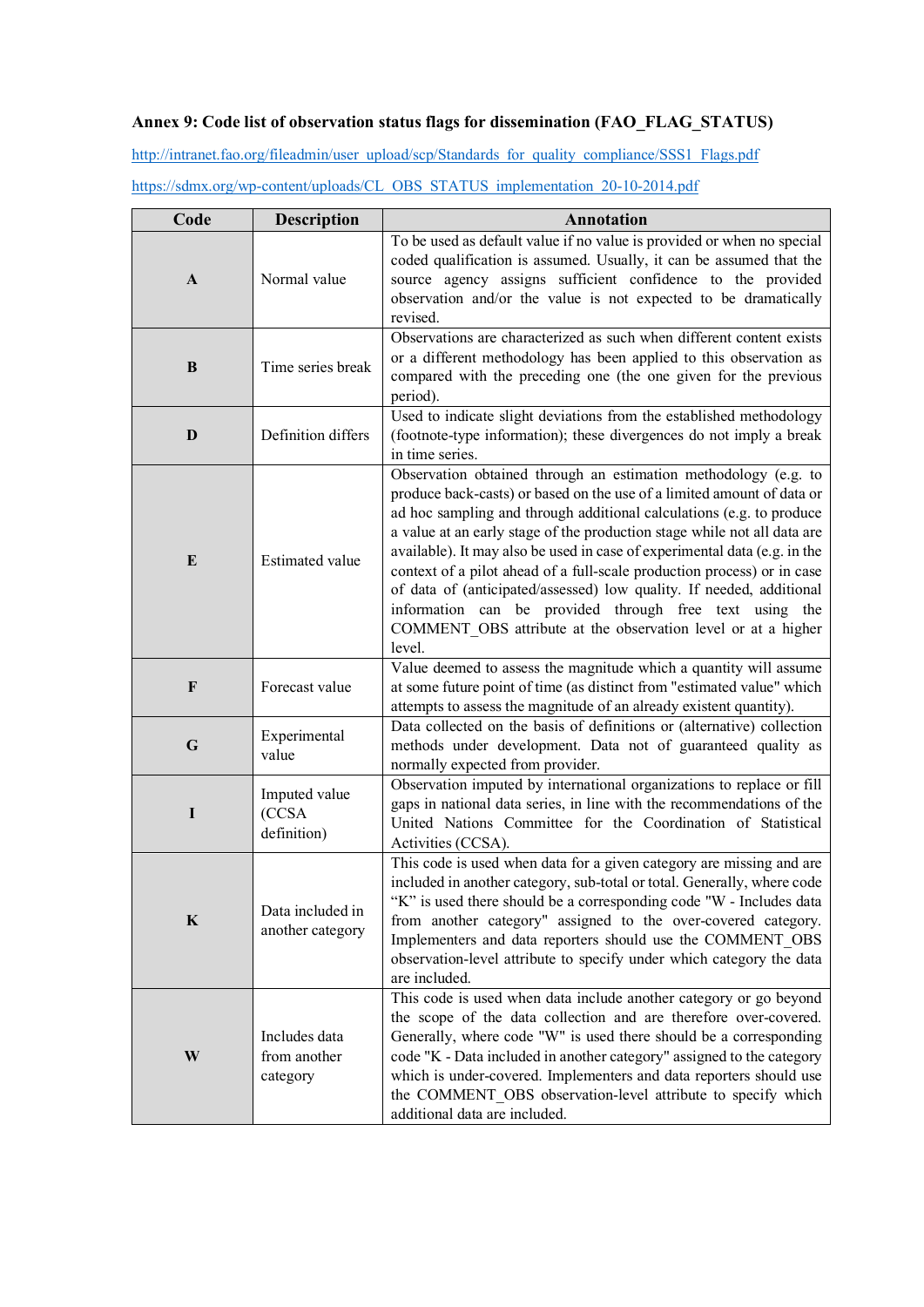|              |                       | This code is to be used when no breakdown is made between the            |
|--------------|-----------------------|--------------------------------------------------------------------------|
| $\mathbf 0$  |                       | reasons why data is missing. Data can be missing due to many reasons:    |
|              | Missing value         | data cannot exist, data exist but are not collected (e.g. because they   |
|              |                       | are below a certain threshold or subject to a derogation clause), data   |
|              |                       | are unreliable, etc.                                                     |
|              |                       | Used to denote empty cells resulting from the impossibility to collect   |
| $\mathbf{M}$ | Missing value:        | a statistical value (e.g. a particular education level or type of        |
|              | data cannot exist     | institution may not be applicable to a given country's education         |
|              |                       | system). $^{23}$                                                         |
|              |                       | An observation is characterized as "provisional" when the source         |
| ${\bf P}$    | Provisional value     | agency - while it bases its calculations on its standard production      |
|              |                       | methodology - considers that the data, almost certainly, are expected    |
|              |                       | to be revised.                                                           |
| S            | Strike and other      | Special circumstances (e.g. strike) affecting the observation or         |
|              | special events        | causing a missing value.                                                 |
|              | Missing value:        | Used, for example, when some data are not reported/disseminated          |
| L            | data exist but        | because they are below a certain threshold.                              |
|              | were not<br>collected |                                                                          |
|              | Missing value;        | Used in some daily data flows.                                           |
| $\mathbf H$  | holiday or            |                                                                          |
|              | weekend               |                                                                          |
|              | Missing value;        | Used, for example, when data are suppressed due to statistical           |
| Q            | suppressed            | confidentiality considerations.                                          |
|              |                       | Clause in an agreement (e.g. legal act, gentlemen's agreement) stating   |
|              | Derogation            | that some provisions in the agreement are not to be implemented by       |
| ${\bf J}$    |                       | designated parties; these derogations may affect the observation or      |
|              |                       | cause a missing value. In general, derogations are limited in time.      |
|              |                       | Used to indicate a value which is not a "real" zero (e.g. a result of    |
| N            | Not significant       | 0.0004 rounded to zero).                                                 |
| U            | Low reliability       | This indicates existing observations, but for which the user should also |
|              |                       | be aware of the low quality assigned.                                    |
| $\mathbf{V}$ | Unvalidated           | Observation as received from the respondent without further              |
|              | value                 | evaluation of data quality.                                              |

<span id="page-28-0"></span><sup>&</sup>lt;sup>23</sup> This concept is sometimes referred to as "not applicable". However, it is important to note that "not applicable" as meaning "data cannot exist" is different from the concept of "not applicable" (represented with code "\_Z") as described in the list of SDMX generic codes presented in the "Guidelines for the Creation and Management of SDMX Cross-Domain Code Lists". Code "M – Missing value; data cannot exist" as mentioned here is used to characterize the impossibility for a statistical value to exist. As such it is a quality indicator used as an attribute to a statistical value. \_Z is a residual category in a code list to which statistical values are attached.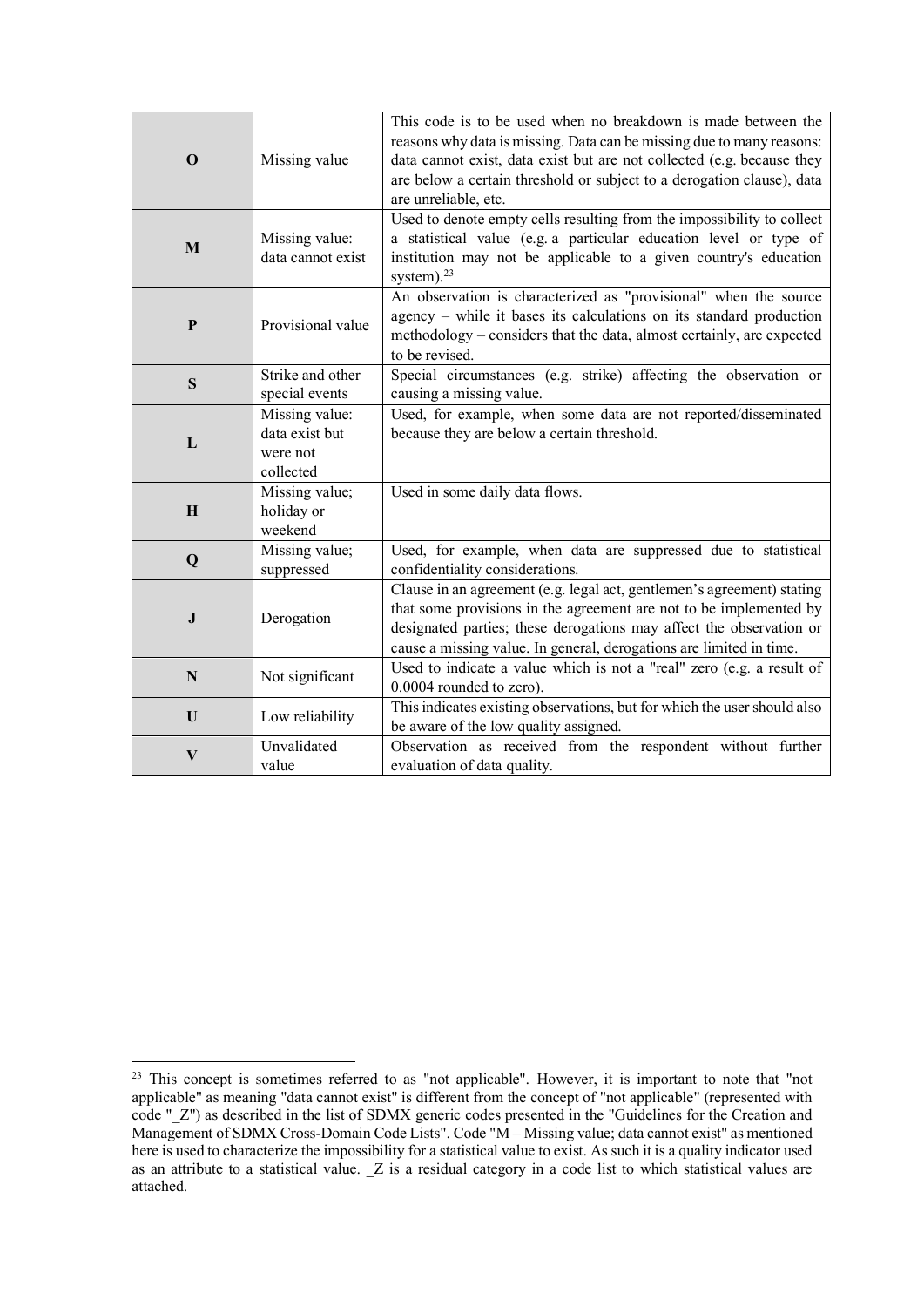## **Annex 10: Code list of coverage rate proposed by IOTC (COVERAGE\_STATUS)**

| Code           | <b>Description</b>                              |
|----------------|-------------------------------------------------|
| <b>UP</b>      | Statistics partially raised; coverage unknown   |
| <b>UR</b>      | Statistics raised; coverage unknown             |
| <b>US</b>      | Statistics not raised; coverage unknown         |
| UT             | Total enumeration                               |
| UU             | Not sampled                                     |
| B <sub>0</sub> | Less than 5% of the boats covered               |
| B1             | Between 5%-9% of the boats covered              |
| B <sub>3</sub> | Between 10%-29% of the boats covered            |
| B7             | Between 30%-69% of the boats covered            |
| <b>B</b> 9     | 70% or more of the boats covered                |
| T <sub>0</sub> | Less than 5% of the trips covered               |
| T <sub>1</sub> | Between 5%-9% of the trips covered              |
| T <sub>3</sub> | Between 10%-29% of the trips covered            |
| T7             | Between 30%-69% of the trips covered            |
| T <sub>9</sub> | 70% or more of the trips covered                |
| N <sub>0</sub> | Less than 5% of the fish sampled (in number)    |
| N1             | Between 5%-9% of the fish sampled (in number)   |
| N <sub>3</sub> | Between 10%-29% of the fish sampled (in number) |
| N7             | Between 30%-69% of the fish sampled (in number) |
| N <sub>9</sub> | 70% or more of the fish sampled (in number)     |
| W <sub>0</sub> | Less than 5% of the fish sampled (in weight)    |
| W1             | Between 5%-9% of the fish sampled (in weight)   |
| W <sub>3</sub> | Between 10%-29% of the fish sampled (in weight) |
| W7             | Between 30%-69% of the fish sampled (in weight) |
| W9             | 70% or more of the fish sampled (in weight)     |

This proposal needs to be standardized to accommodate CWP members' requirements.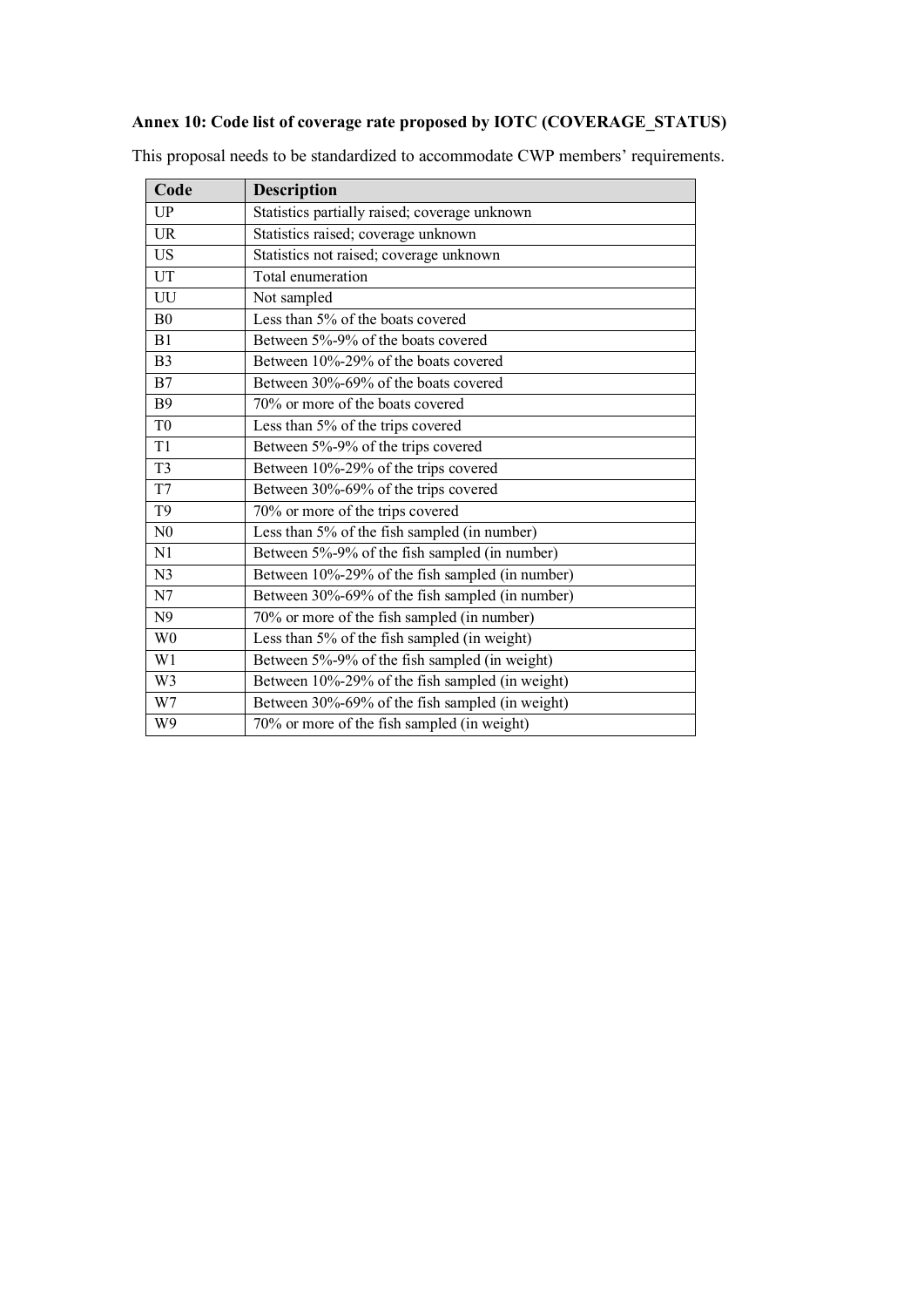| Code         | <b>Recommended code</b><br>description                                                                      | <b>Description</b>                                                                                                                                                                                                                                                                                                                                                                                                                                                                                                                                                                                                                                                                                                                                                      |
|--------------|-------------------------------------------------------------------------------------------------------------|-------------------------------------------------------------------------------------------------------------------------------------------------------------------------------------------------------------------------------------------------------------------------------------------------------------------------------------------------------------------------------------------------------------------------------------------------------------------------------------------------------------------------------------------------------------------------------------------------------------------------------------------------------------------------------------------------------------------------------------------------------------------------|
| $\mathbf{F}$ | Free (free for publication)                                                                                 | Used for observations without any special sensitivity considerations and<br>which can thus be freely shared.<br>Usually, source organizations provide information and guidance on general<br>requirements for re-dissemination (like mentioning the source) either on<br>their websites or in their paper publications. In some institutional<br>environments the term "unclassified" is used in a sense that still denotes<br>implied restrictions in the circulation of information. If this is the case, the<br>organizations concerned may probably consider that "free" (value F) is not<br>the appropriate tag for this kind of "unclassified" category and that "Not<br>for publication, restricted for internal use only" (value N) may be more<br>appropriate. |
| N            | Not for publication, restricted<br>for internal use only                                                    | Used to denote observations that are restricted for internal use only within<br>organizations.<br>This code may be accompanied with an additional observation-level<br>attribute: CONF REDIST which defines the secondary recipient(s) to<br>whom the sender allows the primary recipient to forward confidential data.                                                                                                                                                                                                                                                                                                                                                                                                                                                 |
| $\mathbf C$  | Confidential statistical<br>information                                                                     | Confidential statistical information (primary confidentiality) due to<br>identifiable respondents. Measures also should be taken to prevent not only<br>direct access, but also indirect deduction or calculation by other users and<br>parties, probably by considering and treating additional observations as<br>"confidential" (secondary confidentiality management).                                                                                                                                                                                                                                                                                                                                                                                              |
| D            | Secondary confidentiality set<br>by the sender, not for<br>publication                                      | Used by the sender of the data to flag (beyond the confidential statistical<br>information) additional observations in the dataset so that the receiver<br>knows that he/she should suppress these observations in subsequent stages<br>of processing (especially dissemination) in order to prevent third parties to<br>indirectly deduct the observations that are genuinely flagged with "C".                                                                                                                                                                                                                                                                                                                                                                        |
| S            | Secondary confidentiality set<br>and managed by the receiver,<br>not for publication                        | If senders do not manage the secondary confidentiality in their data and/or<br>there are also other countries' data involved (with the intention to<br>eventually compile a regional-wide aggregate that is going to be<br>published), the value "S" is used by the receiver to flag additional<br>suppressed observations (within sender's data and/or within the datasets of<br>other senders) in subsequent stages of processing (especially,<br>dissemination) in order to prevent third parties to indirectly deduct the<br>observations that were genuinely flagged with "C" by the sender.                                                                                                                                                                       |
| A            | Primary confidentiality due to<br>small counts                                                              | A cell is flagged as confidential if less than m units ("too few units")<br>contribute to the total of that cell. The limits of what constitutes "small<br>counts" can vary across statistical domains, countries, etc.                                                                                                                                                                                                                                                                                                                                                                                                                                                                                                                                                 |
| $\mathbf{O}$ | Primary confidentiality due to<br>dominance by one unit                                                     | Used when one unit accounts for more than x % of the total of a cell. The<br>value of x can vary across statistical domains or countries, be influenced<br>by legislation, etc.                                                                                                                                                                                                                                                                                                                                                                                                                                                                                                                                                                                         |
| T            | Primary confidentiality due to<br>dominance by two units                                                    | Used when two units account for more than x % of the total of a cell. The<br>value of x can vary across statistical domains or countries, be influenced<br>by legislation, etc.                                                                                                                                                                                                                                                                                                                                                                                                                                                                                                                                                                                         |
| G            | Primary confidentiality due to<br>dominance by one or two units                                             | Used when one or two units account(s) for more than $x$ % of the total of a<br>cell. The value of x can vary across statistical domains or countries, be<br>influenced by legislation, etc.                                                                                                                                                                                                                                                                                                                                                                                                                                                                                                                                                                             |
| M            | Primary confidentiality due to<br>data declared confidential<br>based on other measures of<br>concentration | Cells declared confidential using mathematical definitions of sensitive<br>cells, e.g. p-percent, $p/q$ or $(n,k)$ rules.                                                                                                                                                                                                                                                                                                                                                                                                                                                                                                                                                                                                                                               |

# **Annex 11: Code list for Confidentiality Status (CONF\_STATUS)**